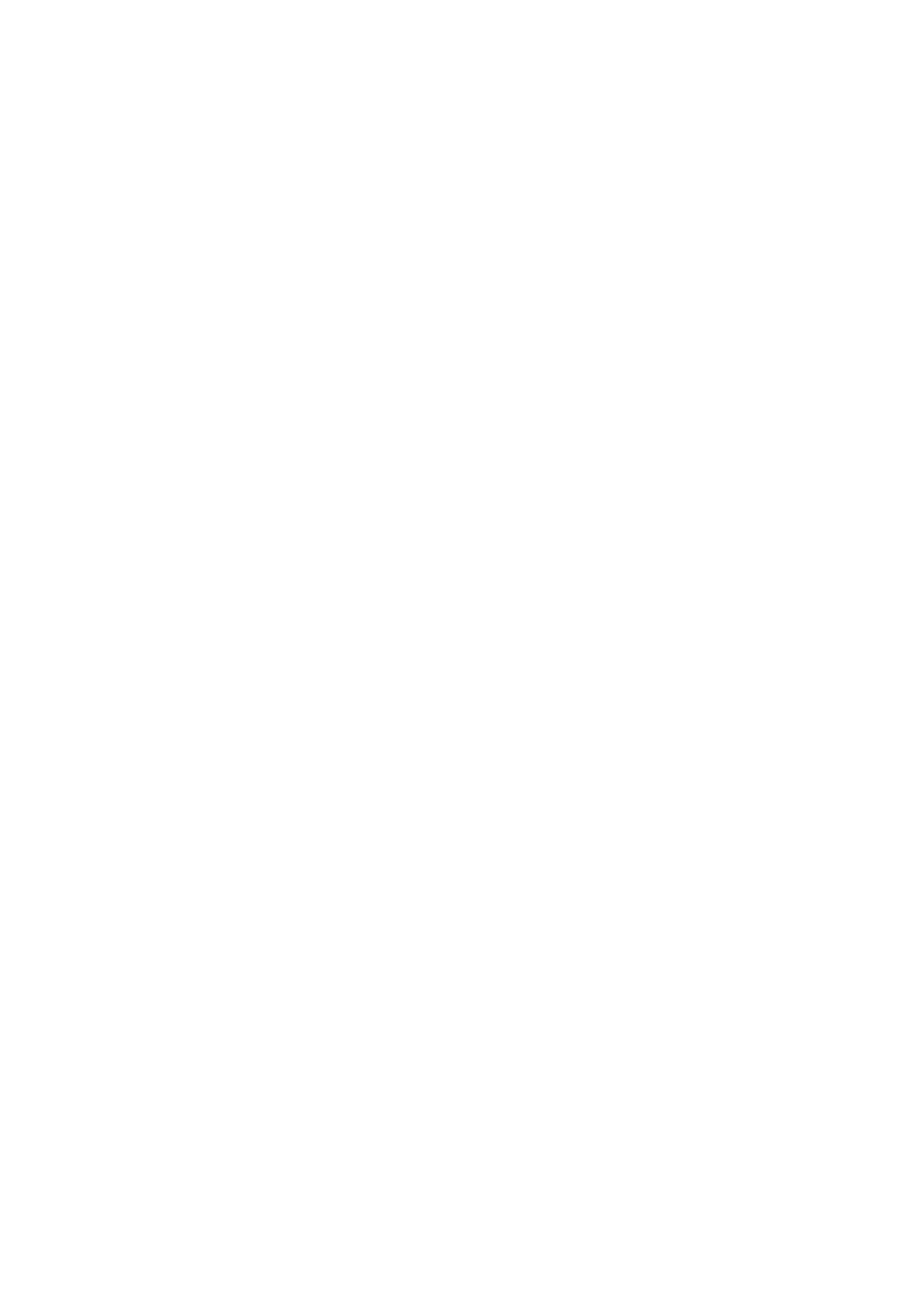# **Effective indicators for freshwater management: attributes and frameworks for development**

## **Will Allen**

*Learning for Sustainability*

## **Andrew Fenemor**

*Landcare Research*

## **David Wood**

*ESR*

*Prepared for:*

# **Aqualinc Research for the MSI Wheel of Water Project**

Level 2, 11 Deans Ave, Riccarton PO Box 20-462, Bishopdale Christchurch 8011 New Zealand

## **June 2012**

*Learning for Sustainability, PO Box 30108, Barrington, Christchurch 8244, New Zealand Landcare Research, Private Bag, Nelson 7042, New Zealand ESR Christchurch Science Centre, PO Box 29181, Christchurch, New Zealand*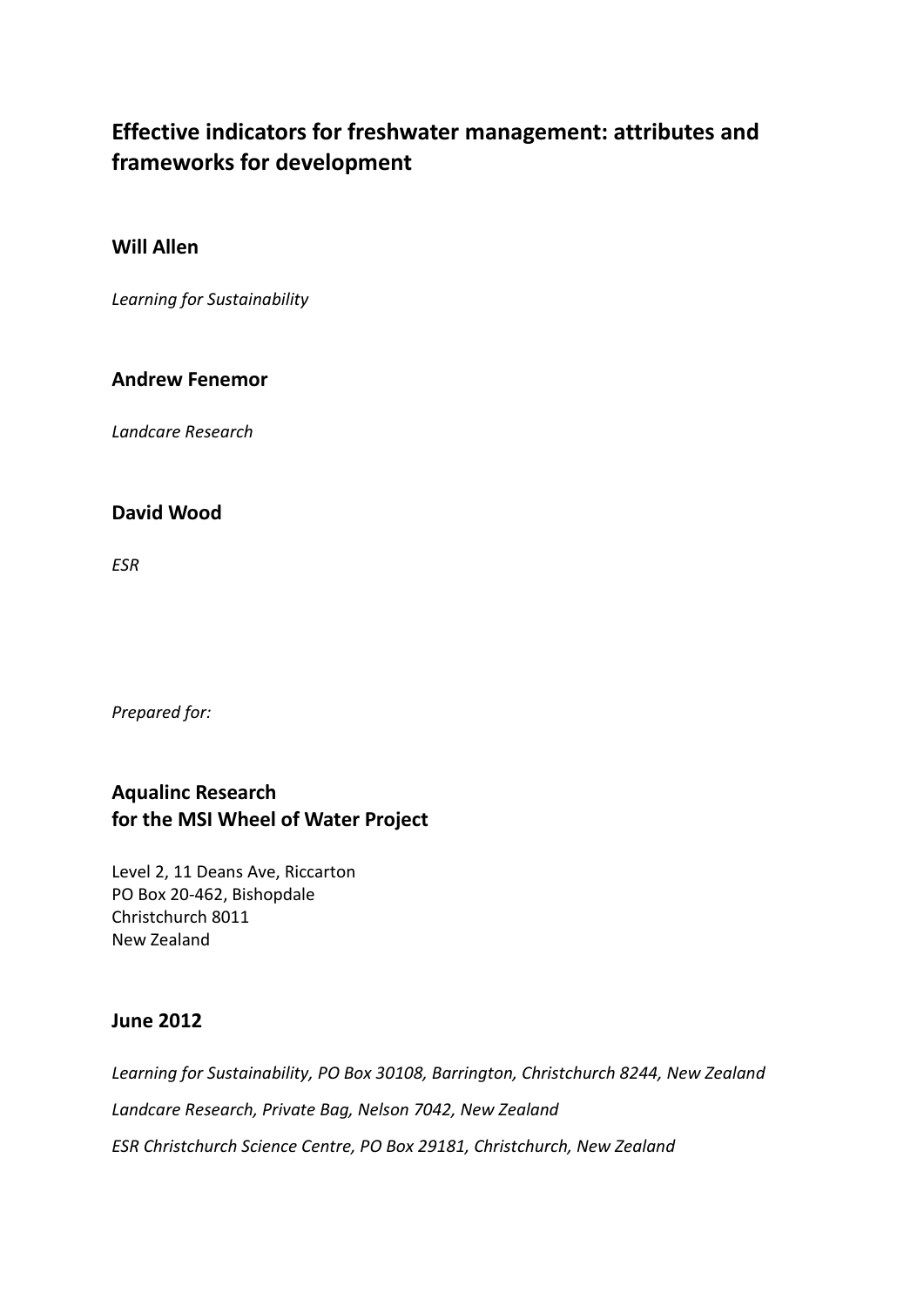*Reviewed by: Approved for release by:*

| Chris Jones       | <b>Chris Phillips</b>                        |
|-------------------|----------------------------------------------|
| Scientist         | Portfolio Leader, Realising Land's Potential |
| Landcare Research | Landcare Research                            |
|                   |                                              |

*Landcare Research Contract Report:* LC 995

#### **Disclaimer**

*This report has been prepared by Landcare Research for MSI. If used by other parties, no warranty or representation is given as to its accuracy and no liability is accepted for loss or damage arising directly or indirectly from reliance on the information in it.*



#### **© Landcare Research New Zealand Ltd 2012**

*This information may be copied and distributed to others without limitation, provided Landcare Research New Zealand Ltd and the source of the information are acknowledged. Under no circumstances may a charge be made for this information without the written permission of Landcare Research.*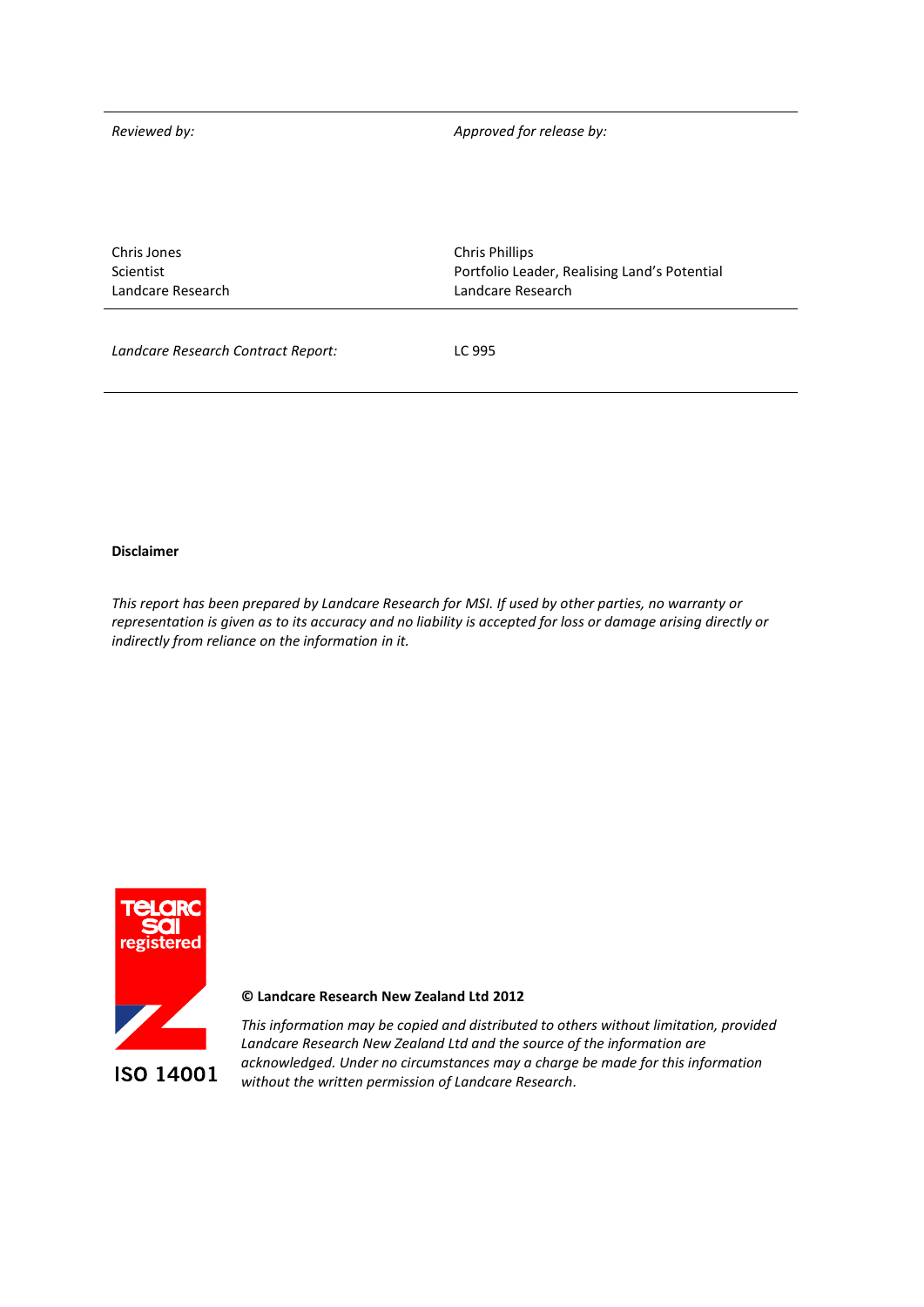# **Contents**

| $\mathbf{1}$   |     |  |  |
|----------------|-----|--|--|
| $\overline{2}$ |     |  |  |
| 3              |     |  |  |
|                | 3.1 |  |  |
|                | 3.2 |  |  |
|                | 3.3 |  |  |
| 4              |     |  |  |
|                | 4.1 |  |  |
|                | 4.2 |  |  |
|                | 4.3 |  |  |
| 5              |     |  |  |
|                | 5.1 |  |  |
| 6              |     |  |  |
|                | 6.1 |  |  |
|                | 6.2 |  |  |
|                | 6.3 |  |  |
|                | 6.4 |  |  |
| 7              |     |  |  |
| 8              |     |  |  |
| 9              |     |  |  |
|                |     |  |  |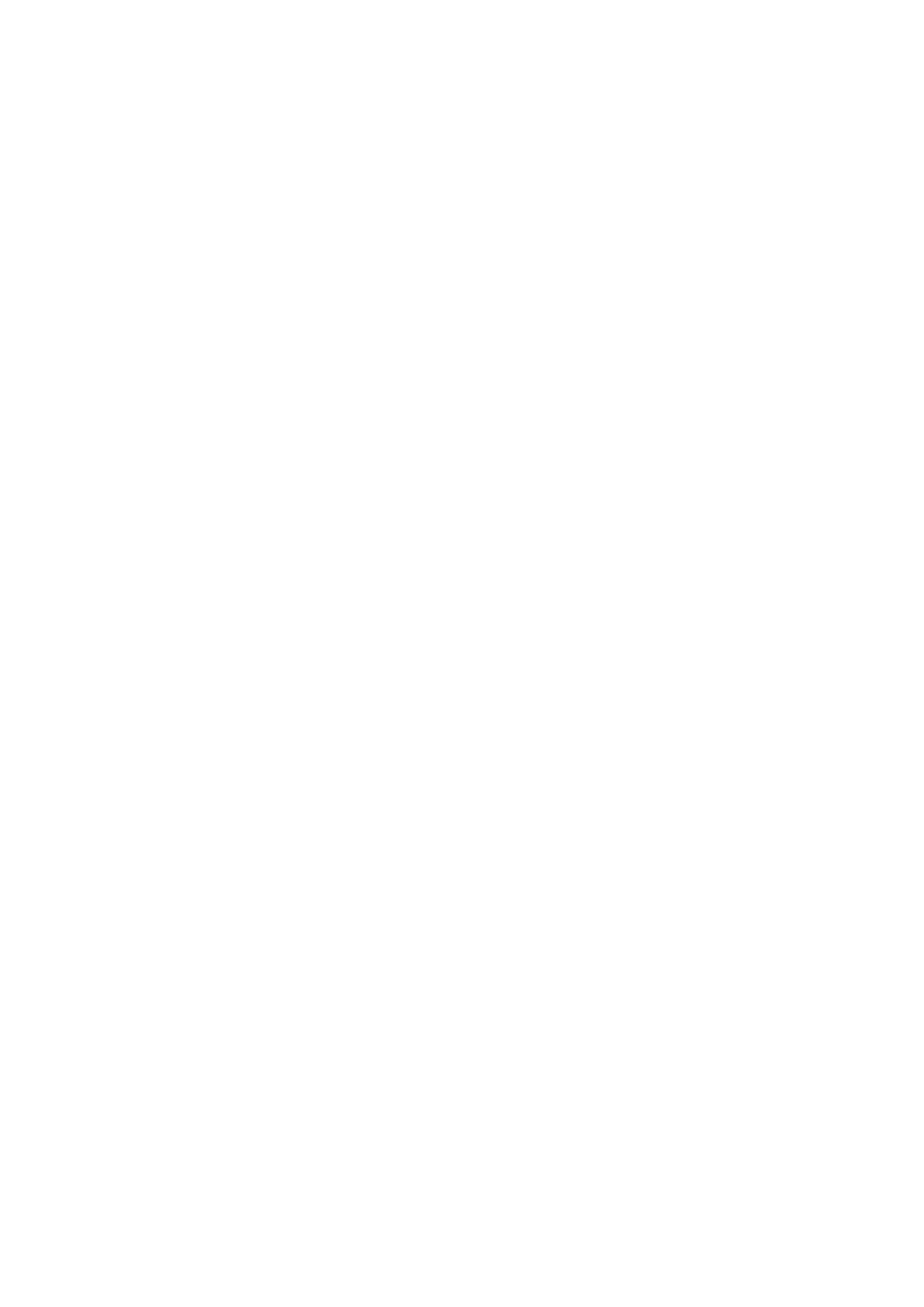# **Summary**

#### **Project and Client**

Regional and unitary councils are increasingly setting limits on river flows, bulk water allocation and water quality at the scales of catchment, sub-catchment and water management zone. The MSI-funded Wheel of Water (WOW) programme will examine how to set and implement such limits collaboratively with water users and stakeholders.

An indicator tool - based on the spokes of a water wheel - will be developed within this collaborative approach. The spokes represent indicators across the four wellbeings: environmental, economic, social and cultural. They will inform and be informed by catchment, regional and national policy so that each WaterWheel at sub-catchment scale combines with others up to catchment, then regional and national scales to achieve agreed environmental, cultural, economic and social outcomes. Land and water users will be able to use this tool to track their progress towards these multiple outcomes, and constructively adapt practices as required. This will enable landowners and water users to view themselves as water managers in a collective manner, taking account of the limits agreed by the community and incorporated in their regional water plan.

#### **Objectives**

To contribute to the design of the wider Wheel of Water collaborative water management concept by providing ideas for identifying and selecting appropriate indicators (as spokes of the waterwheel), from the twin perspectives of:

- A social learning process for stakeholders to agree on a relevant bundle of those indicators
- Their effectiveness as measures of achievement of the agreed limits

#### **Main findings**

Indicators quantify and simplify phenomena, and help us understand and make sense of complex realities. However, their greatest strength is in aiding development and operation of monitoring and evaluation (M&E) systems that increase understanding (research), support accounting and certification (audits), assess resource status, and monitor performance effectiveness.

To be most meaningful, a monitoring programme should provide insights into cause-andeffect relationships between environmental or socio-economic stressors and the anticipated ecosystem responses and subsequent social and economic outcomes. Conceptual models are often used to investigate the relationships between anticipated stressors and downstream consequences. Within this process, a monitoring programme may utilise indicators chosen for their ability to clearly link stressors and drivers with pathways to consequential ecological and socio-economic changes. This provides the opportunity to develop predictive models to anticipate trends instead of waiting until adverse impacts have been demonstrated, and to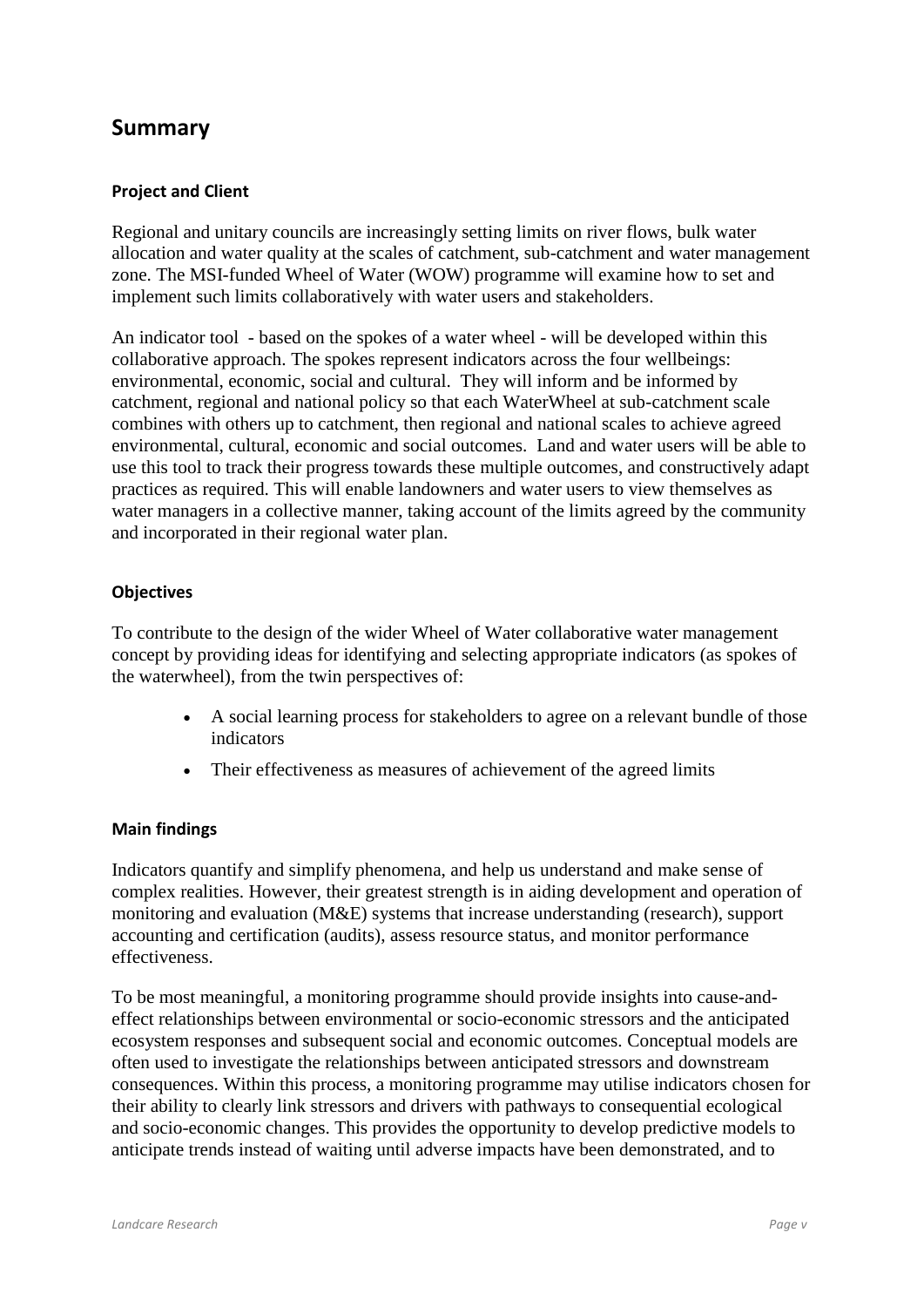support responsive decision making through the use of an adaptive management and policy system.

Useful indicators have a number of characteristics. They should:

- Be directly relevant to the issue or problem in question
- Have a direct or proxy relationship to the attribute (value, threat, action) being assessed
- Complement other indicators to adequately characterise the system collectively
- Be able to be feasibly collected, analysed and reported on in a cost-effective and timely way
- Be defensible and transparent to a range of audiences
- Have a direct use for decision making

In addition useful indicators should be relatively few in number, but sufficient to represent cause and effect in the system. They need to reflect changes that are relevant to management and policy, and be able to support and influence future action.

To be useful, indicators must be embedded in a monitoring and evaluation (M&E) system that is seen as an integral component of a the wider management and decision making system. Key steps for indicator-based reporting include the following:

- 1. Clarify purpose, scope and scale
- 2. Involve the right people
- 3. Develop a conceptual framework and models to identify what needs to be evaluated
- 4. Identify possible indicators
- 5. Assess best candidate indicators and measures (using selection criteria)
- 6. Undertake monitoring, evaluation and adaptive management

Although these steps are presented here in an order, in practice some of them can be undertaken simultaneously or in an iterative approach. The steps may be applied to develop a full set of indicators for a new project, or in part, when teams are looking to modify individual indicators.

Frameworks help us identify what needs to be evaluated by providing conceptual models that outline the interconnections between ecosystem and socio-economic components (e.g. Niemeijer & de Groot 2008). Frameworks also help us to evaluate trends over time. Monitoring and evaluation frameworks that meet these needs for natural resource management tend to either be programme-outcome-based or driver/pressure-based. Irrespective of which framework is chosen it will still be important to provide three sets of supporting information to underpin the utility and transparency of the subsequent models:

- Scoping and planning
- Well-documented underpinning assumptions
- Internal and external factors that influence outcomes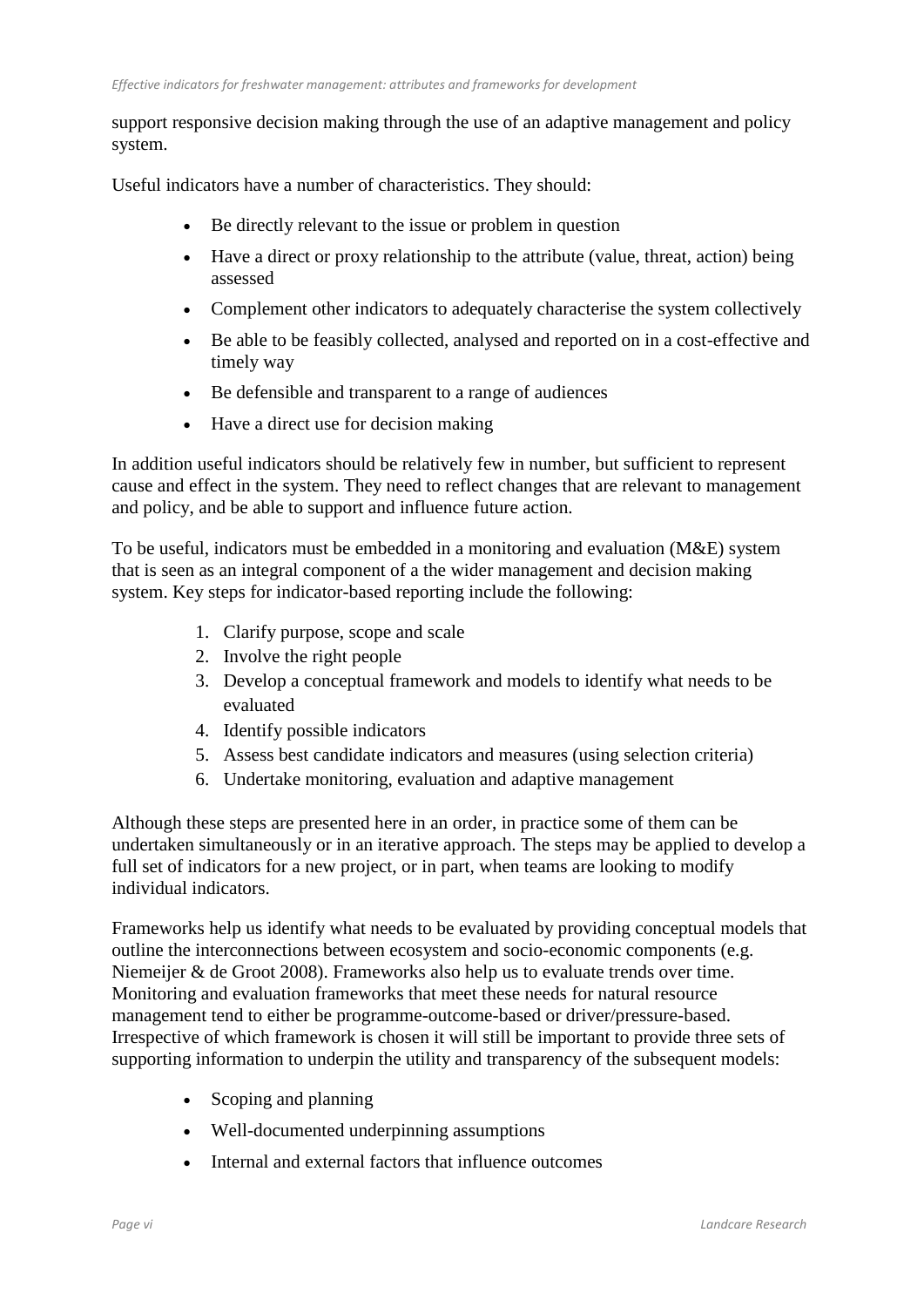Useful **programme-based frameworks** include the Policy Cycle Model, the Logic Model and the Orders of Outcomes Model.

The Policy Cycle Model acknowledges that successful programmes advance and change through successive cycles of planning, implementation and reassessment. A logic model can assist managers and stakeholders to plan for results by envisioning a 'big picture' view of a project or programme's scope of work and potential significance to varied target systems. An orders of outcomes model groups together the sequences of institutional, behavioural and social/environmental changes that lead to more sustainable forms of catchment or river-basin development.

There are a number of **driver/pressure-based models**. One of the most common is the DPSIR model (Driving forces-Pressures-State-Impacts-Responses), which is used to assess and manage environmental problems. It is another of the wide family of frameworks based on the concept of causality chains for data synthesis, which links environmental and socioeconomic information using indicators for the five categories. 'Driving forces' are the socioeconomic and socio-cultural forces driving human activities that increase or mitigate pressures on the environment. 'Pressures' are the stresses that human activities place on the environment. 'State', or state of the environment, is the condition of the environment and of the socio-economic system. 'Impacts' are the effects of environmental degradation. 'Responses' refer to the responses by society to the environmental situation.

### **Conclusions**

- The first steps for developing indicator sets involve discussions among the stakeholders involved about how the problem in question should be framed. This should lead to the development of broad agreement about what the indicators should report on.
- Collectively the use of frameworks and models contributes towards a holistic crosstheme view of the design and development of policy and management initiatives. At the same time the frameworks and models serve as a tool for identifying indicators to help assess and improve ongoing initiatives.
- Jointly developing conceptual models (of the systems in question) and the associated indicators (needed for informed decision making) helps support collaborative and cooperative approaches across stakeholder groups. These are particularly useful for helping us understand and intervene constructively in coupled social–ecological systems (SES). Participating in these exercises helps participants clarify the system boundaries, formulate questions, and reveal the assumptions of the different groups involved.
- Working together in this way helps the different stakeholders involved to generate some consensus about what is important, and engages them in working towards shared goals. It helps set up the capacities and systems to support collaborative adaptive management.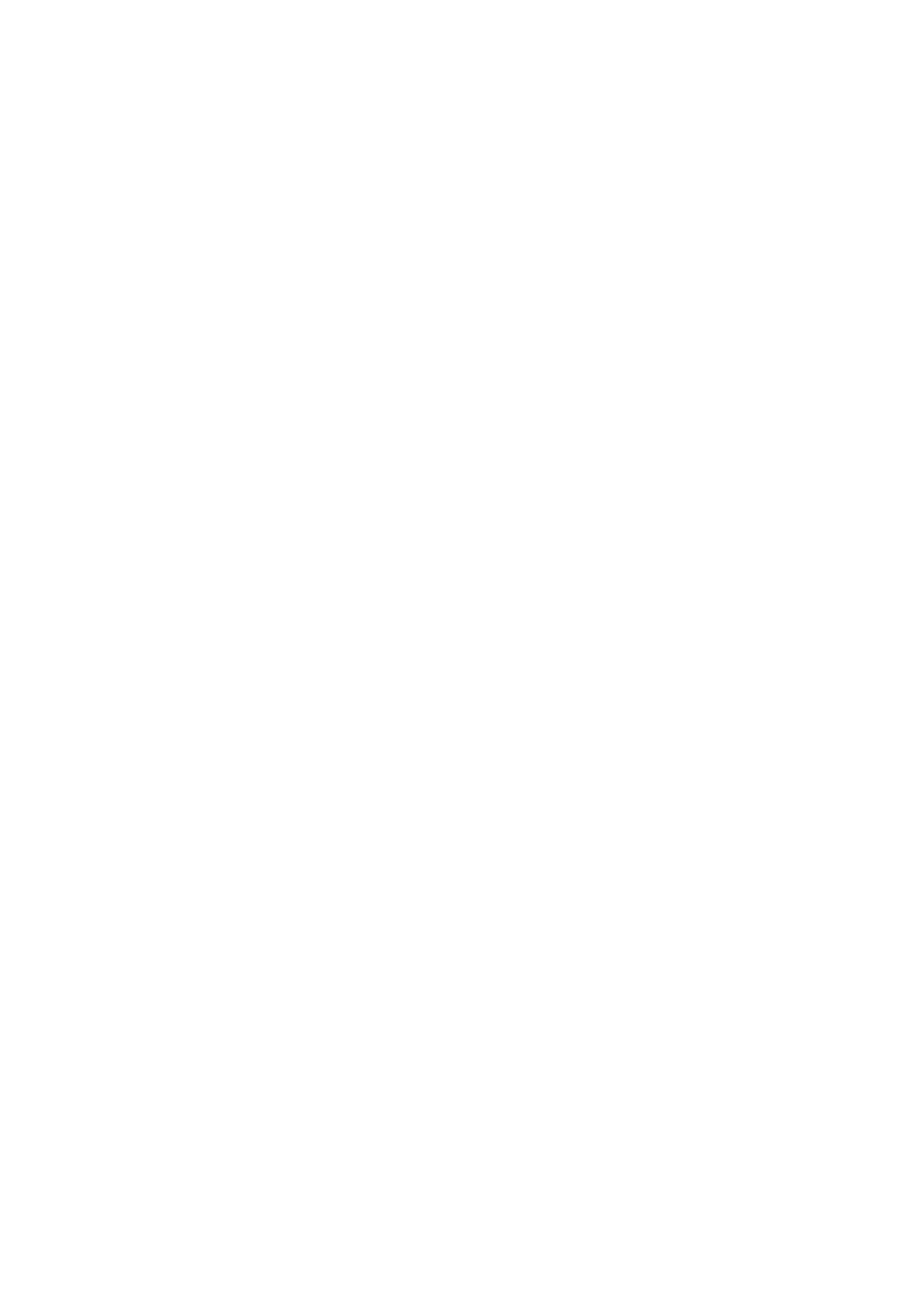## **1 Aim and objective**

Regional and unitary councils are increasingly setting limits on river flows, bulk water allocation and water quality at the scales of catchment, sub-catchment and water management zone. The MSI-funded Wheel of Water (WOW) programme will examine how to set and implement such limits collaboratively with water users and stakeholders.

An indicator tool - based on the spokes of a water wheel - will be developed within this collaborative approach. The spokes represent indicators across the four wellbeings: environmental, economic, social and cultural. They will inform and be informed by catchment, regional and national policy so that each WaterWheel at sub-catchment scale combines with others up to catchment, then regional and national scales to achieve agreed environmental, cultural, economic and social outcomes. Land and water users will be able to use this tool to track their progress towards these multiple outcomes, and constructively adapt practices as required. This will enable landowners and water users to view themselves as water managers in a collective manner, taking account of the limits agreed by the community and incorporated in their regional water plan.This report provides ideas for the identification and selection of appropriate indicators as spokes of the Wheel of Water, from the twin perspectives of:

- A social learning process for stakeholders to agree on a relevant bundle of those indicators
- Their effectiveness as measures of achievement of the agreed limits

This thinking will then contribute to the design of the wider Wheel of Water collaborative water management concept.

## **2 Report structure**

This report begins by providing an introduction (Section 3) to how indicators can be used in catchment land and water management. This highlights the need for any indicators programme to begin with a clear identification of the problem and the establishment of target goals and outcomes.

Selection criteria for optimal indicators are the focus of Section 4, which looks at some of the key issues that make a good indicator. Section 5 outlines the main steps for embedding indicators within a monitoring and evaluation (M&E) programme designed to support constructive and adaptive management practice.

Two common frameworks used in environmental M&E systems are then examined (Section 6); these help us identify what needs to be evaluated by providing conceptual models that outline the interconnections between societal and ecosystem components. The first framework is based around the achievment of specific outcomes and is a programme-oriented approach; it is most useful for a well-defined area such as a catchment, where the specification of some particular management objectives is feasible. The second framework looks at the family of Pressure-State-Response approaches; these are preferable in situations that take broader policy approaches, for example looking at national goals.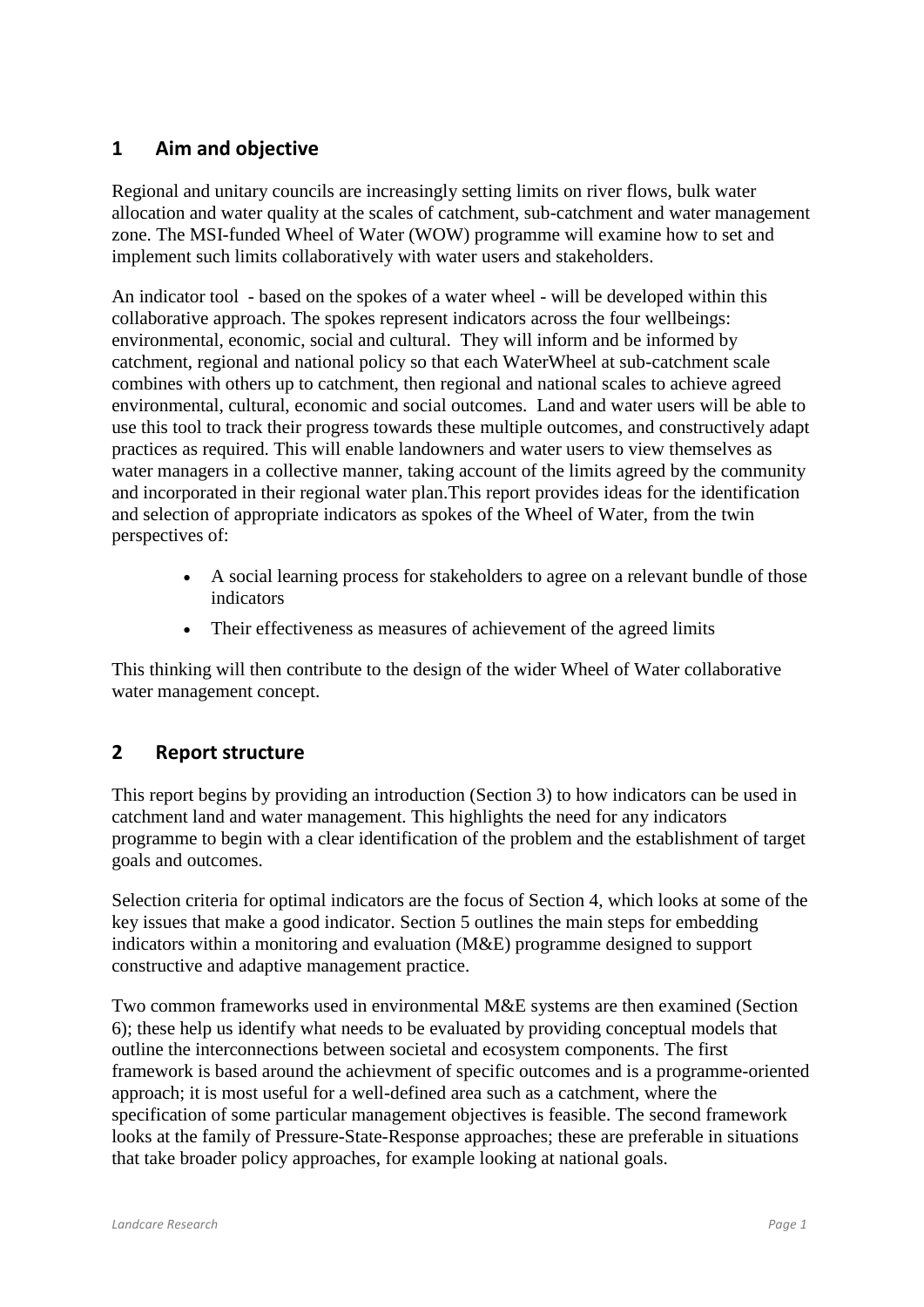Finally, Section 7 looks at how indicators and M&E can be used within an ongoing system that supports adaptive management. Attention is paid to factors such as participation, information technology and inter-agency coordination.

## **3 A context for using indicators in catchment management**

The Land and Water Forum, a collaboration between all major water sector stakeholders, proposed the adoption of a framework for New Zealand water management that 'requires regions to engage communities, including iwi, about the ways in which their water bodies are valued, and to work collaboratively with the relevant land and water users and interested parties to set catchment-specific targets, standards and limits' (Land and Water Forum 2010). To comply with these targets and the practice of adaptive management will require our linked ecological and socio-economic systems to be closely monitored to assess the effects of different practices and policies. A good monitoring and evaluation (M&E) system can make the difference between a practice or policy that has an impact on the ground or one that merely indicates good intention (Global Water Partnership 2006).

This section provides an introduction to how indicators can be used in monitoring and evaluation systems to support sound management. It introduces the need for any indicators programme to begin with a clear identification of the problem and the establishment of target goals and outcomes. It then talks about different management systems

## **3.1 Using indicators in monitoring and evaluation systems**

Indicators provide the basic building blocks for monitoring and evaluation systems, which in themselves are integral parts of wider management systems. Water management indicators are an important component in the development of catchment plans. They can help us set goals and targets and then to monitor and evaluate catchment management performance. An appropriate combination of indicators shows how freshwater objectives are being met. They then provide the means to support reformulation of policies and programmes. Indicators support transparency and enable stakeholders, communities and policymakers to judge performance.

Indicators may or may not be a direct measure of a system performance. Many indicators in fact are not direct measures, but proxy measures – often calculated from multiple variables – which can be used to provide information on the performance of a system. Examples include inflation figures in economics, diversity indexes in ecology, or indicator organisms such as *E. coli* used to indicate a risk to human health from pathogenic organisms.

There are already a wide range of indicators in use in environmental and natural resource reporting; for example, the Ministry for the Environment's Environmental Performance Indicators programme developed 160 indicators, subsequently refined to 22 across 10 environmental domains<sup>1</sup>. These indicators seek to reflect trends in the environment and monitor progress in achieving policy and management targets. However, given the number

1

<sup>&</sup>lt;sup>1</sup> http://www.mfe.govt.nz/environmental-reporting/about/tools-guidelines/indicators/core-indicators.html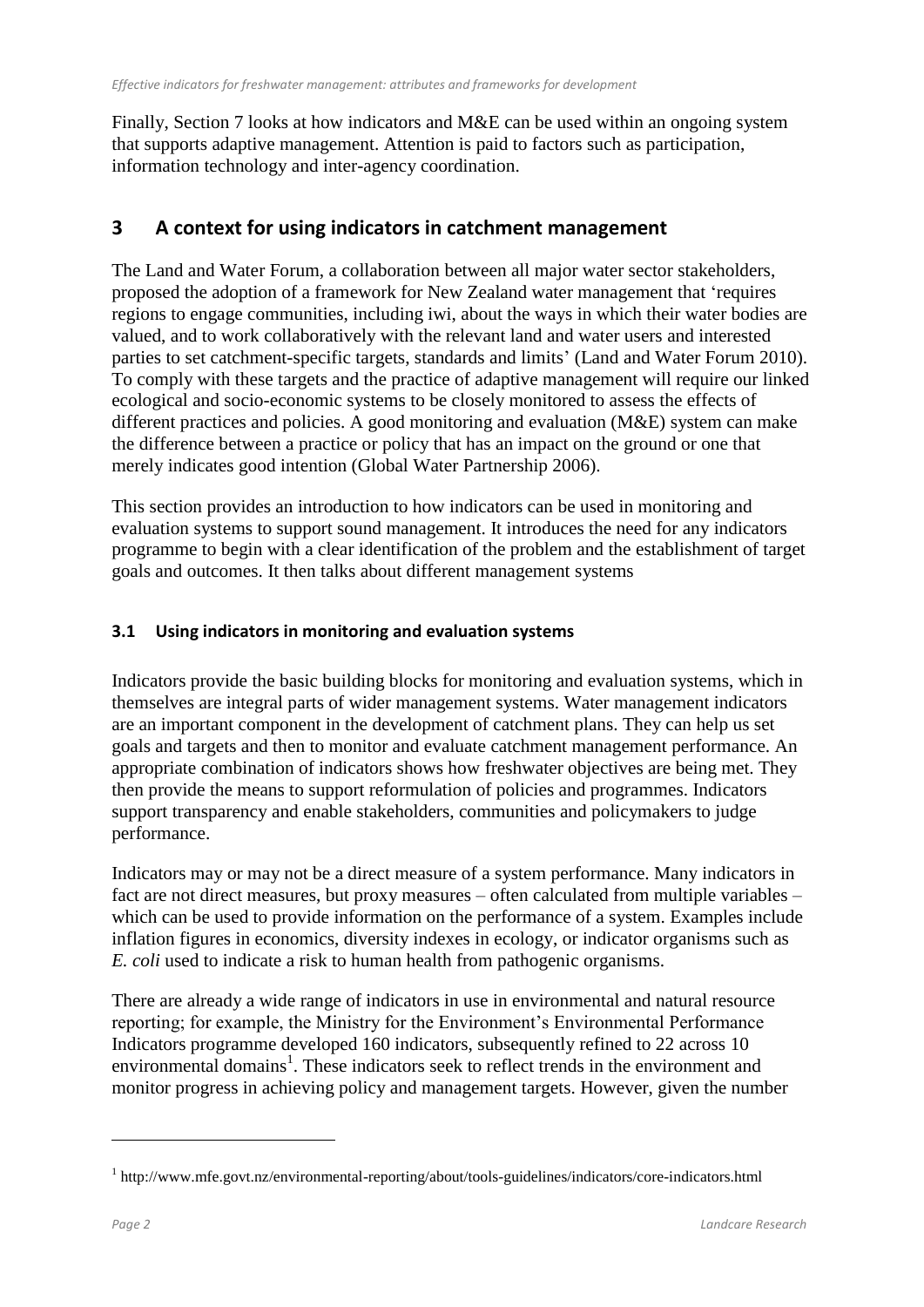and diversity of different indicators in use it is often hard to be sure about the exact meaning and relevance of any particular set. Moreover, new sets are continually being developed. Accordingly, we need to be clear on ways that indicators are developed, structured and analysed and on the specific purpose of a set of indicators.

Indicators quantify and simplify phenomena, and help us understand and make sense of complex realities. They tell us something about changes in a system. For example we are all familiar with financial indicators that tell us about changes in the state of individual, local or national economies. Similarly, reviewers note that the provision of information is a central requirement to underpin the governance of natural resources (Dietz et al. 2003). Blood pressure and temperature are well-used indicators of personal health. In short, indicators simplify information that can help reveal complex phenomena. They focus on certain aspects that are regarded as relevant and on the data available (Gabrielson & Bosch 2003).

Supporting good communication about the way the system under study is changing is the main function of indicators, and communication is fundamental to the new mode of collaborative governance being implemented for improving freshwater management in New Zealand. Information is necessary but not sufficient to manage any system, including social–ecological systems (SES). If information is to be useful it needs to be 'congruent with decision makers needs in terms of timing, content and form of presentation' (Dietz et al. 2003). Given a clear understanding of the environmental system in question, indicators communicate aspects about that system that help us understand the complex interrelationships between that environment and society. However, their significance goes beyond that obtained directly from the observed properties. Indicators come into their own when used as primary components in the development and operation of monitoring and evaluation (M&E) systems, to support one or more purposes: increasing understanding (research), accounting and certification (audits), status assessment, and performance effectiveness (Stem et al. 2005).

Evaluation for status assessment includes approaches such as population monitoring and state-of-the-environment reporting. State of environment (SoE) reporting offers a way of systematically documenting the status and change in environmental conditions through tracking key environmental indicators. These indicators give a general sense of where a country, region or area is in terms of key environmental variables, but they are generally not linked to specific interventions. Report cards or scorecards are often used as a way to present these higher level indicators, and serve as a communication tool for public and policymakers alike. SoE indicators can offer insights into the impacts that policies and other high-level actions have on our natural resources (Stem et al. 2005). In general, however, these indicators are not designed to demonstrate causality. One limitation is that they often do not link interventions (the results of socio-economic actions) with impacts on specific environmental (and social, cultural and economic) states. Although as Stem and colleagues (2005) observe, some do so implicitly.

Attention is increasingly being paid to the use of monitoring and evaluation programmes as a way to determine whether interventions are effective and are in fact achieving the outcomes they were set up to achieve. This role has its early history in impact evaluation initiatives – one-time impact assessments of an intervention. And more recently, more effort is being given to embed M&E programmes within wider adaptive management initiatives. Ostrom's fourth principle for managing 'common pooled resource' points to the importance of effective monitoring (Ostrom 1990).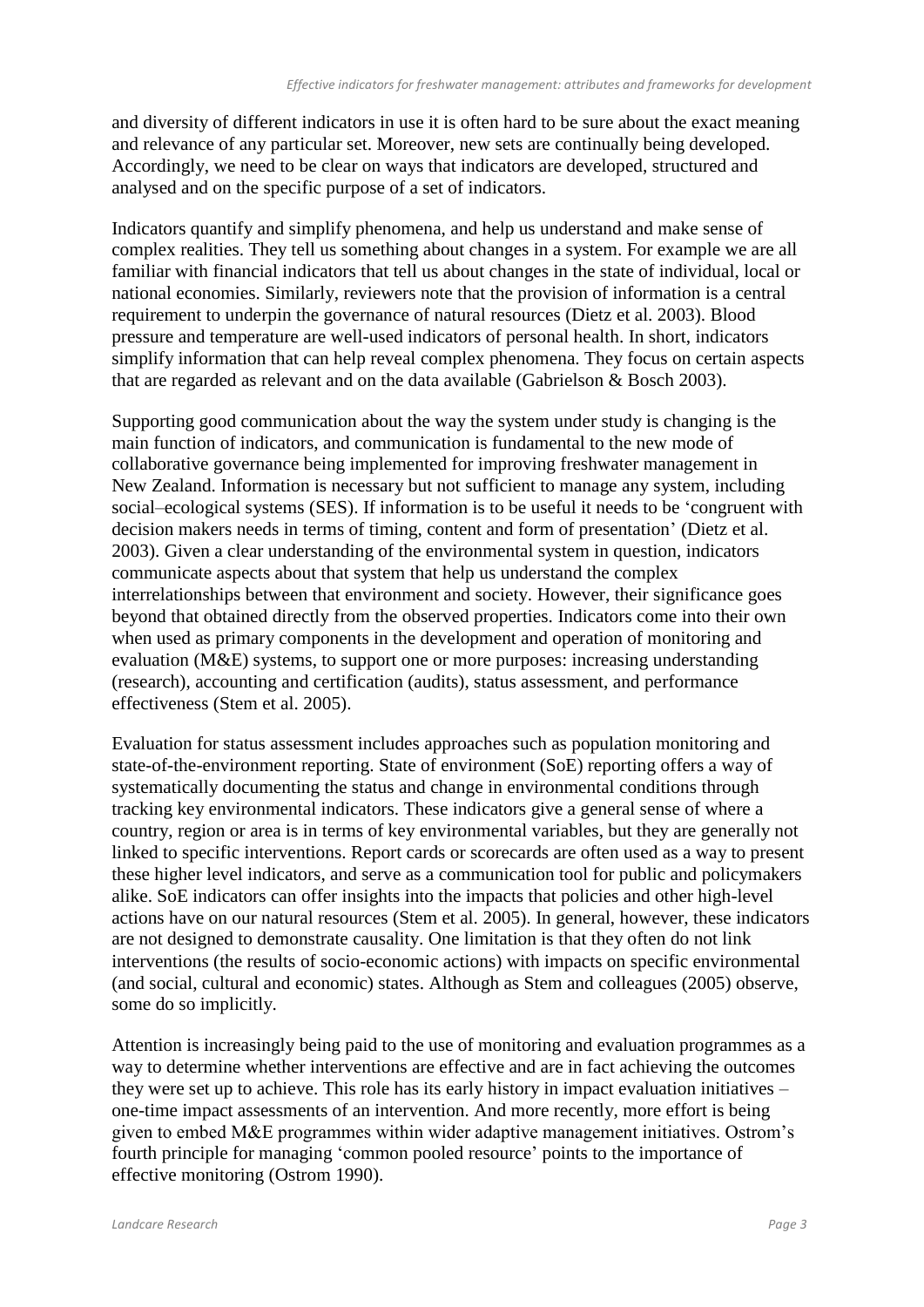To be most meaningful, a monitoring programme should provide insights into cause-andeffect relationships between environmental or socio-economic stressors and anticipated ecosystem responses and subsequent social and economic outcomes (Bosch et al. 1996). Indicators should therefore be chosen based on a conceptual model clearly linking stressors and indicators with pathways leading to subsequent ecological and socio-economic changes (Mulder et al. 1999). This process enables the monitoring programme to investigate the relationships between anticipated stressors and downstream consequences. This provides an opportunity to develop predictive models to anticipate trends instead of waiting until trends have been demonstrated.

Accordingly, the first steps for anyone developing indicators involve holding discussions about how the problem in question should be framed, and gaining broad agreement from the key stakeholders involved on what the indicators should report on. This is in contrast with many approaches that begin with a discussion on the selection of indicators (Gabrielson & Bosch 2003). Thus the two first steps are problem identification and the establishment of objectives (Winograd et al. 1999). These discussions should involve all key stakeholders, both to gain the benefit of different ways of seeing the problem and in part to help ensure that the resulting indicators are 'owned' by the parties with a stake in the issue.

Both problem identification and the establishment of desired outcomes benefit from being as detailed as possible, as it is this detail that enables the indicator selection to be appropriately targeted. Vague or overly broad objectives – such as 'improving water quality' – are of little use in selecting indicators (Winograd et al. 1999) – and may well indicate that the project or component is not very well thought out.

## **3.2 Complicated or complex – managing different systems**

As we have seen indicators can play a key role in decision making, but the emphasis on how to use indicators can differ according to the particular system being managed. A major breakthrough in understanding the complex world of organisations and socio-ecological environments is the field of systems theory. Catchment management is characterised by socio-ecological complexities and its success needs a trans-disciplinary systems approach (Allen et al. 2011; Fenemor et al. 2011b). 'Systems thinking' is a way of helping people to see the overall structures, patterns and cycles in systems, rather than seeing only specific events or elements. It allows the identification of solutions that simultaneously address different problem areas and leverage improvement throughout the system. It is important to distinguish between 'complicated' and 'complex adaptive' systems.

Complicated systems are all fully predictable. These systems are often engineered. We can understand these systems by taking them apart and analysing the details. From a management point of view we can create these systems by first designing the parts, and then putting them together. However, we cannot build a complex adaptive system (CAS) from scratch and expect it to turn out exactly in the way that we intended. CAS are made up of multiple interconnected elements, and adaptive in that they have the capacity to change and learn from experience. Examples of CAS include human beings, the stock market, ecosystems, immune systems, and any human social-group-based endeavour – including water management – in a cultural and social system. CAS defy attempts to be created in an engineering effort, and the components in the system co-evolve through their relationships with other components. But we can achieve some understanding by studying how the whole system operates, and we can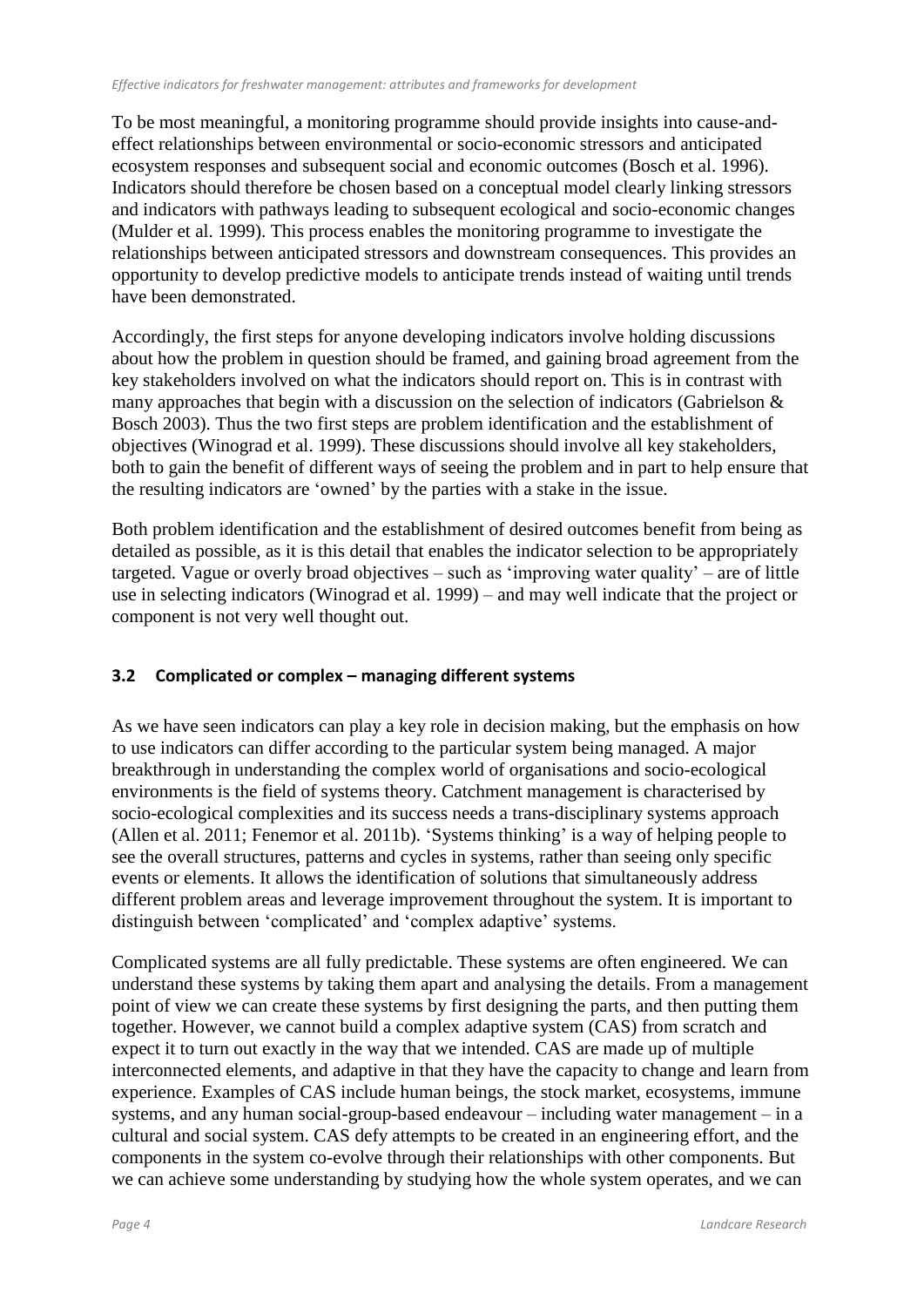influence the system by implementing a range of well-thought-out and constructive interventions. A useful outline of the management differences between complicated and complex systems is provided by Glouberman and Zimmerman (2002) (see Table 1).

As Table 1 shows, developing a complicated system is like building a moon rocket. It requires high levels of coordinated knowledge, expertise and experience to achieve the required result. A clear plan is critical and the process requires the rigorous coordination of a range of experts. In catchment management terms, this is like building a dam. In contrast, managing a complex adaptive system is more akin to raising a child. There is no blueprint, recipe or hard-and-fast rules. Expertise can help, but is not sufficient. Every child is unique and the outcome remains uncertain, despite a parent or caregiver's best efforts. Children must be allowed to take risks so they can learn. Too much or too little parental control throughout their development tends to lead to less positive outcomes, making it necessary to strike a balance and to effectively negotiate the path of the child's upbringing with that child. Principles can be used to guide parenting, but not to prescribe it. It is impossible to know what the right way to do this is. Judgement may be a matter of perspective.

| Complicated systems                                                          | Complex adaptive systems                                                                       |
|------------------------------------------------------------------------------|------------------------------------------------------------------------------------------------|
| (like sending a rocket to the moon)                                          | (like raising a child)                                                                         |
| Formulae are critical and necessary                                          | Formulae have limited application                                                              |
| Sending one rocket increases assurance that the next<br>will be OK           | Raising one child provides experience but no<br>assurance of success with the next             |
| High levels of expertise in a variety of fields are<br>necessary for success | Expertise can contribute but is neither necessary nor<br>sufficient to assure success          |
| Rockets are similar in critical ways                                         | Every child is unique and must be understood as an<br>individual – relationships are important |
| There is a high degree of certainty of outcome                               | Uncertainty of outcome remains                                                                 |

|  |  | Table 1 Managing complicated and complex systems (Glouberman & Zimmerman 2002) |  |
|--|--|--------------------------------------------------------------------------------|--|
|  |  |                                                                                |  |

Getting people to work collectively in a coordinated fashion in areas such as catchment management is more akin to raising children than building rockets to go to the moon and back – a fact many people recognise. Tools such as hydrological catchment models will help identify primary biophysical indicators, but experience and collaborative behaviours in a particular catchment setting will govern selection of other indicators.

Indicators of progress in managing a complicated system are directly linked through cause and effect. However, indicators of progress in a complex system are better seen as providing a focus around which different stakeholders can come together and discuss, with a view to potentially changing their practices to improve the way the wider system is trending. Understanding this difference has important implications for management action as Table 2 highlights. In many cases people continue to refer to the system they are trying to influence as if it were complicated rather than complex, perhaps because this is a familiar approach, and there is a sense of security in having a blueprint, and fixed milestones. Furthermore, it is easier to spend time refining a blueprint than it is to accept that there is much uncertainty about what action is required and what outcomes will be achieved. When dealing with a complex system, it is better to conduct a range of smaller innovations and find ways to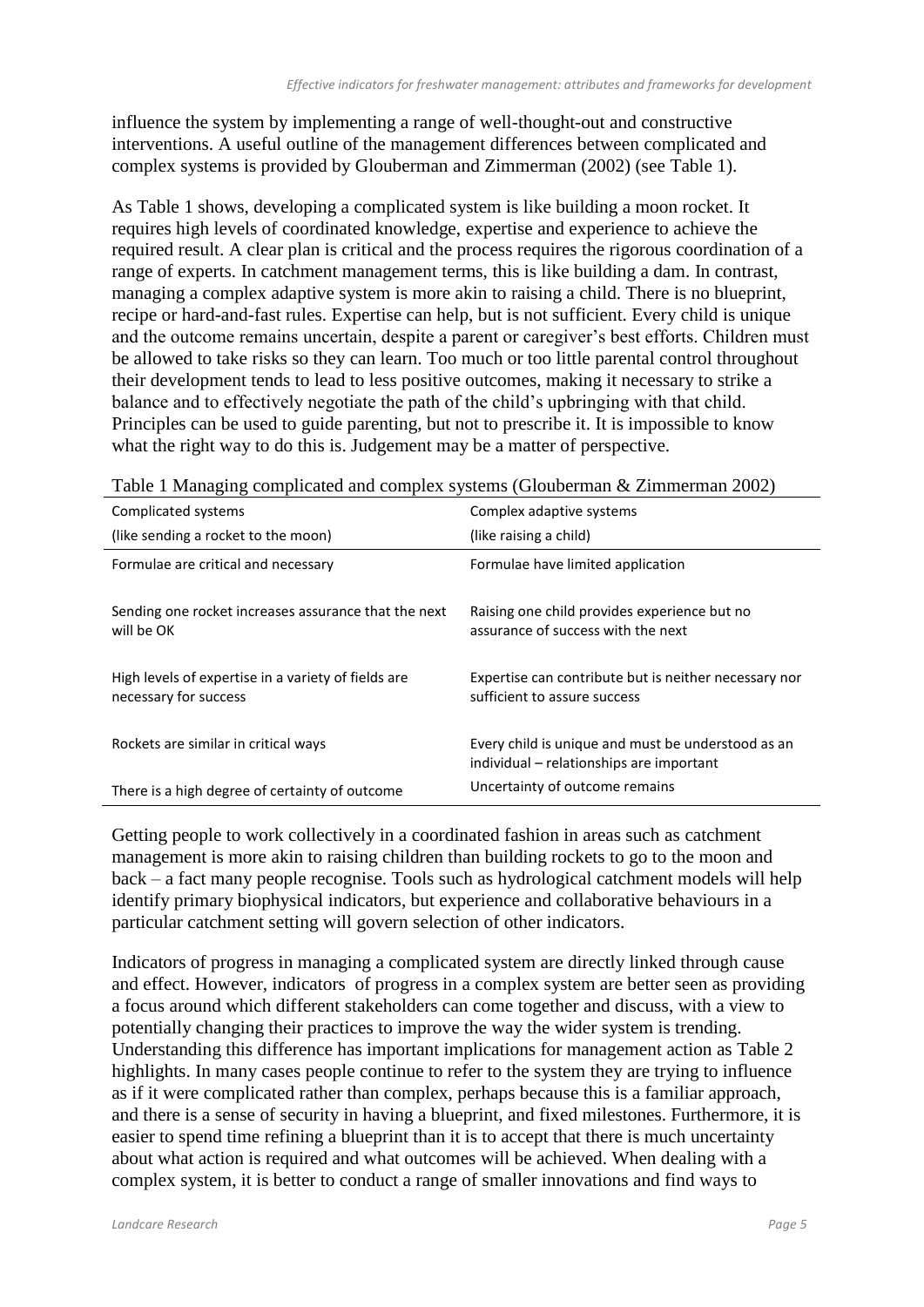constantly evaluate and learn from the results and adjust the next steps rather than to work to a set plan (e.g. Anderson & McDaniel 2000). The art of management and leadership is having an array of approaches and being aware of when to use which approach. Most issues will have all system types present, and there may well be multiple systems involved.

Table 2 Different leadership tasks for different systems (from Anderson & McDaniel 2000; Snowden & Moone 2007)

| Complicated systems                                                                  | Complex adaptive systems                                                            |
|--------------------------------------------------------------------------------------|-------------------------------------------------------------------------------------|
| Role defining – setting job and task descriptions                                    | Relationship building – working with patterns of<br>interaction                     |
| Decision making – find the 'best' choice                                             | Sense making - collective interpretation                                            |
| Tight structuring $-$ use chain of command and<br>prioritise or limit simple actions | Loose coupling – support communities of practice and<br>add more degrees of freedom |
| Knowing - decide and tell others what to do                                          | Learning $-$ act/learn/plan at the same time                                        |
| Staying the course $-$ align and maintain focus                                      | Notice emergent directions – building on what works                                 |

#### **3.3 Section overview**

Indicators quantify and simplify phenomena, and help us understand and make sense of complex realities. They tell us something about the changes in a system. In this way they are an integral component in the wider management system. Well developed indicators can help us set goals and targets, and then to monitor and evaluate management performance. As section 3.1 outlines, a useful monitoring programme should provide insights into cause and effect relationships between environmental or socio-economic stressors and anticipated ecosystem responses, and subsequent social and economic outcomes. Accordingly, the first steps for developing indicator sets involve discussions among stakeholders about how the problem in question should be framed, with a view to developing broad agreement about what the indicators should report on. Section 3.2 reminds us of that we can never fully predict the outcomes from complex adaptive systems (e.g. ecosystems, socio-ecological systems). These systems have the capacity to change dramatically over time, and and are interlinked. Accordingly, indicators of progress should be seen as providing a focus around which different stakeholders can come together and discuss, with a view to potentially changing their practices to improve the way the wider system is trending.

## **4 Indicator selection criteria**

Indicators provide a simple summary of how a complex picture is (or is not) changing. In this way they abstract and clearly present the most important features of the picture needed to support decision-making. They help to raise awareness of an issue. They contribute to monitoring progress in achieving goals, and in policy evaluation. They enable an evidence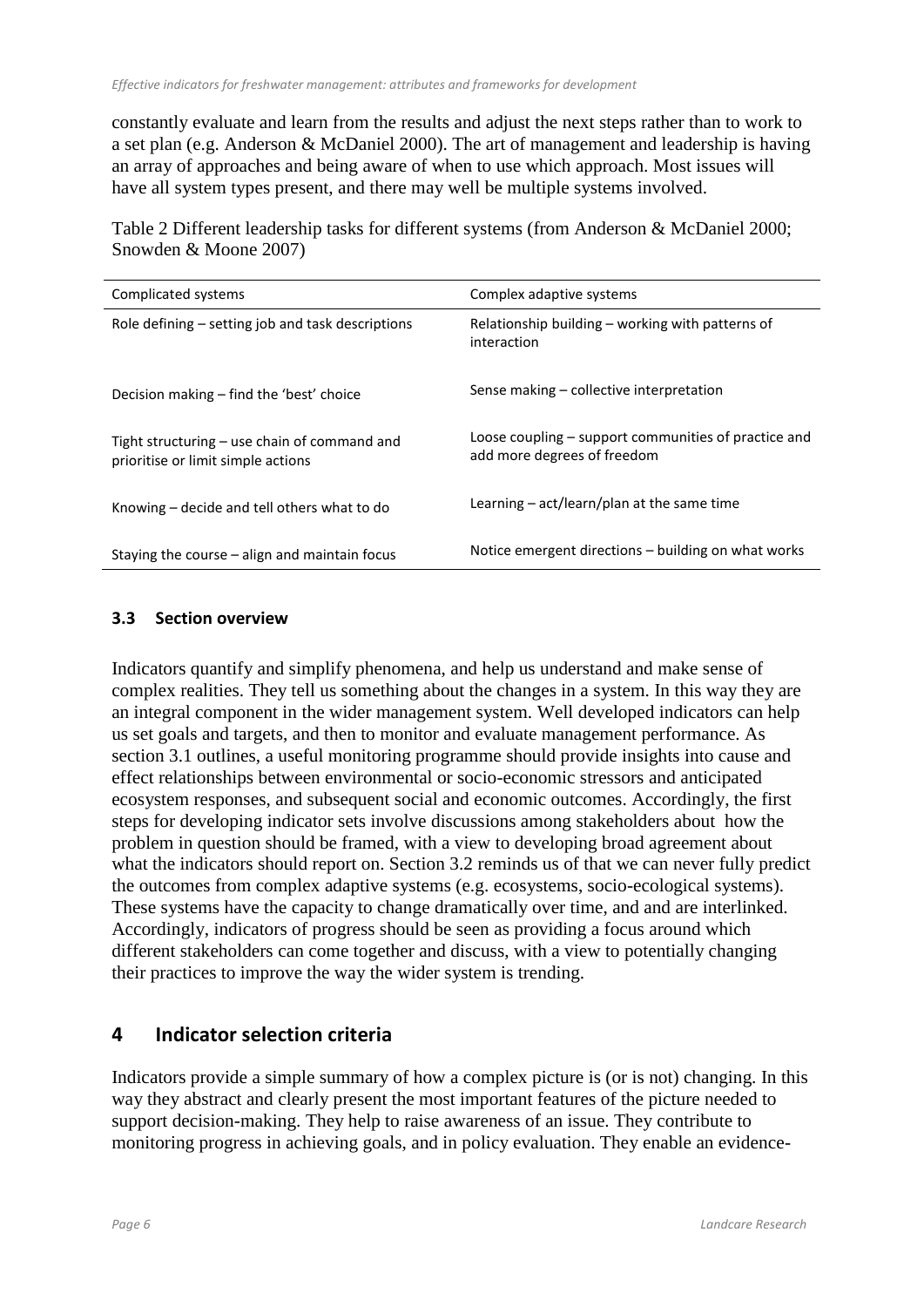based comparison of trends over time, and within and between catchments, regions or countries. They are also important for enhancing accountability.

While specific definitions may vary, there is consensus that indicators provide a summary indication of a condition or problem, and permit the observation of progress or change. The progress can be measured over time or against benchmarks, targets or visions for the future. The indicator should give a clear and unambiguous indication of change, in terms of whether the aspect of life captured by the indicator is progressing or regressing. Woodhouse et al. (2000) identify major functions of indicators as:

- To assess conditions and changes
- To compare across place and situations
- To assess conditions and trends in relation to goals and targets
- To provide early-warning information
- To help anticipate future conditions and trends

There is no universal set of indicators that are equally applicable in all cases. However, there are a number of criteria that help assure the *relevance* of any particular indicator or indicator set is, and there are a number of *general considerations* that should be taken into account through the selection process.

#### **4.1 Direct relevance to objectives or problems**

The indicator selection must be closely linked to objectives being sought, or problems being addressed. The important thing is to be clear about what you want to measure, or you will find it a struggle to find the right measure; for example, in a catchment context, measuring the achievement or non-compliance with a water quality limit. In addition there are a number of key characteristics that are important (Table 3).

| Criterion                      | Explanation                                                                                                                              |
|--------------------------------|------------------------------------------------------------------------------------------------------------------------------------------|
| Validity                       | Does the indicator adequately reflect performance or progress towards the outcome<br>or intermediate outcome?                            |
| Sensitive and specific         | Is the indicator likely to be sensitive to real changes in the state of the system?                                                      |
| Simple and<br>understandable   | Can it be presented in an easily understandable way that is meaningful to<br>stakeholders?                                               |
| Utility                        | Will the indicator be useful for a range of audiences?                                                                                   |
| Timely                         | Will the information be available at the right time to inform decision making?                                                           |
| Uses readily available<br>data | Are source data readily available, or will some become available in the short-term??                                                     |
| Comparability                  | Can the indicator be reasonably compared with similar indicators in other sectors,<br>(e.g. regionally, nationally and internationally)? |
| <b>Robustness</b>              | Is the indicator defensible to a technical audience? Are the results verifiable?                                                         |

**Table 3** General indicator characteristics (developed from Hockings et al. 2000; Advisory Committee on Official Statistics 2009; Jones et al. 2012)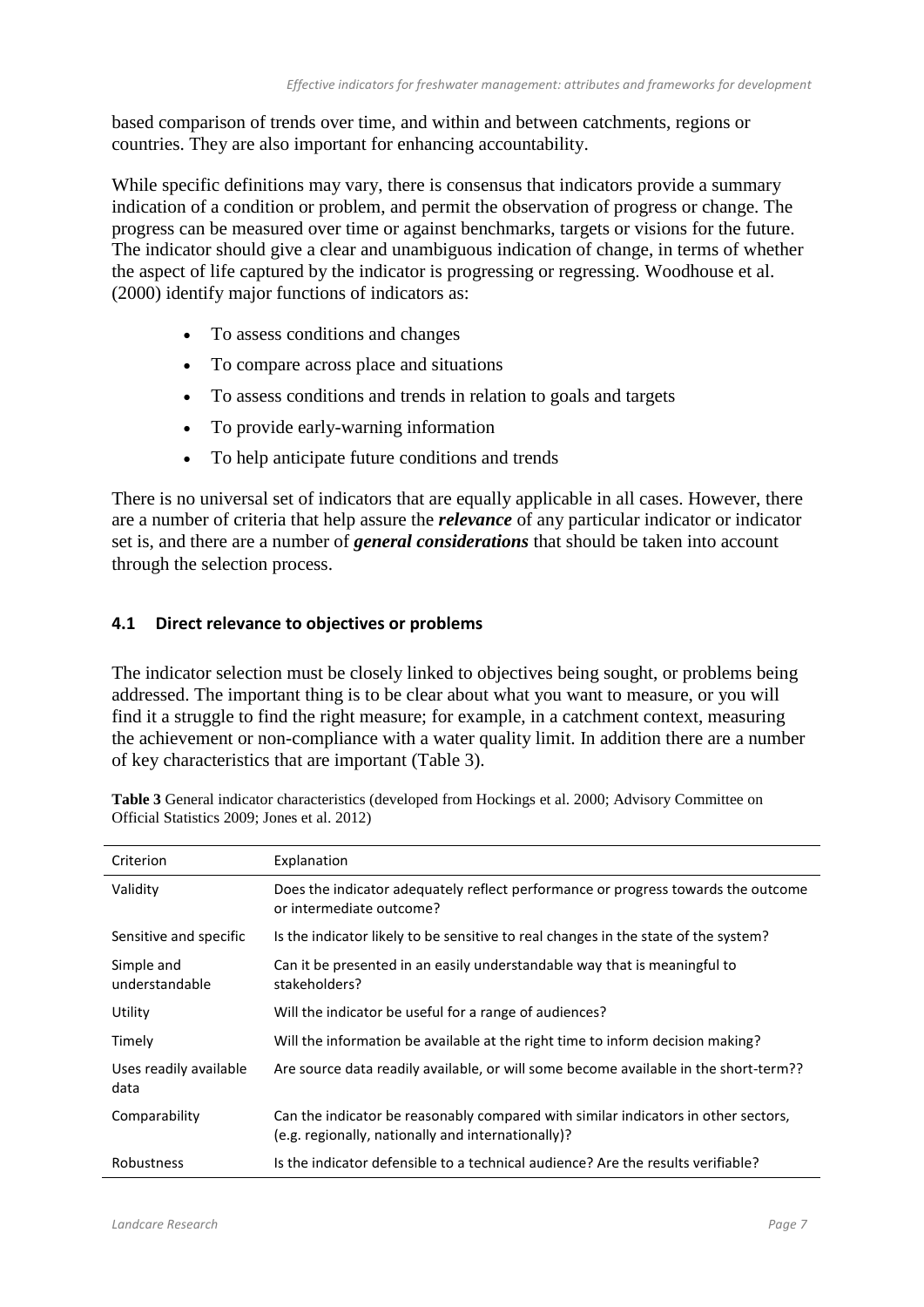| Consistent and<br>repeatable | Can the data be obtained regularly to inform a trend?                                                   |
|------------------------------|---------------------------------------------------------------------------------------------------------|
| Limit-based                  | Do you have a target level or bottom line against which to assess the indicator, or<br>indicator trend? |

#### **4.2 General considerations**

Besides these general points the following are other considerations to keep in mind through the process of indicator selection.

#### **Be limited in number**

A small set of well-chosen indicators will usually prove the most effective approach. Developing performance measures and indicators can seem a huge and complex undertaking, especially for water management programmes that may contribute to a range of environmental, economic, social and cultural outcomes. It is impossible for agencies, managers, or others to measure everything that could be measured, so it is important to identify what has been termed the 'vital few' measures and indicators that jointly can provide a general assessment of what is being looked at or for.

There is no rule on the number of indicators; however, the Chartered Institute of Public Finance Accountancy argue that 10 to 20 indicators is sufficient for any one person to understand (Audit Commission 2000). The goal is to develop a balanced set of indicators that meet the needs of the different managers and stakeholders involved.

In some cases it may be appropriate to use composite indexes to reduce the number of indicators. Examples of techniques when there are too many data are envelopment analysis, producing an overall indicator of efficiency or effectiveness (Spottiswood 2000), or ecological footprinting. However, in many cases, an oversupply of perfect information is not usually the issue. The more common issue is what indicators can usefully be developed and implemented given the constraints associated with poor data quality and data gaps.

#### **Realistic collection or development costs**

Indicators must be practical and realistic; therefore the cost of their collection and development needs to be considered. This may lead to trade-offs between the information content of various indicators and the cost of collecting them.

#### **Qualitative and quantitative**

*Quantitative* indicators are numerical and easily amenable to statistical analysis. They can often be easily standardised and aggregated. *Qualitative* indicators are more descriptive and evocative, but can often provide a more realistic measure of outcomes that relate to social and cultural issues – such as many of the outcomes sought through social marketing work. This reflects the fact they are often dealing with less tangible impacts (e.g. on status, spiritual values, conflict). For example, imagine a photo of children playing around a freshwater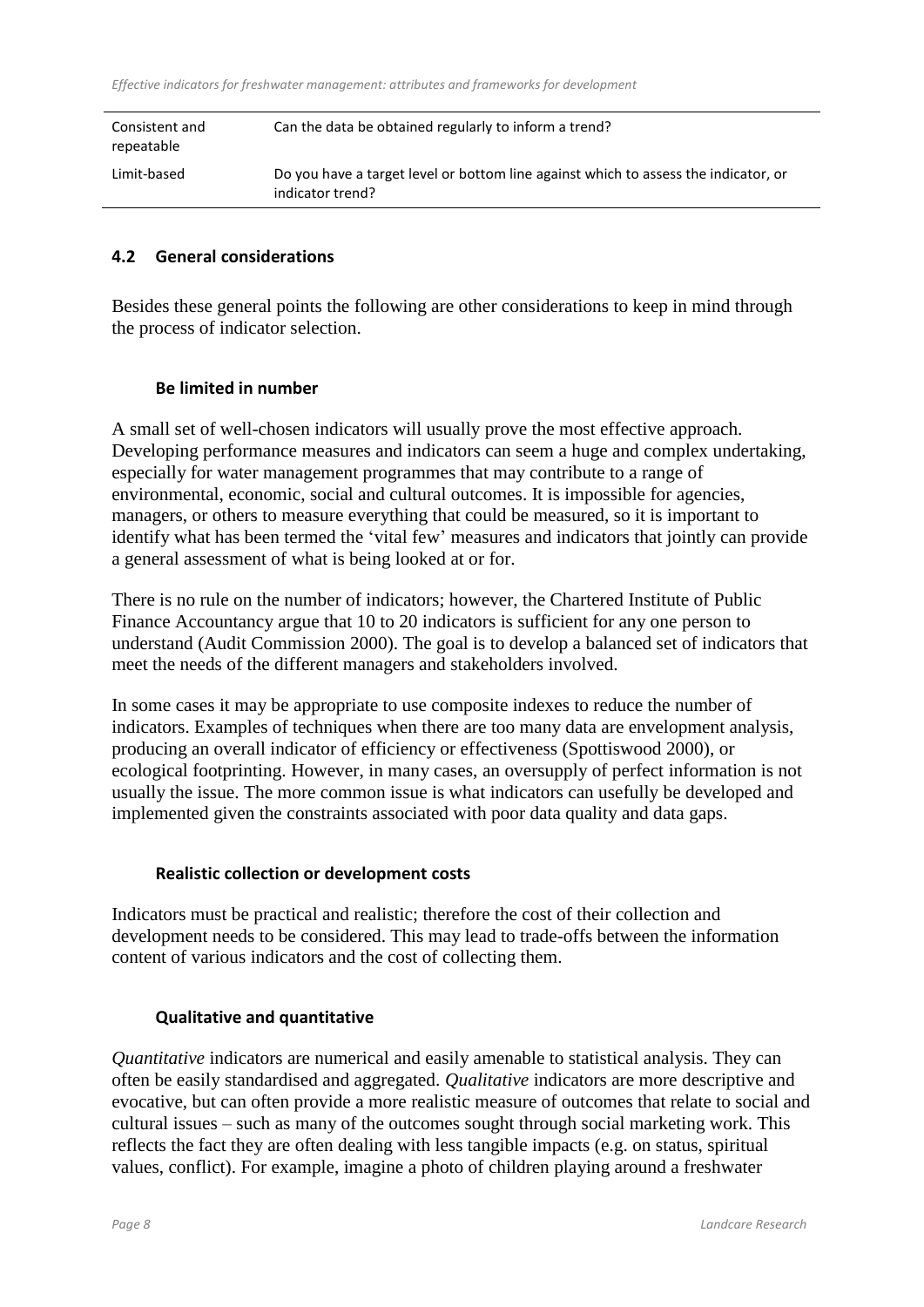source. A caption that includes both quantitative and qualitative data could read 'There are nine (*quantitative*) happy (*qualitative*) children.' Both indicators – relating to numbers and emotional state respectively – add value to the assessment of what is happening in the picture. More thought is needed to ensure that important social and cultural issues can be effectively communicated to decision makers.

#### **Internal or external**

Key questions in any monitoring and evaluation programme are who identifies the indicators and on what basis? Externally defined indicators are based on predefined and external views and agreements. Having widely-accepted definitions, these indicators lend themselves to aggregation and comparison. Internally-defined indicators are useful to programme partners or stakeholders looking to assess their progress to internally-important goals – they are more locally relevant. Many evaluation programmes look to provide for a combination of both internally- and externally-defined indicators.

#### **Issues of scale**

Careful thought should be given to the appropriate spatial and temporal scale of indicators. Since the environmental impact of project activities seldom coincides with administrative boundaries, indicators often need to be measured on different scales. There might also be lags in time before project effects are felt.

#### **Thresholds**

The definition of thresholds for systems (and choosing appropriate indicators) is an important developing issue (Woodhouse et al. 2000). A threshold is a boundary level of a variable, which is regarded on the basis of expertise to represent the point at which significant changes occur. Thresholds are particularly important in an agri-environmental context because ecological systems have a propensity to 'flip' from one state to another (Rigby et al. 2001). When an indicator passes this level then the system is considered to be unsustainable or on the road to unsustainability. Issues arise as to the identification of a threshold level (be it qualitative or quantitative) and whether passing a threshold level for one indicator is sufficient to signify unsustainability, or whether several indicators need to have passed their threshold levels before the system is unsustainable.

#### **Direction of trends**

In the case of the waterwheel concept it is important that indicators are designed so that direction has a consistent meaning. That is, change in one direction will always be interpreted as an improvement and in another direction as a decline. To illustrate. Perhaps the government has a target growth rate of 3%. If the actual growth rate changes from 1 to 2%, this would be regarded as an improvement. But if the actual growth rate changes from 4 to 5%, though the direction is the same as before, it might not be regarded as an improvement as it is moving away from the target and possibly putting other parts of the economy at risk.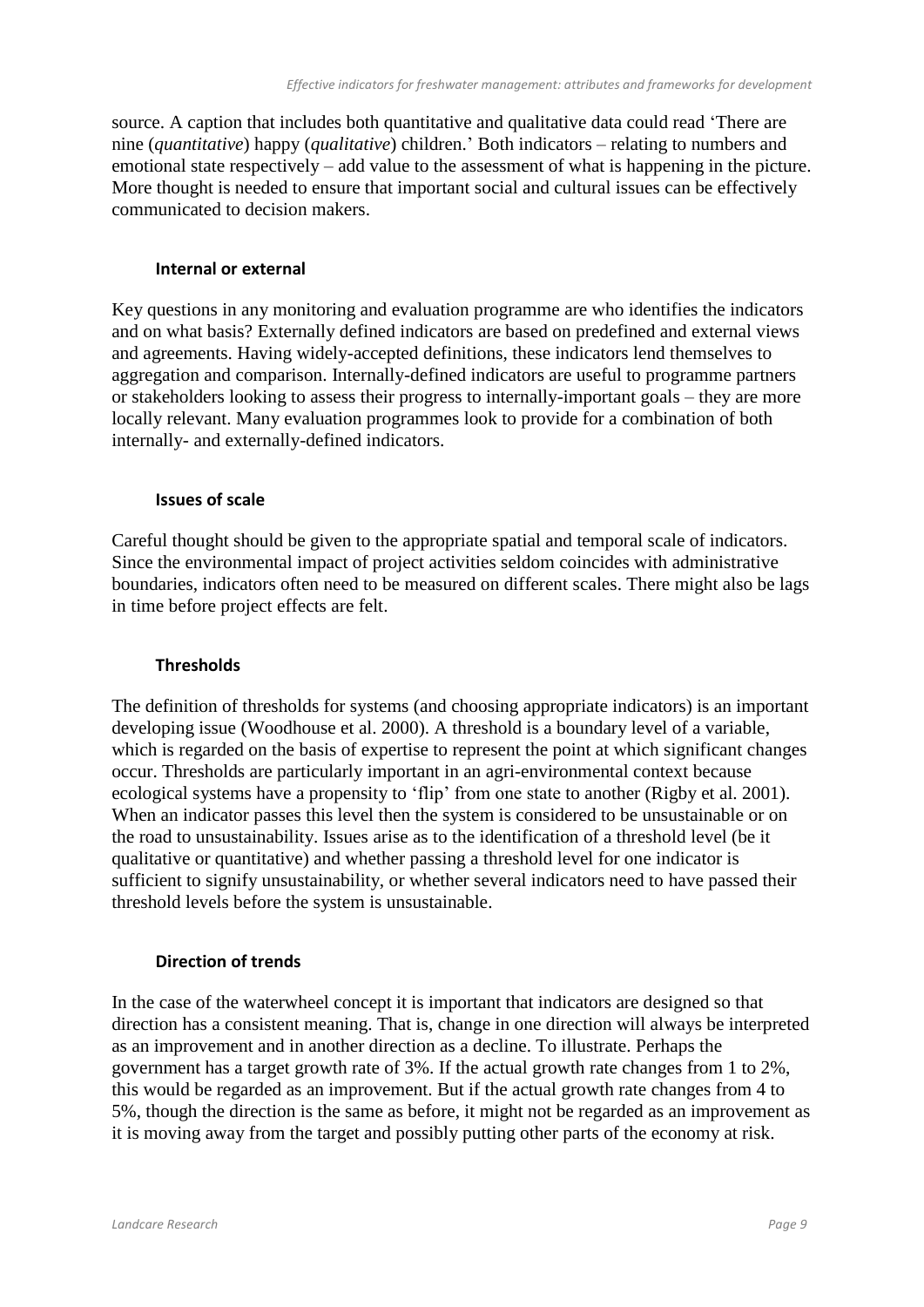#### **Time lag and attribution**

High-level outcomes in many natural resource management issues, such as catchment water quality, tend to be achieved gradually. Sometimes this will be over a period of many years. In contrast, performance reporting for agency and political purposes will often be required within shorter time periods (e.g annually). Accordingly there is a need for indicators that can track meaningful progress towards these high-level outcomes over these reporting periods. Short-term patterns in resource states may also fluctuate in the shorter-term due to unseasonal weather events and other external factors. These time-lag challenges can often be addressed by breaking the end-outcomes down to more measurable elements (i.e. intermediate outcomes) amenable to demonstration of shorter-term progress. Accordingly, a more measurable intermediate outcome can be seen to act as a proxy indicator for a more difficultto-measure long-term outcome.

One of the challenges in relying on proxy indicators is that because so many things can affect outcomes in natural systems, it is quite difficult for us to say that what we do in the shorter term leads to a particular outcome in the longer term. The issue of attribution (or cause and effect) can be expressed on two levels – we can rarely be completely certain that today's inputs and outputs will lead to the desired outcomes at some future time, and, even if the desired outcomes occur, it can be hard to be certain that 'our small intervention' was the primary cause.

To address this 'challenge of causal attribution', the theory of change needs an accompanying 'performance story' (Jones et al. 2012). This story should:

- Argue convincingly that activities and outputs are likely to contribute to ultimate outcomes (the programme's documented theory of change)
- Demonstrate that activities and outputs are contributing to outcomes at some meaningful level (intermediate outcomes and their associated performance indicators)
- Communicate the performance story effectively to show clearly and explicitly the logical steps in linking inputs to outcomes

This performance story is generally illustrated through the use of conceptual models that set out what we expect to happen, how we see things interrelating to arrive at that outcome, and what assumptions underpin what we believe. Setting out a performance story in this way is sometimes referred to as a logic model, because it uses the best knowledge we have to be believable. This knowledge will build on science, local and traditional knowledge. This information can provide managers with varying levels of support for the causal pathways that have been proposed in logic models (The Heinz Center 2009).

Approaches to addressing issues of attribution and time lag include:

- Robust, justifiable and transparent links in a programme's logic hierarchy (i.e. can an effect be assumed reasonable, based on prior evidence?)
- A focus on intermediate outcomes that can be attributed directly to programme activities at a measurable timescale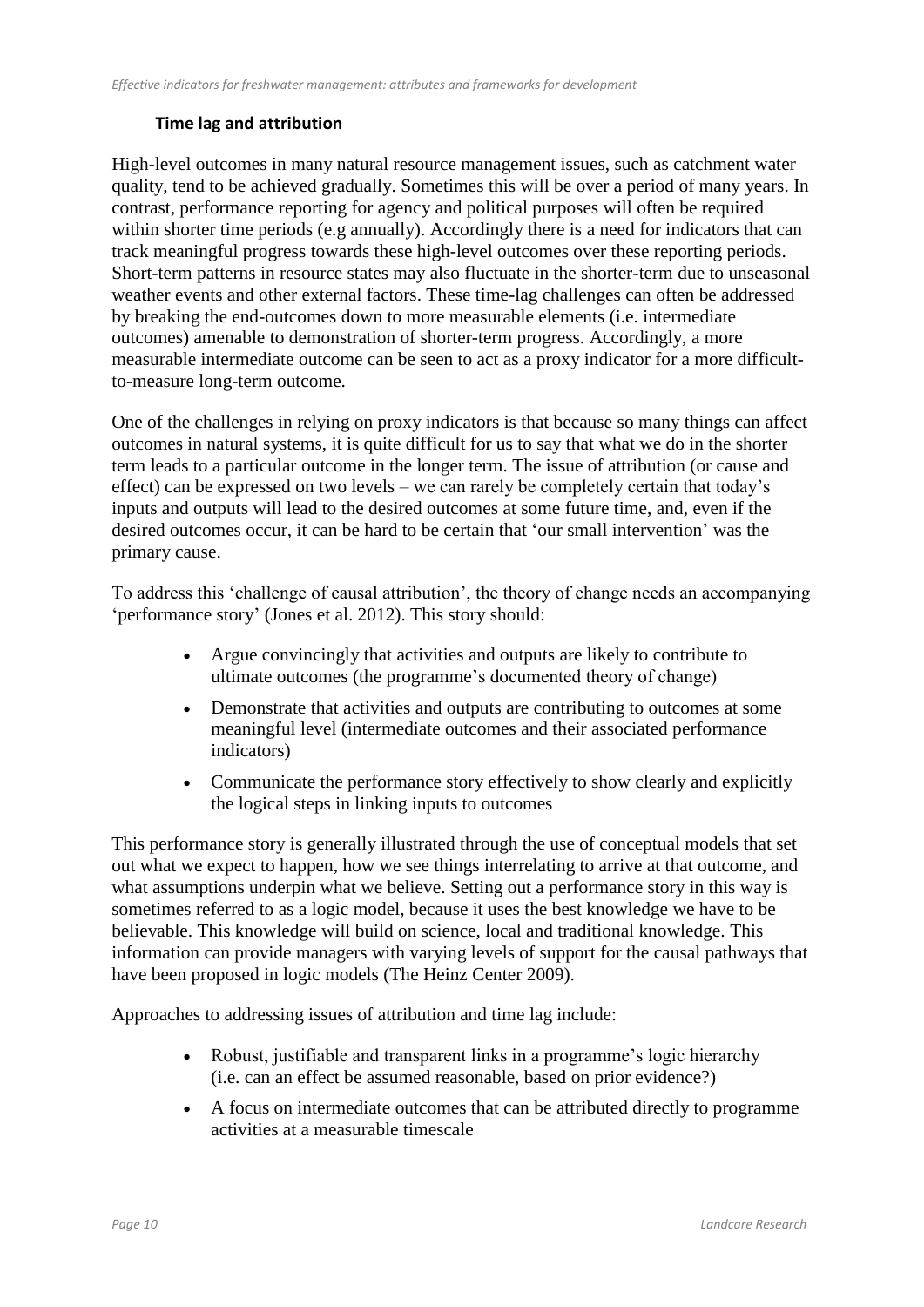- Use of a formal experimental design or a statistical analysis of attribution
- Use of qualitative measures of progress

As a catchment management example, the delays in improvement of water quality following implementation of mitigations such as riparian planting could be monitored by additional indicators of the extent and state of implementation of those mitigations, as well as of the water quality improvement expected later.

#### **Visualisation and presentation**

Visualisation is a very important part of the indicator selection process. There are practical issues that need to be taken into account when presenting any form of information. Huff, in his famous book *How to Lie with Statistics* (Huff & Geis 1954) pointed out that the language and presentation of statistics, which appeal to a fact-minded culture, can confuse and at times mislead. People do not necessarily know that they have been misled or have misunderstood information; for example in the case of environmental indicators (Johnson & Chess 2006) noted there was a difference between people's perceived understanding of information and their actual comprehension of that information.

One area of research that can help in this regard is Choice Architecture (Thaler & Sunstein 2009), which is concerned with how the presentation of information can influence decisions. Certain forms of information presentation can influence the decision-making performance, at least for simple decisions. Decision-making performance can be improved when there is a 'cognitive fit' between the information emphasised and the representation of the information; for example, graphs can be better for representing spatial data and tables for symbolic data (Vessey 1991). Not only is presentation format important in terms of information uptake, but the perceived usefulness of information is an important mediator in whether information is used (Sussman & Siegal 2003). This area of indicator presentation is particularly important in a project such as the Wheel of Water, which has taken on the challenge of simplifying complex information to empower land and water users to collectively achieve catchment objectives, especially environmental ones. Often graphical representations are chosen for their power of visualization, and these representations often utilise spider diagrams which allow the display of multiple indicators at once (Gareau et al. 2010). These diagrams are known by various names including kiviat diagram, star chart or radar plots.

An early example developed by the Swiss College of Agriculture<sup>2</sup> for the holistic assessment of the sustainability of agricultural production at farm level is shown in Figure 1. This indicator-based web aims to provide farmers with scientifically sound yet practically relevant information that motivates and helps them improve the sustainability of need to address to achieve a well-balanced, more sustainable, farming situation. Each component of interest to farm management is shown along with an indicator of its state (the open square – optimum=100) and the accompanying pressures (the solid diamond – optimum=0). The yellow shaded centre circle illustrates the range that is being aimed for at a minimum. Finally, areas that are doing well are highlighted with green shading (e.g. working condition, local economy), while those not performing as well as might be hoped (e.g. economic efficiency, water management) are highlighted with pink shading. Farmers are meant to strive for a well-balanced situation where all indicators are in the positive range, rather than for a maximum score in single aspects.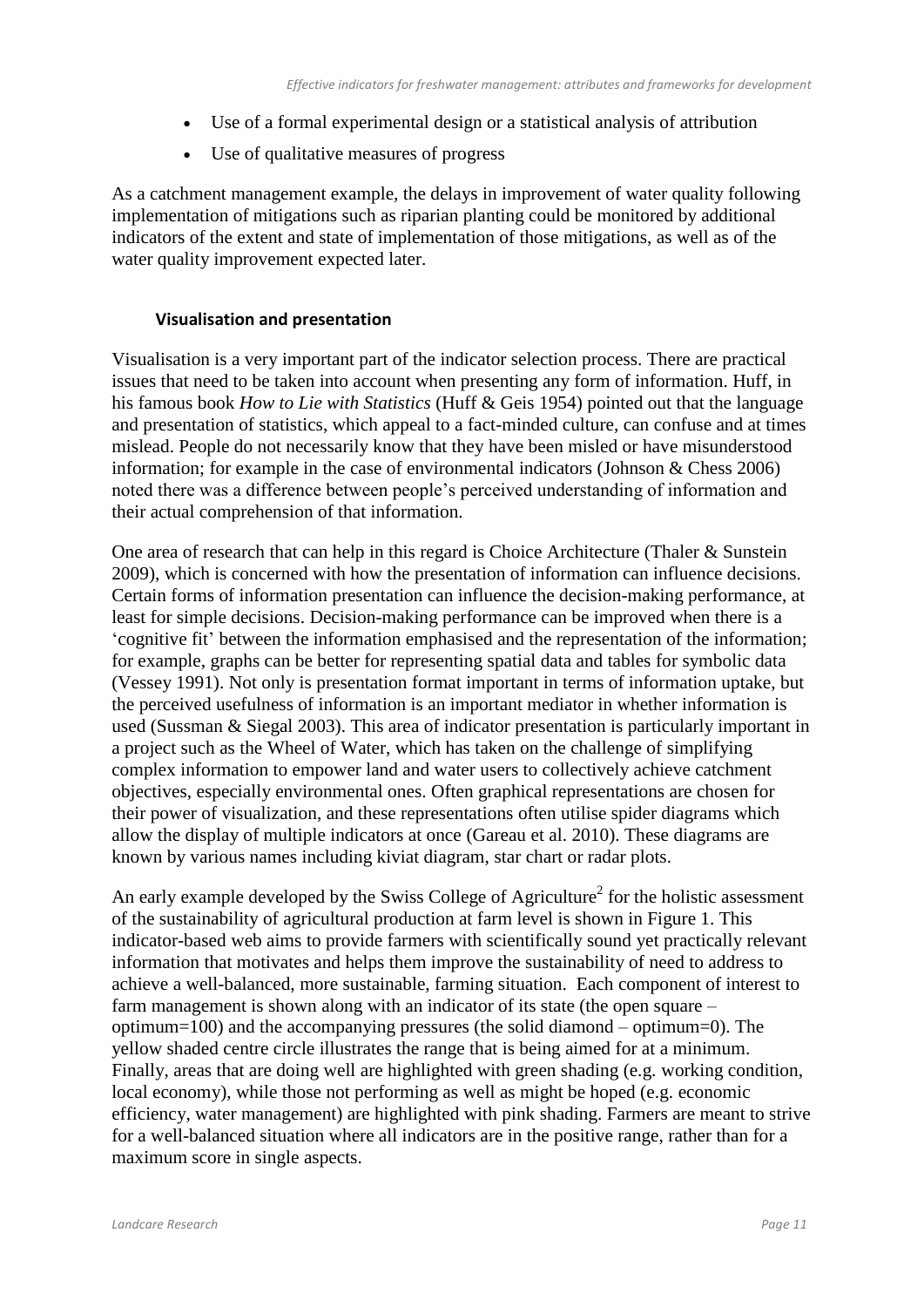

**Figure 1** Spider diagrams and the presentation of sustainability-performance-related information. Diagram shows a summary sustainability polygon for small-scale farmers (source: Swiss College of Agriculture<sup>2</sup>)

However, although these diagrams play an important role in bringing multiple factors together, there appears to have been little work undertaken to assess the effectiveness of these types of diagrams in changing practice. A Web search uncovered a wide range of opinions, many of which were strongly supportive of their use due to their simplicity and pragmatic approach for presenting and communicating information. Other reviewers noted the attractiveness of the approach, but pointed to a number of areas where care needs to be taken that susch diagrams do not inadvertently lead users to misread the message. These areas of concern can include situations where the wrong indicators are chosen (Kommenic et al. 2008) or because of difficulties in representing non linarites and thresholds (DeFries et al. 2004) . Another possibility is that people may interpret these diagram through the area covered by the indicators rather than considering the indicators themselves and what they mean, potentially supporting inappropriate decision trade-offs (Kleijnen & Smits 2003). Clearly there is more work to be done on understanding the role of information presentation and its impacts on decision making.

#### **4.3 Section overview**

An indicator is something that points to an issue of condition. Its purpose is to show how well a particular system is working, and whether activities and policies are on track to deliver on the desired outcomes or goals. Indicators are as varied as the different systems they monitor.

1

<sup>&</sup>lt;sup>2</sup> http://www.shl.bfh.ch/fileadmin/docs/Forschung/KompetenzenTeams/Nachhaltigkeitsevaluation/RISE/RISE\_Flyer\_2008\_\_2\_.pdf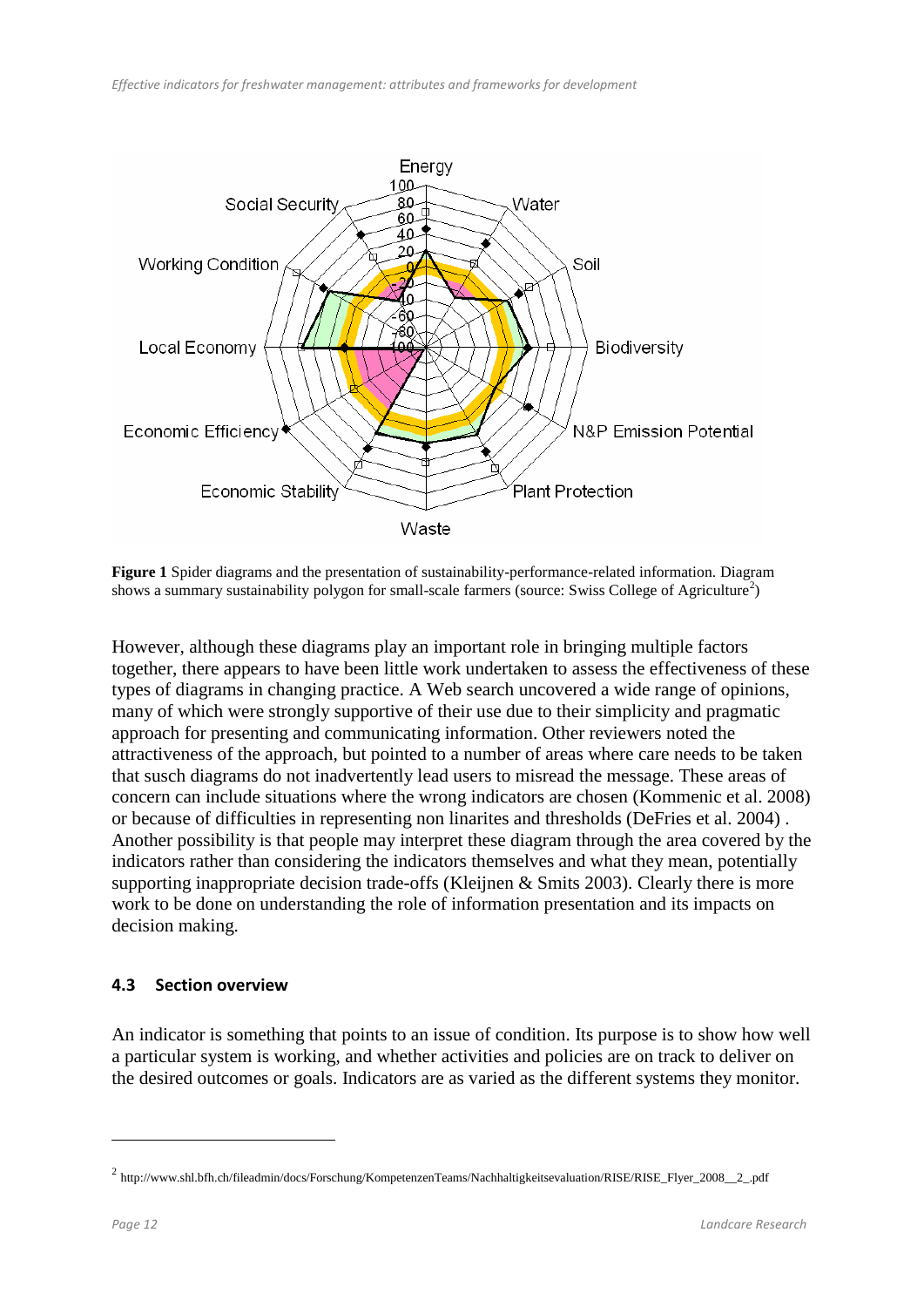However, there are certain characteristics that effective indicators have in common. As section 4.1 indicates relevance is all important, indicator selection must be closely linked to the objectives being sought, or the problems being addressed. Key factors are shown in Table 3 and include the selection of indicators that are sensitive to the changes under consideration, easy to understand by the range of audiences involved, reliable, and based on accessible and timely data. Section 4.2 provides a checklist of other considerations that may influence selection depending on the particular situation in question. These issues include who should be involved in indicator selection, qualitative vs quantitative data, the need to manage for problems such as time lag and attribution, and considerations around how indicators are presented.

## **5 Steps and guidelines for indicator selection**

Selecting appropriate and useful indicators to help guide management and policy initiatives requires careful thought around purpose and scale, iterative refining, collaboration and consensus building. There are two main components common to effective M&E systems for natural resource management (Stem et al. 2005). First is an approach that comprises a specific process accompanied by a number of steps and guidance. Second, is a conceptual framework (see Section 6) that comprises one or more conceptual models to provide a generalised representation of the drivers, states and outcomes under consideration. The remainder of this section looks at a series of steps to help select optimal indicator sets. These steps are aimed to ensure indicators and measures are selected using a process that considers practical, functional and use parameters for any particular issue.

Despite the number of different M&E approaches being used, there is a surprising amount of convergence among approaches within any specific purpose (Stem et al. 2005). A generic set of key steps for indicator-based reporting involves the following:

- 1. Clarify purpose, scope and scale
- 2. Involve the right people
- 3. Develop conceptual framework and models to identify what needs to be evaluated
- 4. Identify possible indicators
- 5. Assess best candidate indicators and measures (using selection criteria)
- 6. Undertake monitoring, evaluation and adaptive management

Although these steps are presented here in an order – in practice some of them can be undertaken simultaneously or in an iterative approach. *In particular, steps 1 and 2 will almost always involve a cyclical approach.* The project has to be initiated by someone (often a governing agency) who recognises that there is a problem situation. As key stakeholders are brought into the decision-making cycle – with their own set of perspectives and experience – they will contribute to refining, or even redefining, the purpose, scope and scale of the issue. This sequence of steps may be applied to develop a full set of indicators for a new project, or in part, when teams are looking to modify individual indicators.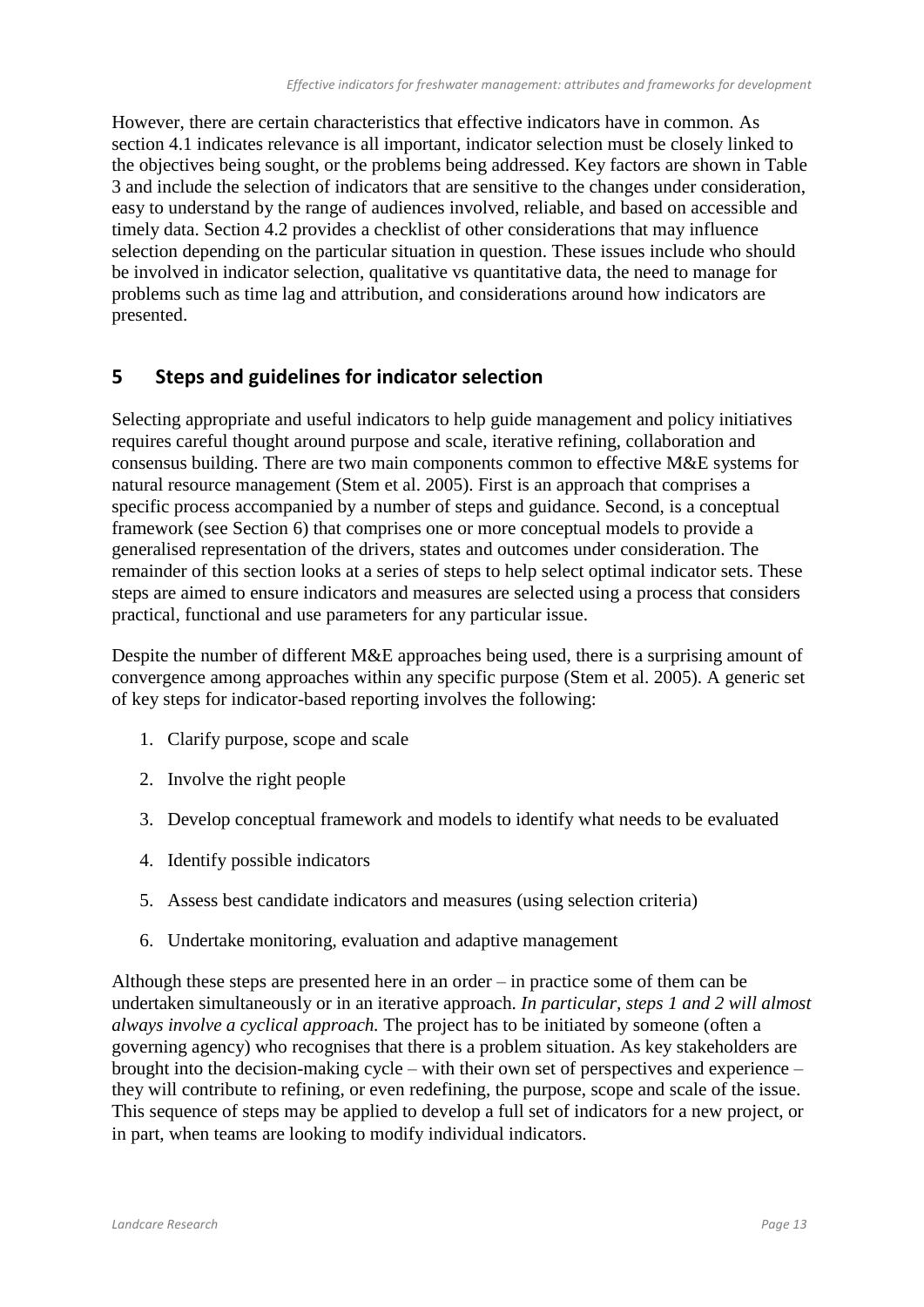## **1. Clarify purpose, scope and scale**

Many coordinators of indicator reporting processes jump immediately to steps 5 and 6 (Gabrielson and Bosch 2003). However, it is important to begin with the earlier steps and gain a deeper understanding and agreement on what the indicators need to report about.

Forging understanding and agreement provides the rationale for involving all the relevant stakeholders (Gabrielson & Bosch 2003; USAID 2010). This provides for wider viewpoints, and helps ensure that all stakeholders have a deeper understanding of the final indicator set, and what they mean. It is this discussion about framing, and joint development of the underlying indicator framework, that contributes to relevance.

Evaluations of management and policy effectiveness may vary widely in scope and scale. At one level is the farm or smaller catchment initiative. Often at this more applied level it will be the effectiveness of a programme or project that is being evaluated. Larger-level evaluations may focus on river basins, or regions. At these larger scales evaluations are watching for broader environmental trends, or the broad responses to policies and other system drivers. Indicators from small-catchment scale may need to be aggregated or considered cumulatively when working at larger scales, a particular design challenge for the Wheel of Water concept.

## **2. Involve the right people**

In recent years, water governance initiatives have increasingly acknowledged the complexity of managing across multiple social perspectives, and policy success is seen to depend on the co-operation of different groups within society. This acknowledges the role of governance as the 'art of steering societies and organizations' (Plumptre & Graham 2000), and this move towards more inclusive and collaborative approaches is acknowledged in a wide range of water and other natural resource management situations (Furlong & Bakker 2008; Pahl-Wostl et al. 2008; de Loë 2009; Fenemor et al. 2011a). Significantly, the 2009 Nobel Prize for Economics was awarded to Elinor Ostrom for her work on polycentric (distributed) governance of common-pool resources (Ostrom 1990; Ostrom et al. 1999). Her research is founded, coincidentally, on water management – water users who devised their own collective solutions to excessive groundwater withdrawals in Californian basins.

Within this broader move towards inclusive governance, the process of developing an indicator set provides another opportunity to involve a range of partners and stakeholders about goals, plans and assessment. This provides for a range of management benefits, offering the potential to:

- Draw on different perspectives and area of expertise
- Ensure that focus is on the changes that matter, and as part of a coordinated and integrated approach to achieve sustainability
- Build commitment and understanding of the linkage between indicators and impacts and outcomes on the ground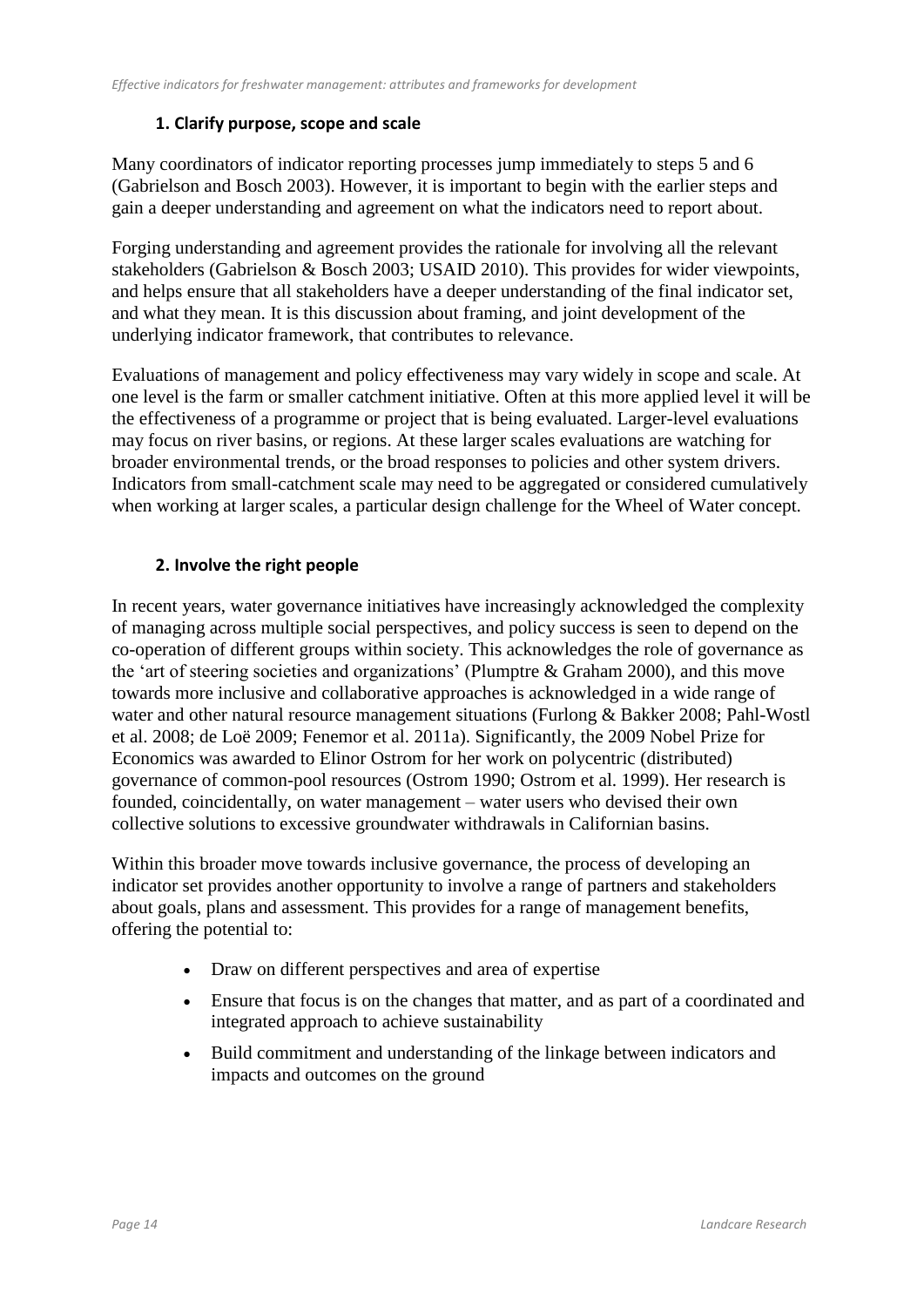- Build capacity for performance management among the range of partners and stakeholders
- Support monitoring and evaluation systems to be efficient. Often partners and stakeholders can suggest or facilitate many of the practical issues associated with indicators and data collection.

The provision of timely and relevant information is obviously a key factor essential to improving learning. However, this is often difficult to achieve in natural resource management, where the wide range of stakeholders means that information is highly fragmented across groups and access to such information can come from a range of sources (Allen & Kilvington 2005). Science is a main contributor, but there is also a growing acknowledgement of the need to draw upon local and traditional knowledge systems. Formal monitoring of the results of management actions to confirm (or otherwise) their effectiveness is another key source of new information.

However, it is not always easy to facilitate the sharing of information in natural resource management situations. Leaving aside the problems of trust, and issues that may have caused conflict between different stakeholders in the past, there are some quite obvious communication challenges to bridge understandings across the different stakeholders involved. For example, several difficult communication gaps must be bridged across science disciplines, especially across the social and biophysical disciplines (Allen et al. 2011). Traditional knowledge systems bring their own complexities (Harmsworth et al 2011). Similarly, it can be extraordinarily difficult to get land managers (both traditional and local) to set out the underlying knowledge behind their practices. Many of these practices are highly contextual, and it is necessary to find ways to help them express this. The development of conceptual frameworks and models is a key method to help start addressing these communications issues (Allen & Jacobson 2009).

Underpinning the successful implementation of participatory processes that contribute to inclusive governance and collaboration are an increasing range of tools and processes. There is growing evidence that we need to replace recipe-based approaches that emphasise selecting the relevant tools for the job with an approach that emphasises participation as a social process (Keen & Mahanty 2006; Reed 2008). The latter also implies the need to pay more attention to ensuring that processes are managed by those with well-developed skills in relationship-building, facilitation and conflict management (Allen et al. 2011). This importance to paying attention to social process management in indicator development and other management activities is reinforced by the emerging field of literature that highlights potential negative impacts inherent in collaborative approaches to governance (e.g. McGuire 2006; Kallis et al. 2009). These and related reviews point out that collaboration will not necessarily meet the needs of all groupings, and in particular can be used to privilege more powerful interests (Swyngedouw 2005; Lemos & Agrawal 2006), and further marginalise weaker actors (Shilling et al. 2009).

#### **3. Develop conceptual frameworks and models**

The approach (or steps) described here is one of the two main components of a monitoring and evaluation system. The other main component is a conceptual framework with accompanying models that provides a template for understanding generic cause-and-effect relationships (Stem et al. 2005). Well-developed conceptual models of the managed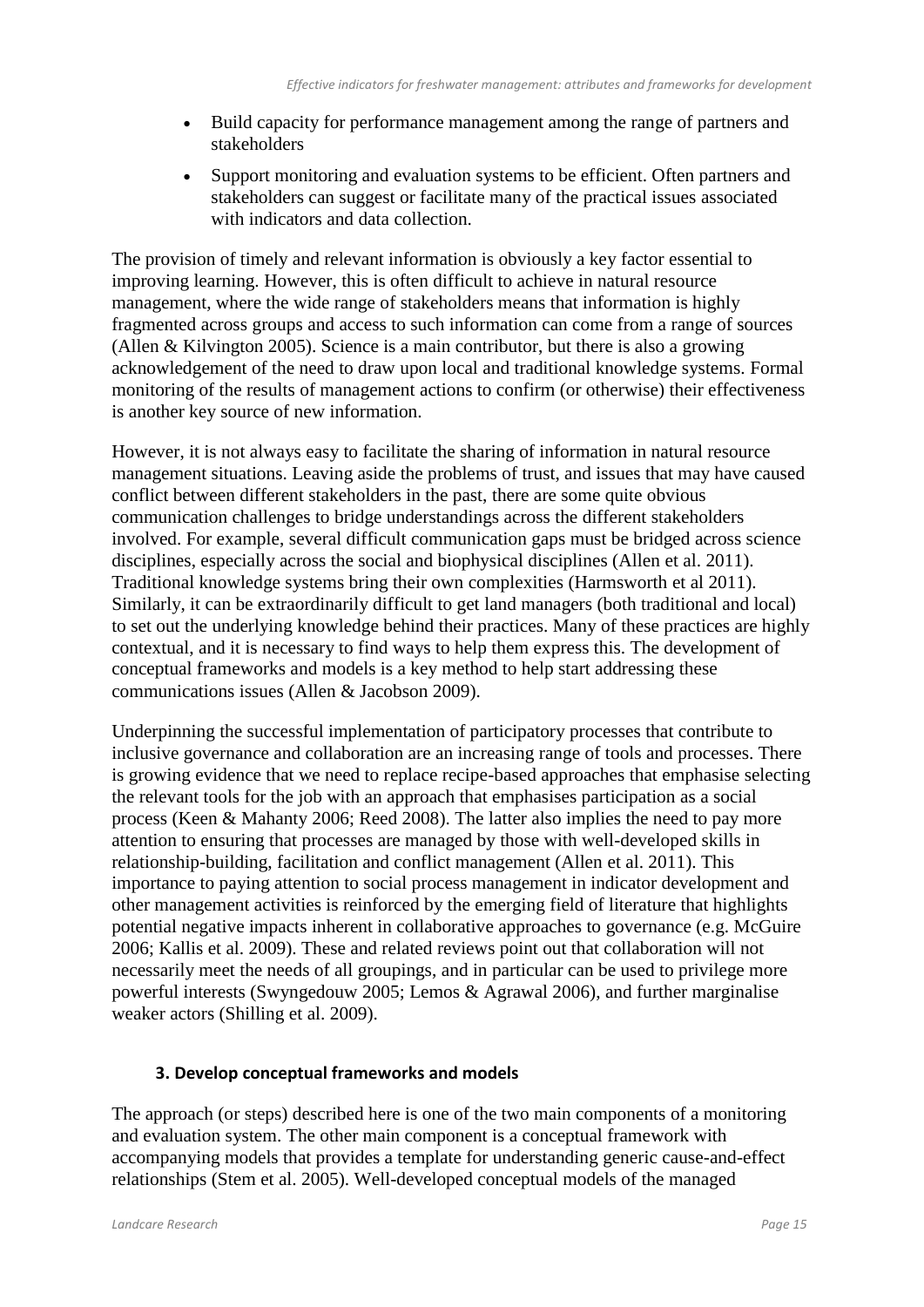ecosystem in question are required to select indicators that reflect the key elements of ecological systems (Noon & McKelvey 2006). The frequent use of these frameworks and related models by international agencies (United Nations, World Bank, OECD, European Environment Agency – EEA) and many other national organisations and governments is a recognition that a conceptual framework is required to select and organise indicators (Woodhouse et al. 2000; Ostrom 2009).

In this sense, processes for developing frameworks, pictures, representations and models can be seen as powerful aids to help people unlock and discuss with others the information and experience they have (Heemskerk et al. 2003; Allen & Jacobson 2009). The use of pictures and diagrams can be an important step in developing a shared language and understanding around the range of concepts and experiences that different stakeholder groups can bring to light on the situation. This can often be a useful first step in the process of developing more specialised computer-based models that draw on a range of knowledge systems. By actively seeking to involve stakeholders in this process, we begin to expand the use and richness of the word 'model' in the adaptive management literature beyond that of quantitative systems modelling (e.g. Walters 1986) or even that of Bayesian predictive modelling (e.g. Johnson & Williams 1999) to one of helping people sort out and represent different forms of knowledge.

The conceptual model(s) outline interconnections among socio-ecological system components and the attributes that characterise the state of the wider system. The model needs to illustrate how 'the system' in question 'works' with particular emphasis on anticipated responses to human-induced stresses and drivers. Conceptual models of relationships between system components provide a process that can first help clarify important relationships and secondly provide a framework for identifying indicators. It is important to consider both long-term outcomes (e.g. maintenance of water quality) and the intermediate results of policy and management needed to achieve these outcomes. The final conceptual models should also include both bio-physical and socio-economic aspects of system relationships at intermediate and long-term scales (Hockings et al. 2008).

Because of uncertainty over the structure and dynamics of ecosystems and related socioeconomic systems, reaching agreement on a single conceptual model to guide indicator selection is unlikely. Therefore, competing models are likely and desirable. As Noon and McKelvey (2006) point out, multiple competing models provide a formal expression of ecological and social uncertainty. As data accumulate around chosen indicators, the information can be used to refine and discern between competing models. This development of models from best knowledge, and refining and learning through monitoring and evaluation, lies at the heart of collaborative adaptive management. This, in turn, supports a learning-based approach to both policy and management.

## **4. Identify possible indicators**

Usually there are many possible indicators for any particular purpose, but some are always more appropriate and useful than others.

One way to begin developing indicators is to begin with working sessions to develop the conceptual frameworks that underpin our understanding of our actions and policies around the issue in question. This includes building conceptual frameworks that help communication across different resource perspectives. For example farmers, freshwater scientists and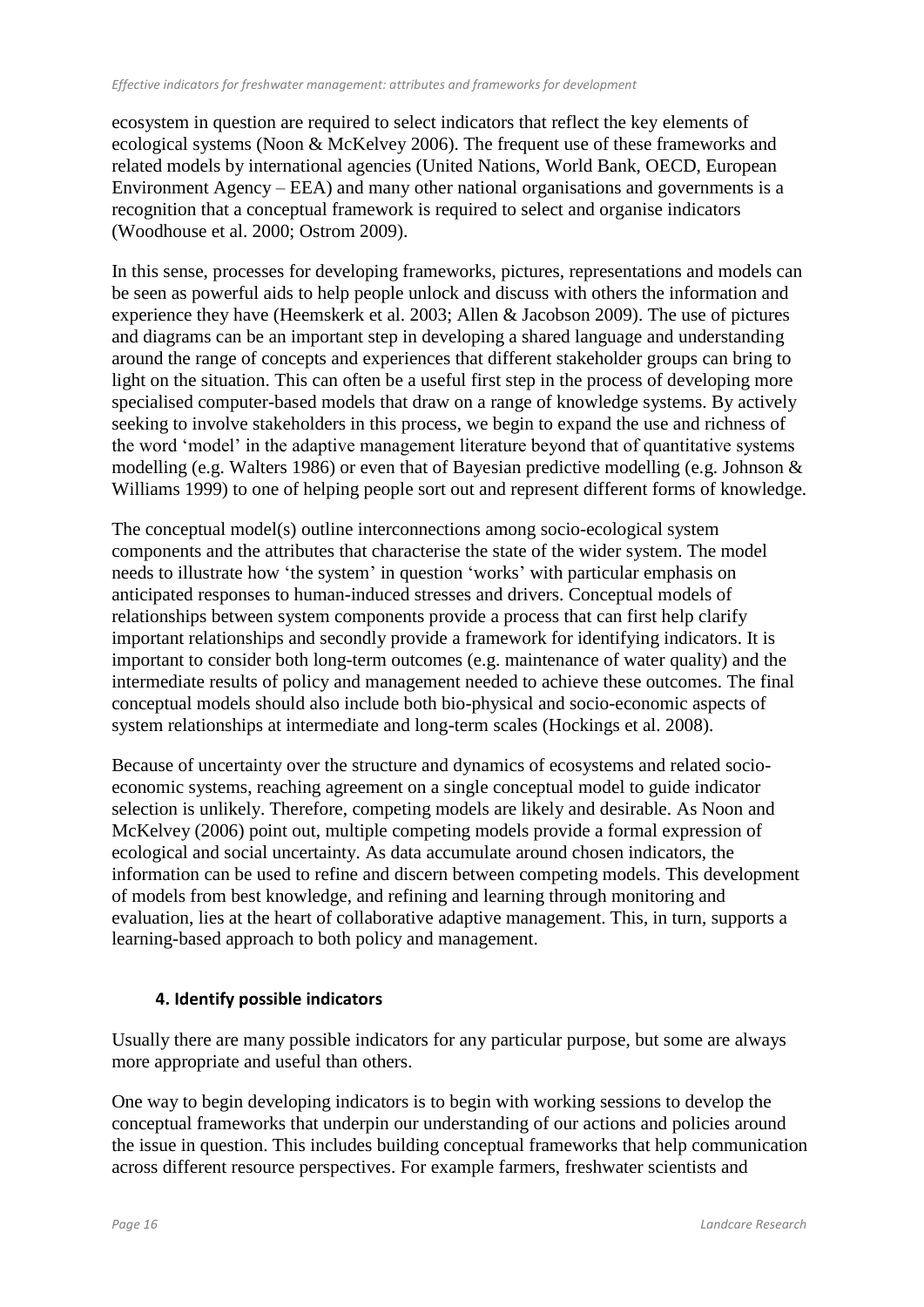streamcare groups may at times have markedly different perspectives on what is important and how the catchment responds to natural and human pressures. Where related and nested models are needed to understand different system interactions and work streams then subgroups can be used. Once these models are developed, candidate indicator sets can be developed, either with the different stakeholders or externally – as a starting point for the different stakeholders to consider.

In selecting indicators it is important not to settle on the first ideas that come to mind, or that are suggested. Create an initial list of indicators for each component and interaction set out in the system model(s) being used. This can be done in several ways:

- Conduct a brainstorming session with colleagues or stakeholders. In this way you can draw upon a wide range of expertise.
- Consider related monitoring programmes to see whether their information can be used directly as an indicator in your situation. Many organisations have databases and indicator lists for different components of freshwater systems. State of environment reporting systems and council and research monitoring programmes are all potential sources. Some New Zealand examples are provided in Appendix 1.
- Create an expert group for a particular component, or consult with people with expertise.
- Review related programmes in similar areas and sectors for ideas.

#### **5. Assess best candidate indicators and measures**

Finally, involve all the key players in developing, from this wider set, the final few candidate indicators and their measures. Selecting the best candidates as indicators can be done using the criteria described above. Remember that there will be trade-offs. For example the optimal indicator may not be the most cost-effective. The final set of best indicators to use in the resulting monitoring and evaluation system should aim to provide an optimal set for management and policy.

It is important to be strategic and streamline wherever possible. There are costs in terms of time and money to collect data for each indicator. Ways of managing this include:

- Select indicators based on strategic thinking about what really needs to be measured for system understanding and management and/or policy success.
- Review and refine indicators.
- Remember that some indicators may be able to be used as measures for multiple outcomes or components.
- Use collaborative approaches in order to discuss and establish priorities and understandings that help the different managers involved to focus on the key indicators that are necessary and sufficient.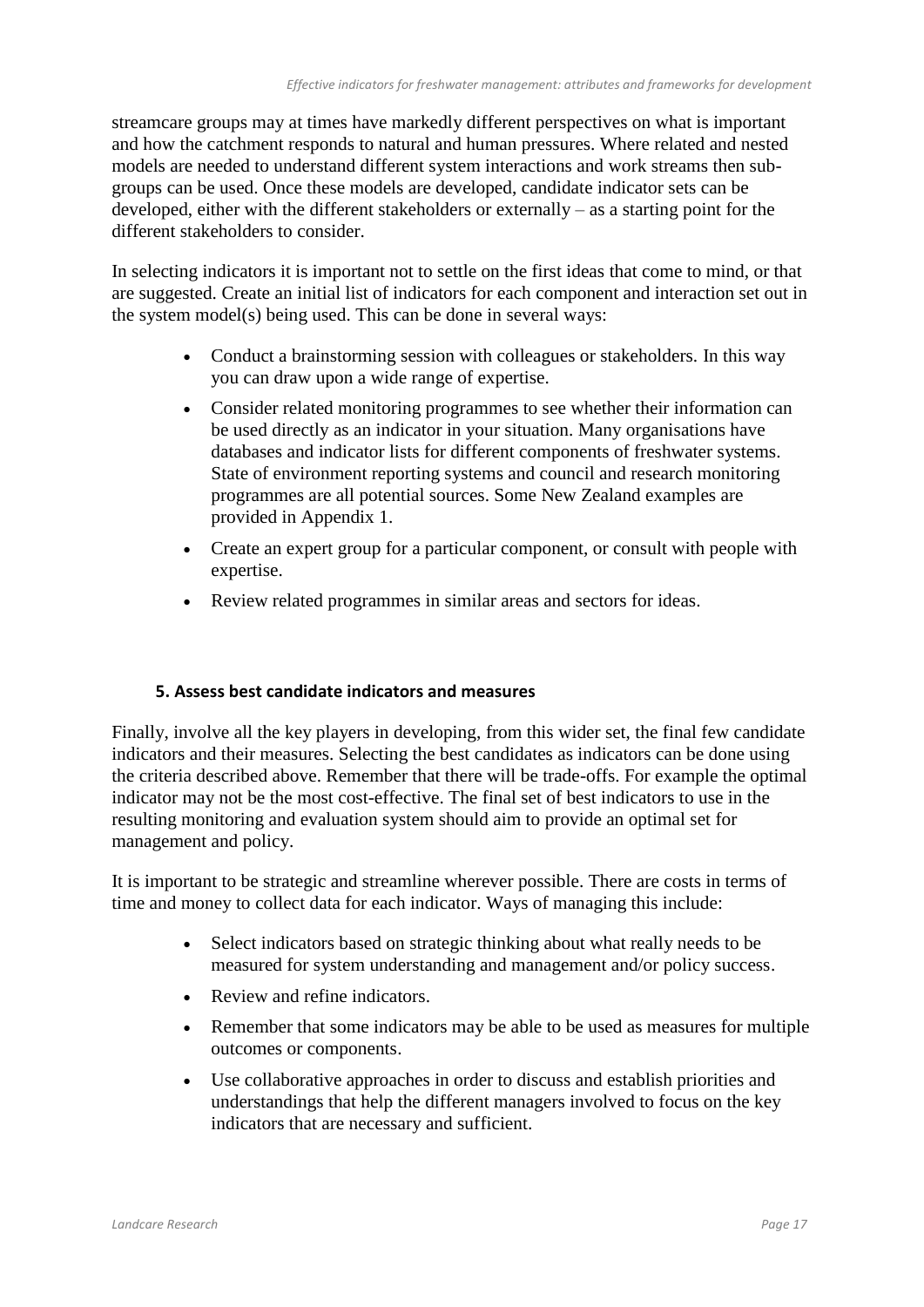Ensure that the rationale for indicator selection is recorded in the M&E plan. There are rarely perfect indicators. It is important to ensure that the rationales behind the ones that have been selected are recorded so future staff or auditors understand why each indicator was selected.

Finally, after some rounds of data collection have been undertaken, it is useful to review the M&E plan and indicators with a view to refining the system.

### **6. Undertake monitoring, evaluation and adaptive management**

A number of factors are important in managing a monitoring and evaluation system that uses the indicators and feeds the results back into the management and policy systems. Completing this step effectively supports an adaptive management system.

A good M&E system should support continuous improvement and adaptation at several levels. At the project management level an M&E system should provide the information needed to improve efficiency in the implementation process, and the performance of the system in question to support desired outcomes. At a strategic level it should also support regular reviews of the M&E system itself – and what it is showing. This helps users revaluate chosen courses of action and take into account changing contexts.

These collaborative approaches should not be seen as developing and strictly applying a monitoring protocol; rather they are processes that require ongoing review and improvement. The most important results of these approaches are not simply data, but rather working partnerships capable of translating information into wise decision making that helps stakeholders respond to changing needs in an effective way. Finally, it is important to remember that these collaborative initiatives should be flexible and designed to grow (Allen & Kilvington 2002). There is no need to involve reluctant stakeholders in the beginning, and in some cases new stakeholders may be identified along the way. What is important is that those already working together can change to accommodate this growth. Broad stakeholder involvement leads to a diverse range of groups feeling that they are owners of projects and having a sense of accomplishment in working together to solve problems. This dynamic will, in turn, encourage other individuals and groups to participate.

## **5.1 Section overview**

Selecting appropriate and useful indicators to help guide management and policy initiatives requires careful thought around purpose and scale, iterative refining, collaboration and consensus building. This section acknowledges two main components common to effective M&E systems for natural resource management. First is an overall approach that comprises a specific process accompanied by a number of steps and guidance. Second, is a conceptual framework (see Section 6) that comprises one or more conceptual models to provide a generalised representation of the drivers, states and outcomes under consideration. The development of the conceptual framework is inherent in the overall development process.

The steps begin with an iterative process of involving stakeholders in refining, or even, redefining the purpose, scale and scope of the issue being looked at. The results of these discussions underpin the development of a conceptual framework and models that help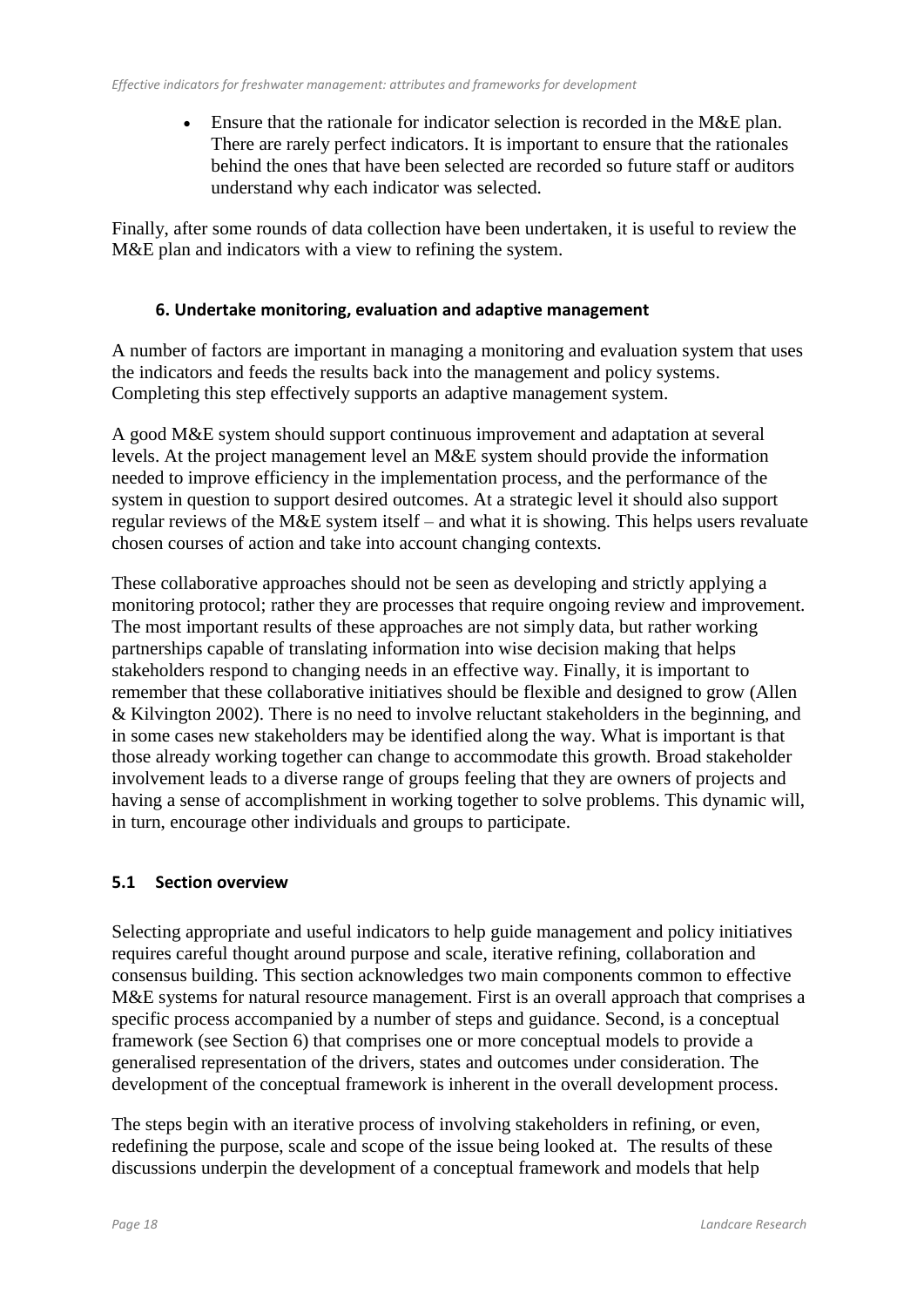identify what needs to be evaluated. At this stage attention turns to the identification and selection of indicators. It is suggested that a number of possible indicators be developed, and then the best candidate set can be developed from these using the criteria outlined in section 4. This sequence of steps may be applied to develop a full set of indicators for a new project, or in part, when teams are looking to modify individual indicators for already existing situations.

# **6 Frameworks for indicator identification and development**

## **6.1 Underpinning elements**

Any frameworks and related models that will help with understanding the system and guide how we can measure change will require three key sets of supporting information and activities:

- The scoping and planning exercise that underpins any model development
- Documentation of underpinning assumptions
- Noting of internal and external factors that influence outcomes

Finally – but not necessarily last – consideration needs to be given to which stakeholders should be involved in model and information development.

## **1. Planning and scoping**

M&E frameworks are created as an integral part of management initiatives to address particular perceived problems or needs. The first step in creating a framework is to clearly define the problem or need. Your 'issue' statement should briefly explain what needs to change – why is there is a need for intervention? Your issue statement answers the question, 'What problem/issue does my programme or policy aim to solve?' and should consider 'who, what, why, where, when, and how' in relation to the problem/issue.

Then consider the overall purpose of your programme. What are you trying to accomplish over the life of the programme and beyond? The answer to this question is the solution to your issue statement, and will serve as your programme vision. The programme vision serves as a reference frame for all elements of the framework.

## **2. Asssumptions**

The links between different model components are based on 'theories of change' – sets of ideas that connect why some happening A is expected to lead to some outcome X. Such theories of change may be based on science or other sources of knowledge. Clarifying these provides the assurance that your M&E framework is based on the best available knowledge (Margoluis et al. 2009). Common underpinning assumptions are developed from:

> Wisdom and experience: your work in the field leads you to believe that this set of actions will lead to your intended outcome.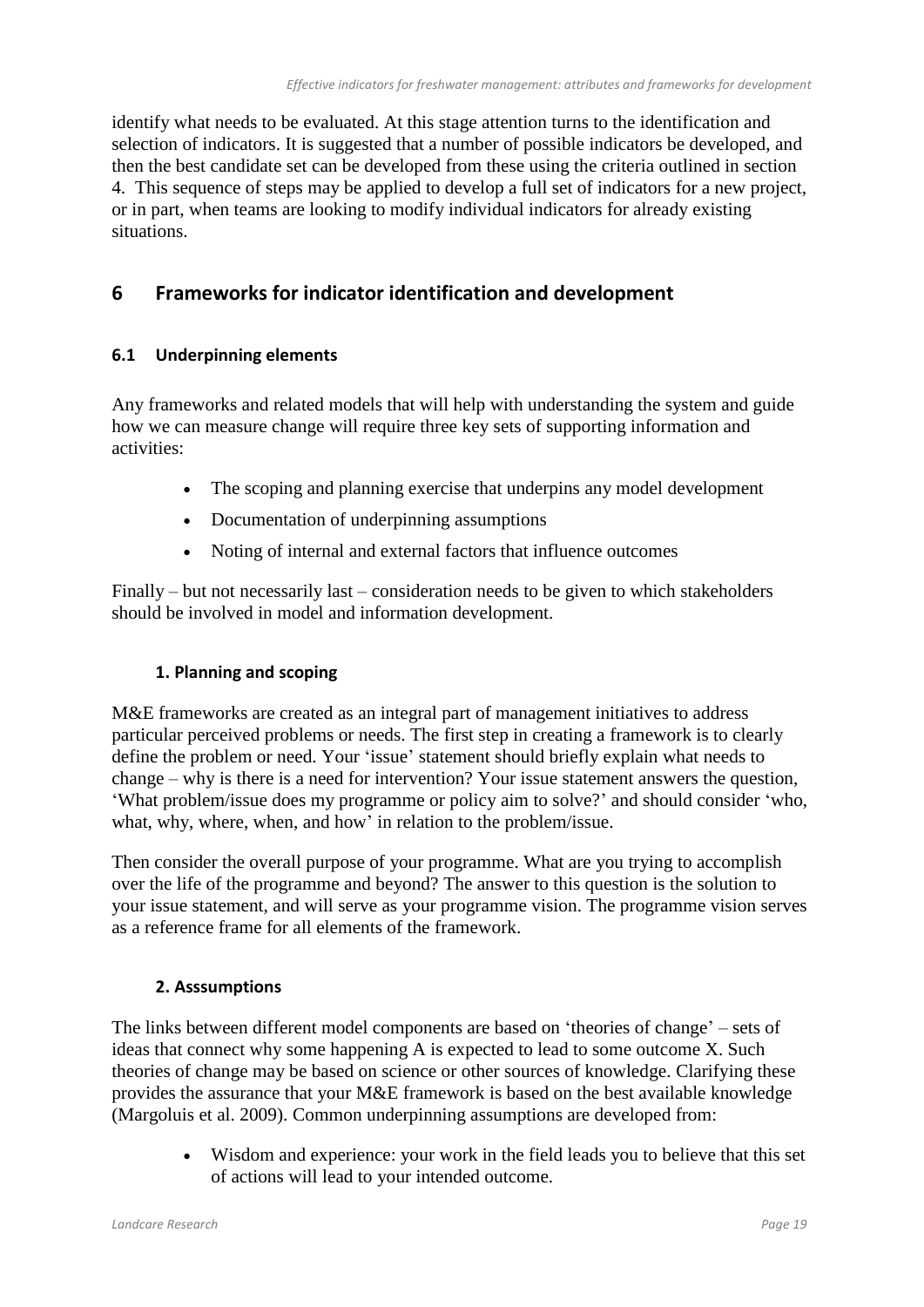- Research and evaluation: formal or informal research (Western science, matauranga Māori, local practitioner experience, etc.) indicates that a certain set of strategies are likely to be successful in achieving the intended outcome.
- Best practices: well-regarded and successful initiatives in the field use these strategies to achieve the outcomes being sought.

It is important to identify and record the theory of change on which the M&E framework and model(s) is built. The first step is to outline your framework rationale – the beliefs about how change occurs in the area or system you are looking at, and to do this in conjunction with your specific stakeholders, based on research, experience, or best practices. The next step is to identify the assumptions that are built into this underlying rationale.

Assumptions may be biological – for example, the *Didymo* and other freshwater pest programmes are based on the assumption that compliance with the 'Check Clean Dry' guidelines will reduce or stop the spread of most freshwater pests. Assumptions may also be social – for example, we assume that behavioural change is a process and that people move through a number of predictable steps as they move through this process.

## **3. Internal and external factors**

Many factors over which you have little or no control may affect the outcomes of the system in question. These may be both internal and external, and may help or hinder (=risks) desired outcomes. Known or anticipated changes in any of these factors may require adjustments in management or policy actions.

Typical internal factors include such things as affect the management of social-economicsystem intervention through either management or policy. These may include staff capability, management decision making, including resource allocation priorities and other things related to the immediate intervening organisational environment. Typical external factors include both biophysical and socio-economic factors. Biophysical factors may include geography, climate change and other natural constraints or drivers. Socio-economic factors could include such things as the political environment, the economic situation and social acceptability.

## **6.2 Programme-based models**

This report offers three related and robust models for planning and assessing programme and policy progress in water quality initiatives over the extended time periods involved. These are all based on acknowledging a number of programme components that aim to support each other iteratively to arrive at a set of desired outcomes. The three models are:

- The Policy Cycle model, which acknowledges that successful programmes advance and change through successive policy cycles of planning, implementation and reassessment
- The Logic model, which can assist management and stakeholders to plan for results by envisioning a 'big picture' view of a project or programme's scope of work and potential significance to varied target systems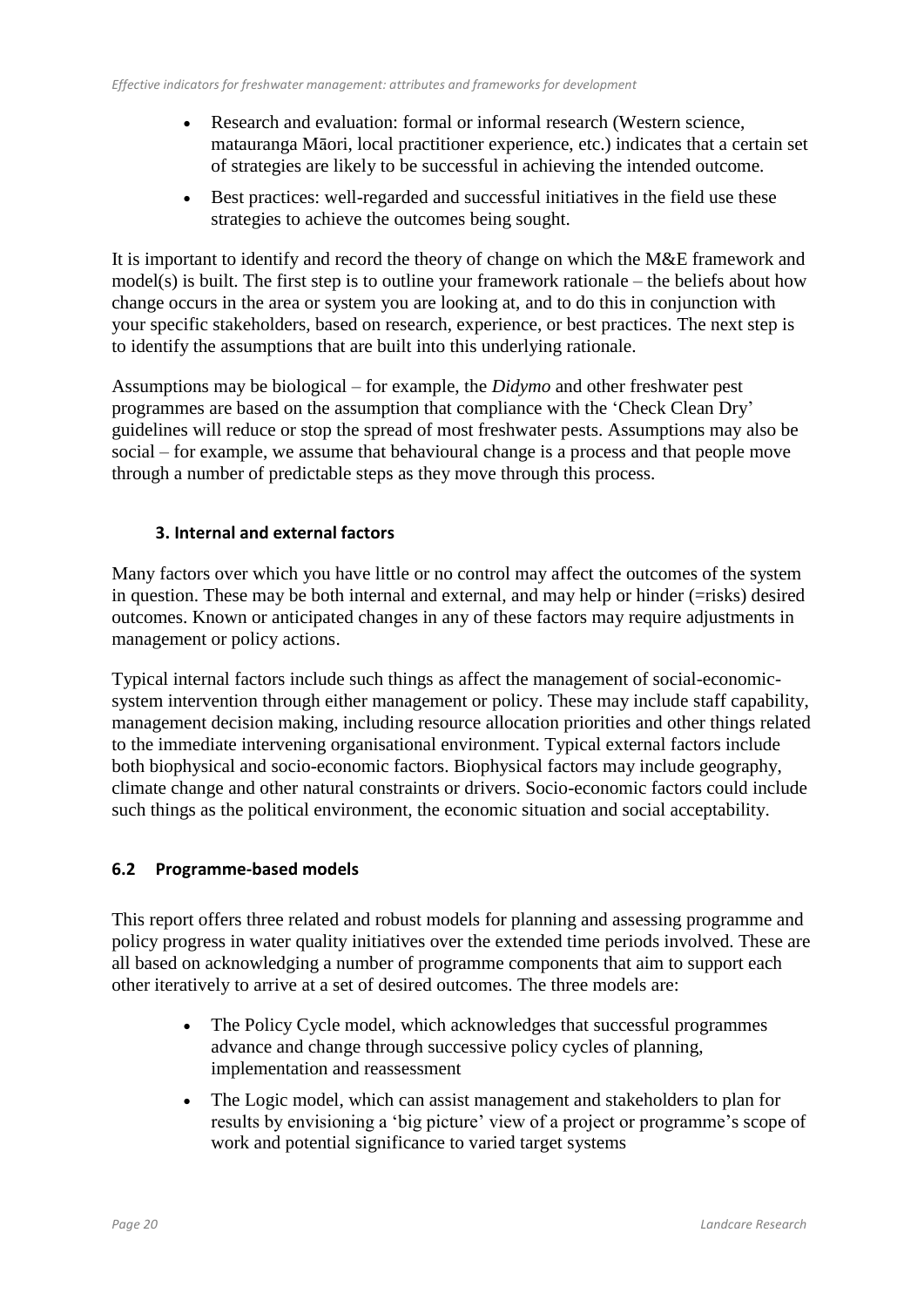The Orders of Outcomes model, which groups together the sequences of institutional, behavioural and social/environmental changes that can lead to more sustainable forms of water and catchment management

Taken together, the three models allow policymakers and managers to visualise both the cyclical nature of adaptive management and the stepwise nature of progressive outcomes of the initiative over time. They provide a means for arranging practice and culture-change initiatives into groupings that highlight the pre-existing governance experience and capacity, the scale and scope of efforts, and the outcomes that are desired. In this way they combine to guide programme and project design, and to act as a tool for identifying indicators to help assess and improve ongoing initiatives.

#### **Policy Cycle model**

The policy or management cycle places the many actions of policymaking, implementation, and evaluation into a sequence and stresses the interconnections and interdependencies between different groups of activities (Figure 2). It reminds us that policymaking is a learning process; that it is carried on and adapted over time. The emphasis on sequence does not imply a blueprint that can be imposed on any situation, but, rather, outlines good practice that encourages thinking through the realities of practice and culture change. The concept of the policy cycle highlights that sustained advances will be achieved through a sequence of connected efforts, not by the construction of a silver-bullet operation that once in place will transform unsustainable practices into sustainable development.



**Figure 2** A policy or management cycle.

There are many variations in how the Policy Cycle Model can be adapted to the introduction of an integrated policy framework, but the central idea of a multiple-step cycle of planning– commitment–implementation–evaluation remains constant. It visualises a sequence of interconnected completions of a stepwise cycle, where each cycle can be thought of as a 'generation' of a programme.

The concept of a policy cycle is relevant because different types of indicators will be required depending on what stage the policy life cycle has reached. For problems that are in the beginning of their policy life cycle, that is, in the stage of issue identification, indicators of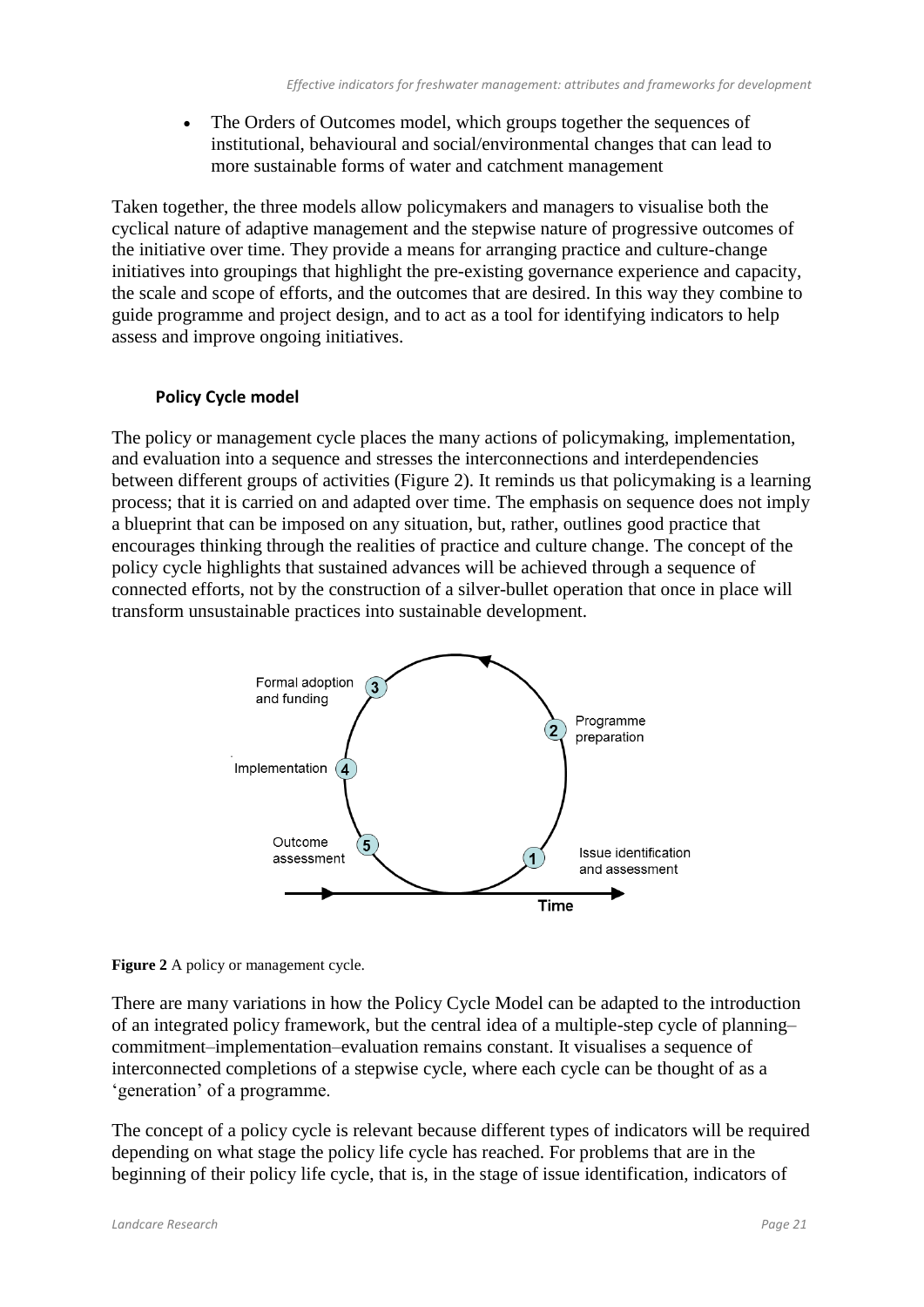the state of the environment and of impacts play a major role. These will be mainly descriptive indicators (Gabrielson & Bosch 2003), which identify potentially alarming developments in the state of the environment. In the next stages of the policy cycle (formulation of policy responses, implementation of measures and control) policymakers focus on using performance indicators to measure changes in those activities and practices that they can influence. In this phase, the need for policy-effectiveness indicators is also highest. Assessing progress in changing states of the environment is often difficult in the shorter-term, but measurements can often be made through the use of 'intermediate' states that can clearly be seen as contributing to the longer-term desired outcomes. In the final outcome assessment phase of the policy cycle, 'state' and 'impact' indicators become important again to watch the recovery of the environment.

#### **Logic models for developing and evaluating complex programmes**

In turn, successful policies influence the direction of practice and culture change on-theground. The starting point for introducing challenging programmes that cut across many work groups and departments is to find ways to articulate and guide planned project, programme or policy activities, especially those intended to produce dissemination and utilisation outcomes. Developing sound indicators that help managers ensure such programmes contribute constructively to the desired outcomes is important, but challenging. Many managers and policymakers do not have the tools to easily set out, document, and communicate complex programme goals, activity strategies, and intended outcomes. Logic models can assist these goals by encouraging project staff to plan for results by envisioning a 'big picture' view of a project's scope of work and potential significance to various target systems.

Logic models are narrative or graphical depictions of processes in real life that communicate the underlying assumptions upon which an activity is expected to lead to a specific result (e.g.W.K. Kellogg Foundation 2004; New Zealand Treasury & State Services Commission 2008; Roughley 2009; Jones et al. 2012). Other names for logic models include 'outcomes models,' 'causal chains', or 'intervention logic models' (ILM). These models all illustrate a sequence of cause-and-effect relationships, that is, a systems approach to communicate the path toward a desired result. They describe logical linkages among programme resources, activities, outputs, and audiences, and highlight different orders of outcomes related to a specific problem or situation. Importantly, once a programme has been described in terms of a logic model, critical measures of performance can be more rigorously identified. In this way logic models can be seen to support both planning and evaluation (Figure 3).

The main areas for monitoring and evaluation are in relation to the main four components – typically inputs, activities, outputs and outcomes. The framework helps determine what needs to be evaluated so that evaluation resources are used effectively and efficiently. Through evaluation, the reality of how a programme or policy is believed to work can be assessed.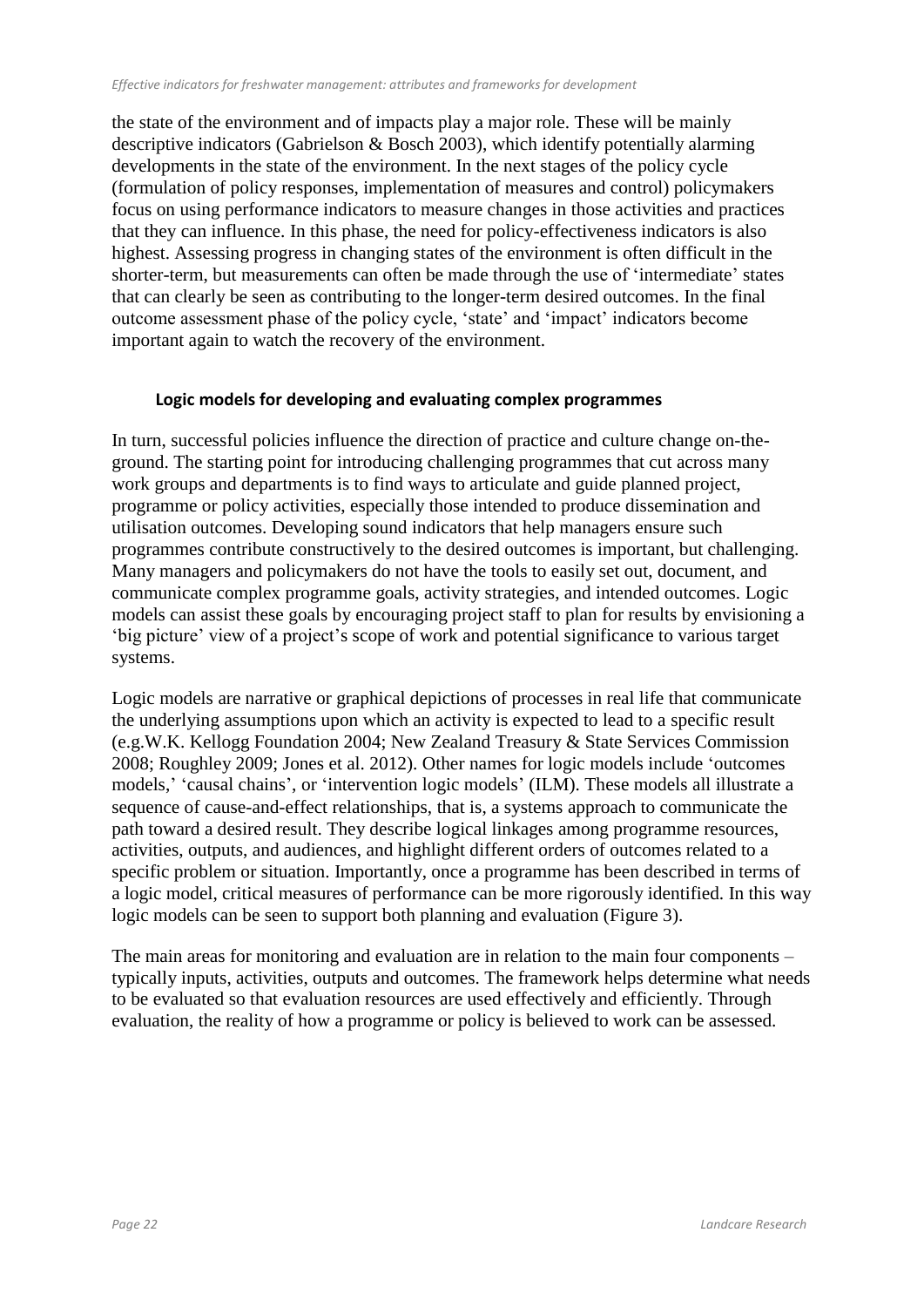

**Figure 3** A logic model for programme planning and evaluation.

As Figure 3 shows the **inputs** are the resources used to produce the programme outputs, and ultimately the outcomes. Inputs typically include such things as money, staff, and equipment/infrastructure. Inputs are usually measured as counts, such as hours of staff time, dollars spent, etc.

**Activities** are the actual interventions and actions undertaken by agencies to achieve specified outputs. Activities can range from writing a memo to holding workshops to creating infrastructure. Activities are usually measured in terms of number of meetings held with communities, etc. **Outputs** are the tangible results of the major activities in the programme. They are usually measured by their number; for example, reports produced, newsletters published, numbers of field days held.

**Outcomes** are the desired states of the community, biological system or production sector achieved by the programme. Examples include increased ecosystem health, native fish or invertebrate numbers, crop production supported by more reliable water supply, or local communities more aware of and contributing to reduced contaminants. Outcomes are usually specified in terms of:

- Learning, including enhancements to knowledge, understanding, perceptions, attitudes and behaviours ('social' outcomes)
- Skills (changed behaviours to accomplish results, or capabilities)
- Conditions (biological or physical changes in a system)

Outcomes may be specified in terms of short-term, intermediate and long-term, or just intermediate and long-term. A long-term outcome often has intermediate outcomes that together contribute to the ultimate achievement of the long-term outcome.

An intermediate outcome is a specified intermediate state that contributes to the desired outcome – a step along the way. Intermediate outcomes are especially useful when lags in measurable outcomes are significant or limit timely response. For example, a long-term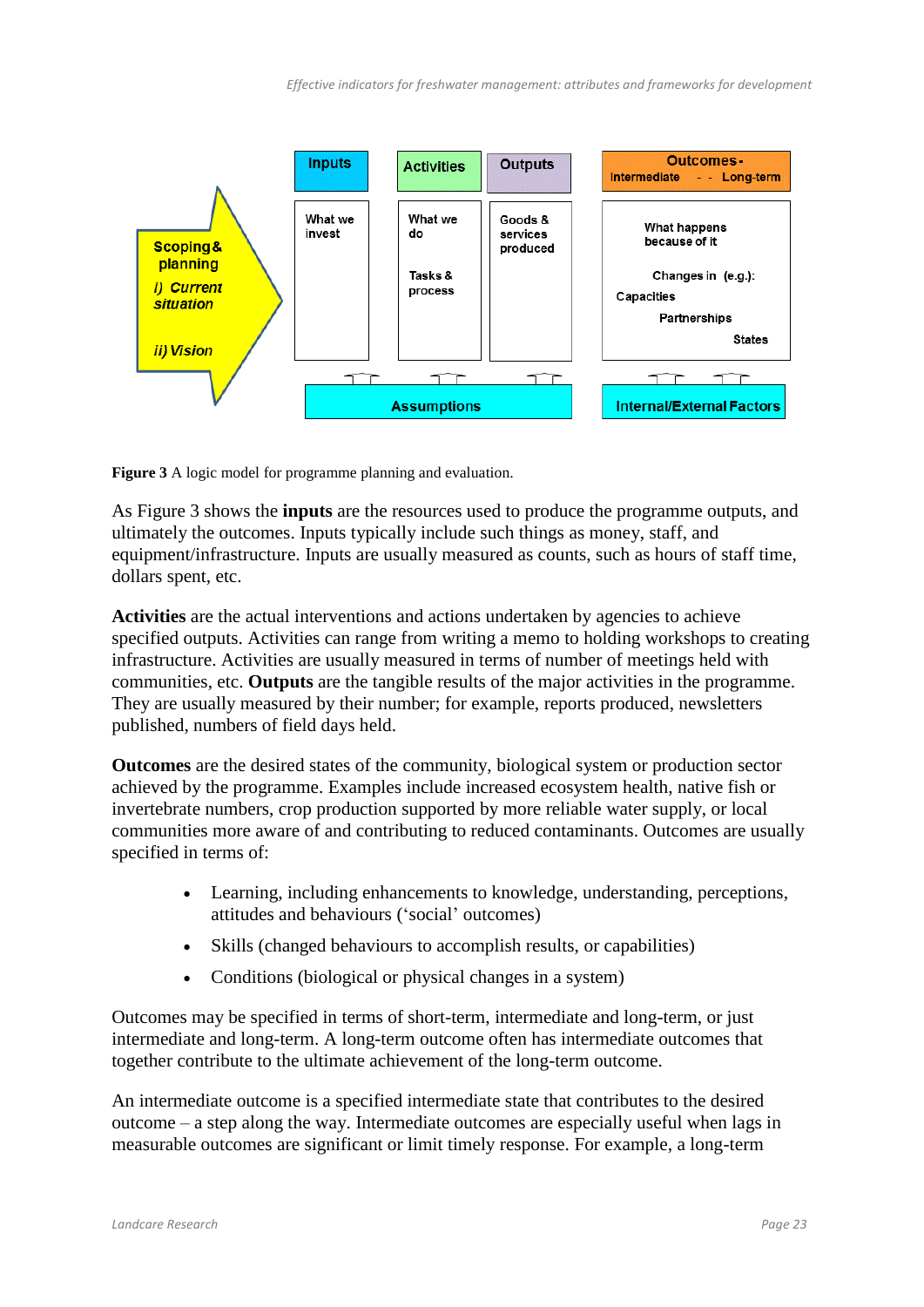outcome about restored ecosystem health through improved farm management may require intermediate outcomes about reduced levels of farm fertiliser use.

For large or complex programmes and policy initiatives, the logic model may be divided into key parts or phases, each with their own set of intermediate outcomes. Intermediate outcomes may feed into each other, and the time required to achieve intermediate outcomes may also differ. This means that the logic model may not always be a simple linear hierarchy (as in Figure 2).

Logic models are most useful when developed at the beginning of project activities. Such planning at the initiation of a project or within a proposal development context facilitates coordination of resources and can inspire consideration of project strategies and realistic expectations for outcomes resulting from the project's work. However, the desired end-state outcomes can often take some years to emerge, and so it is important to plan these so contributions over time can be recognised. One way to expand and fill in the outcomes section of the logic model is outlined in the next section.

### **Orders of outcomes**

Developing the range of outcomes that support evidence of good policy and practice in complex social and environmental situations is challenging, not least because results in these sorts of areas can easily take some years to materialise. Accordingly it is good to visualise outcomes that can be seen to form a logical sequencing over such time periods.

One such approach for grouping the outcomes of an integrated governance initiative over time is known as the Orders of Outcomes Model. It highlights the importance of end changes in state (such as better environmental or social outcomes), but recognises that for each change in state, there need to be correlated changes in the behaviour of key human actors, which will have often been initiated as a result of constructive strategy and policy activities. Importantly, the model helps us plan our activities in sequence so they build on each other over time (Figure 4).

The Orders of Outcomes framework is a fairly recent development. It was proposed by Olsen (2003) and is now being used in a number of different international settings, including the United Nations Environment Programme (UNEP/GPA 2006), South-East Asia (Henocque & Tandavanitj 2009), Latin America (Olsen et al. 2009) and through the Motueka-ICM programme in New Zealand (Allen & Jacobson 2009; Hellberg et al. 2009).

First-order 'enabling' changes include changes to legislation, policy frameworks, strategies, plans, infrastructure and funding programmes. Setting up these enabling elements will underpin the success of the way people are brought into the wider catchment management system, and that will eventually link the social, ecological and physical (infrastructure) parts of the system. At this order of change, indicators of effectiveness will measure how well these institutional changes are developed and administered.

Well-constructed first-order or enabling changes to the catchment management system will encourage people in the system to work together more effectively (second-order or 'behavioural' changes) in the catchment. At this stage programme effectiveness can be measured by looking at how well this behaviour is taken up. As the first- and second-order changes occur they will then result in environmental 'end state' changes such as improved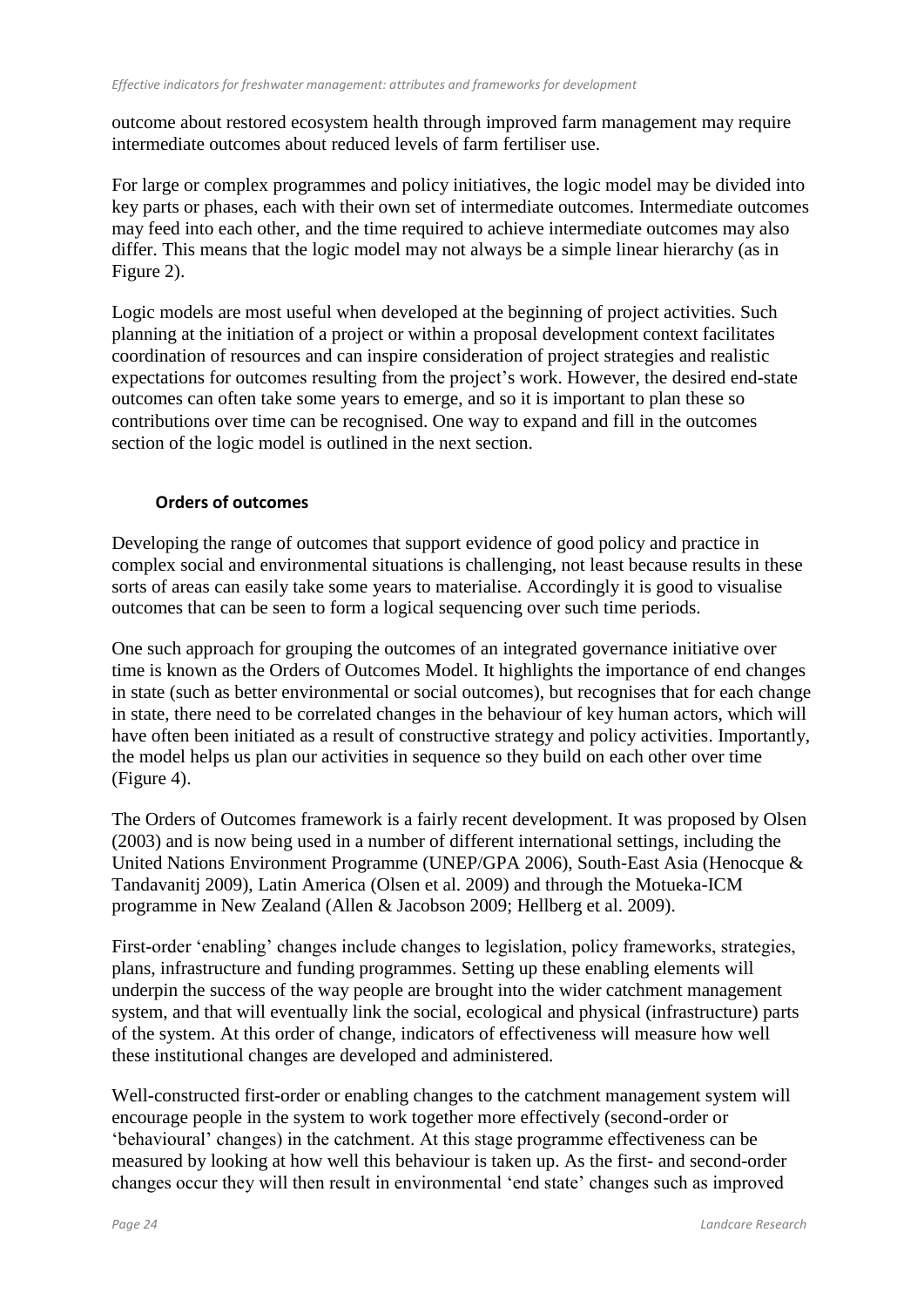water quality, followed by socio-economic end states such as expanded tourism sectors, for example, and better quality of life.



**Figure 4** Orders of Outcome approach to monitoring and evaluation (after Olsen 2003).

#### **6.3 Pressure–State–Response frameworks**

The analytical framework used for an assessment helps to determine the variety of indicators that are chosen to communicate the outcomes of that assessment. For its assessments of the relationships between human activities and the environment OECD use the well-known DPSIR (Driving forces – Pressures – State – Impact – Responses) framework (see Figure 4). At a national level most indicator sets used to analyse the relationships between human activities and the environment are based on this model (Gabrielson & Bosch 2003; Granata et al. 2007).

According to this systems analysis view, social and economic developments exert pressure on the environment and, as a consequence, the state of the environment changes. This leads to impacts on, for example, human health, ecosystems and materials that may elicit a societal response that feeds back on the driving forces, on the pressures or on the state or impacts directly, through adaptation or curative action. This model describes a dynamic situation, with attention to the various feedbacks in the system. By their nature, indicators take a snapshot picture of a constantly changing system, while the assessments that accompany the indicators can highlight the dynamic relations.

Most sets of indicators presently used by nations and international bodies are based on this DPSIR-framework or a subset of it. The framework is seen as giving a structure within which to present the indicators needed to enable feedback to policymakers on environmental quality and the resulting impact of political choices made, or to be made in the future (Kristensen 2004). These sets are used to characterise key environmental issues, such as climate change,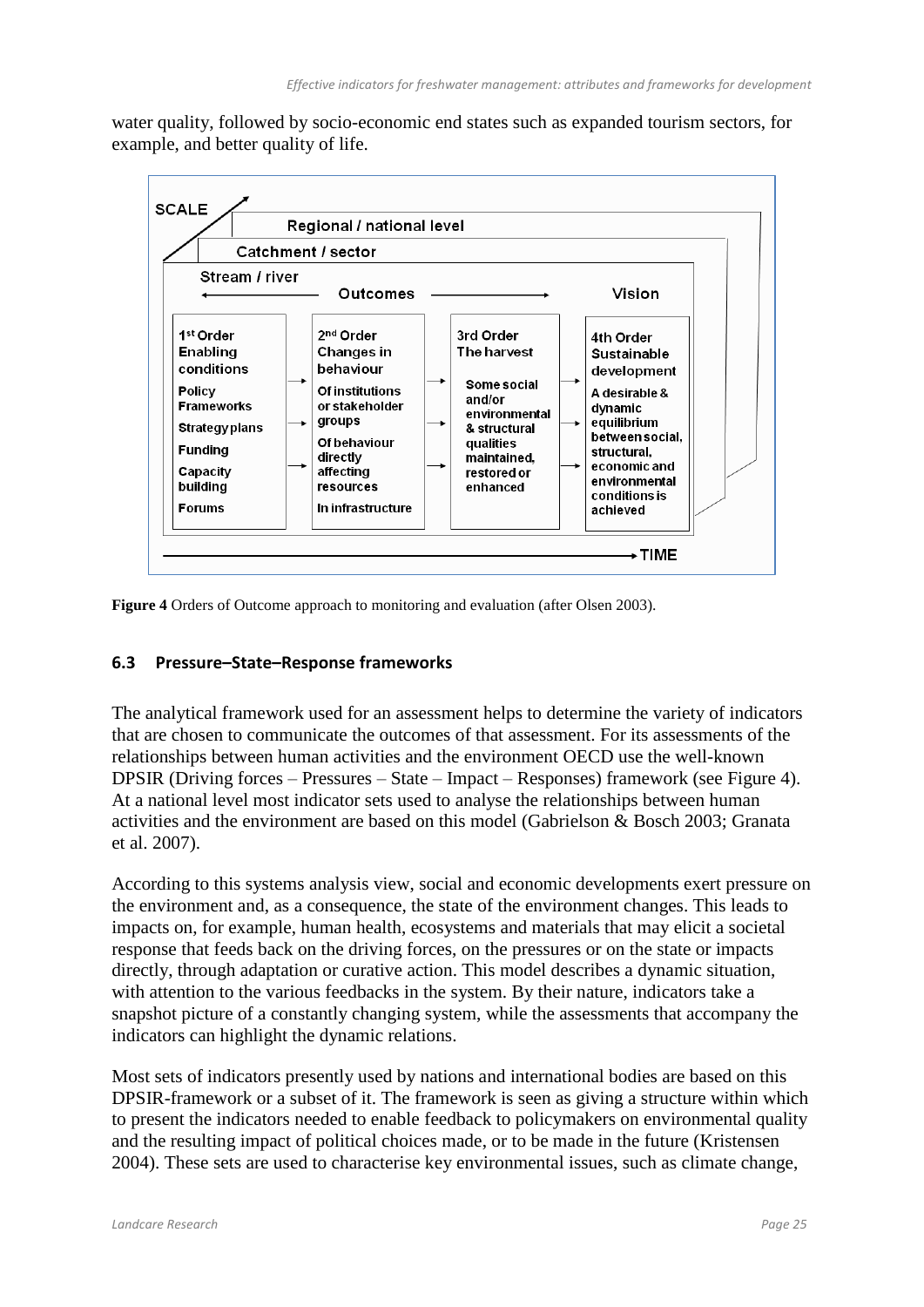acidification, toxic contamination and wastes in relation to the geographical levels at which these issues manifest themselves or on which they are managed. In designing indicators for each of these problems on every geographic scale, the simplicity of the DPSIR framework is its strength; the principles are very easy to communicate. However, as Gabrielson and Bosch (2003) remind us, a simple concept needs to be applied where it can be applied, but not overstretched.

### **A short history of DPSIR**

In describing environmental issues, environmental indicators often follow a causality chain. One common indicator framework that has been around for many years is the Pressure-Stress-Response (PSR) framework (Rapport & Friend 1979). This framework was based on ecosystem behaviour. Rapport and Friend (1979) distinguished: environmental stress (pressures on the ecosystem), the state of the ecosystem, and the (eco)system response. The original ideas underlying the framework, however, encompassed all kinds of ecosystem and societal responses.

This system was picked up by the OECD in the early 1990s and reframed to support more focus on societal responses and pressures (Gabrielson & Bosch 2003). As these authors point out, the 'ecosystem response' was rephrased to mean 'societal response' (policies, targets, etc.), and pressures were all releases or abstractions by human activities of substances, and other physical disturbances. 'State' was in the beginning limited to the concentrations of substances and distribution of species. Because environmental statisticians dealt not only with data on pressures, state and responses, but also with their origins in economic activities, at various statistical offices an early DPSIR model came into use in the early 1990s as an organising principle for environmental statistics. This framework described: Human activities, Pressures, State of the environment, Impacts on ecosystems, human health and materials, and Responses.

Over the past 20 years, the original PSR framework has developed from a tool to describe natural ecosystems under stress to a framework for describing human–environment interactions and the related information flows (Gabrielson & Bosch 2003). At the same time the need to define the categories precisely and consistently has grown. In this sense, the current DPSIR model is an evolving model. For example, practitioners in linking environment and health indicators have added additional steps to give DPSEEA – with Exposure, Effect and Action as the last steps (Kjellstrom & Corvalan 1995).

#### **The DPSIR framework in detail**

From a natural resource management and policy point of view the DPSIR framework highlights the need for clear and specific information on a number of factors in an interlinked socio-economic and ecological system. It helps us define what we know about five key components. These are *Driving forces*; and the resulting environmental *Pressures*; on the *State of the environment* and the *Impacts* resulting from changes in environmental quality; and the subsequent societal *Responses* to these changes in the environment. Although managers and policymakers need a wide range of information to support this type of conceptual model, we can begin to see the central role that indicators play here to communicate the most relevant features of the environment and other issues included in the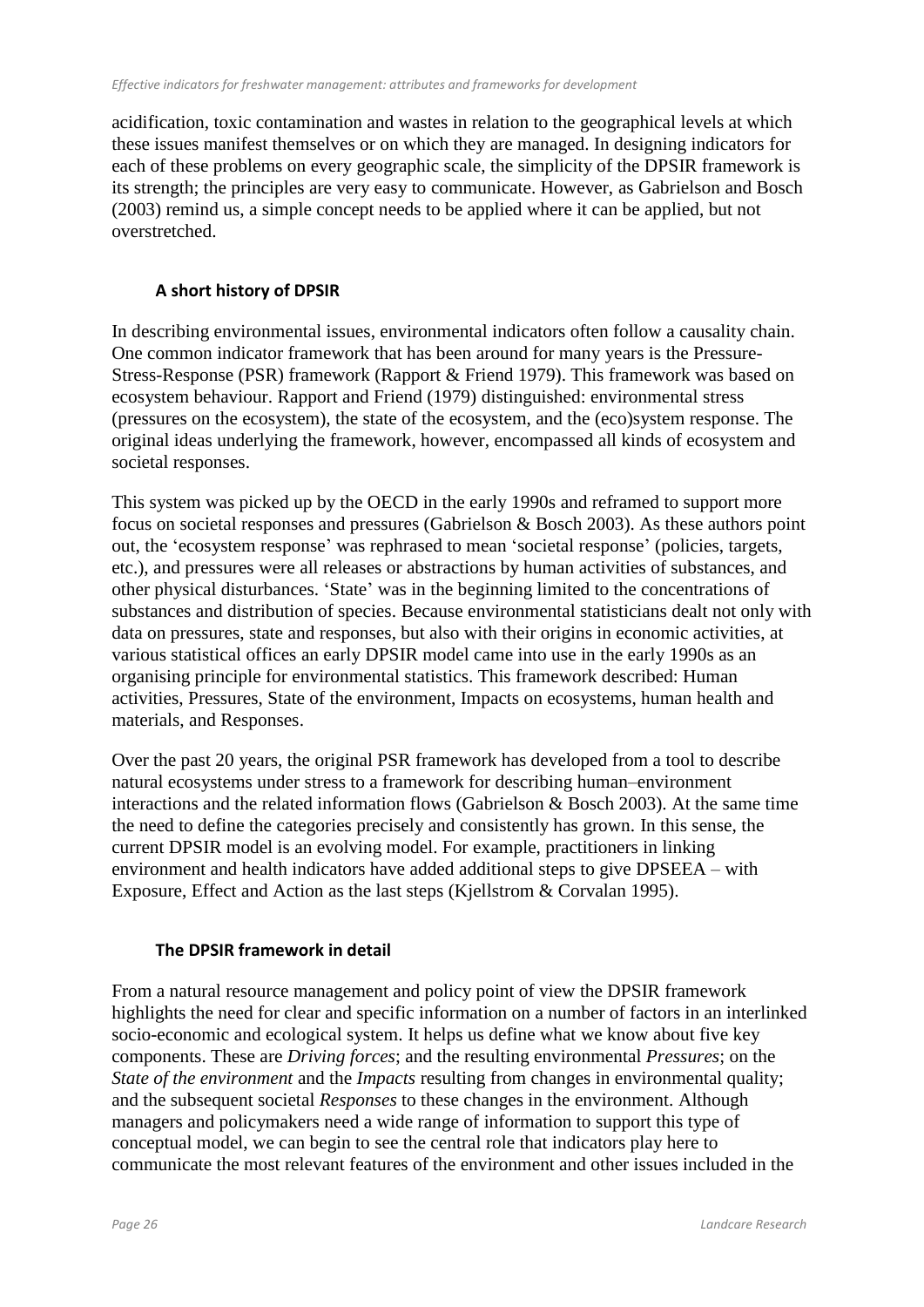assessments and policy analyses. In order to meet this need, environmental indicators should reflect all elements of the chain between human activities, their environmental impacts, and the societal responses to these impacts (Figure 5). The subsequent description of this diagram draws heavily on the European Environmental Agency DPSIR and environmental indicators report (Gabrielson & Bosch 2003), and Kristensen's (2004) paper looking at the use of DPSIR in relation to water issues.



**Figure 5** Indicators and information linking DPSIR elements (adapted from Gabrielson & Bosch 2003).

A 'driving force' is a need, and in social terms these can be thought of as such things as needs for food, shelter, water, low unemployment, and economic wealth. From a catchment perspective *indicators for Driving forces* in the DPSIR model will describe things such as social, demographic and economic developments. Primary driving forces are likely to include population growth and accompanying developments in the needs and activities of individuals, communities and sectors. These driving forces provoke changes in the overall levels of production and consumption, and impact on the environment.

Driving forces lead to human activities such as food production, in turn these activities exert 'pressures' on the environment. *Pressure indicators* describe developments in the movement of soil (sediments) and contaminants (nutrients), the use of resources, and the use of land by human activities. The pressures exerted by society are transported and transformed in a variety of natural processes to manifest themselves in changes in environmental conditions. Examples of pressure indicators affecting watersheds include nitrate and other contaminant levels, the use of gravel and sand for construction, and the amount of land used for particular farming practices.

As a result of pressures, the 'state' of the environment is often affected or changed. *State indicators* give a description of the quantity and quality of physical phenomena (e.g. water temperature), biological phenomena (e.g. fish stocks) and chemical phenomena (e.g. nitrate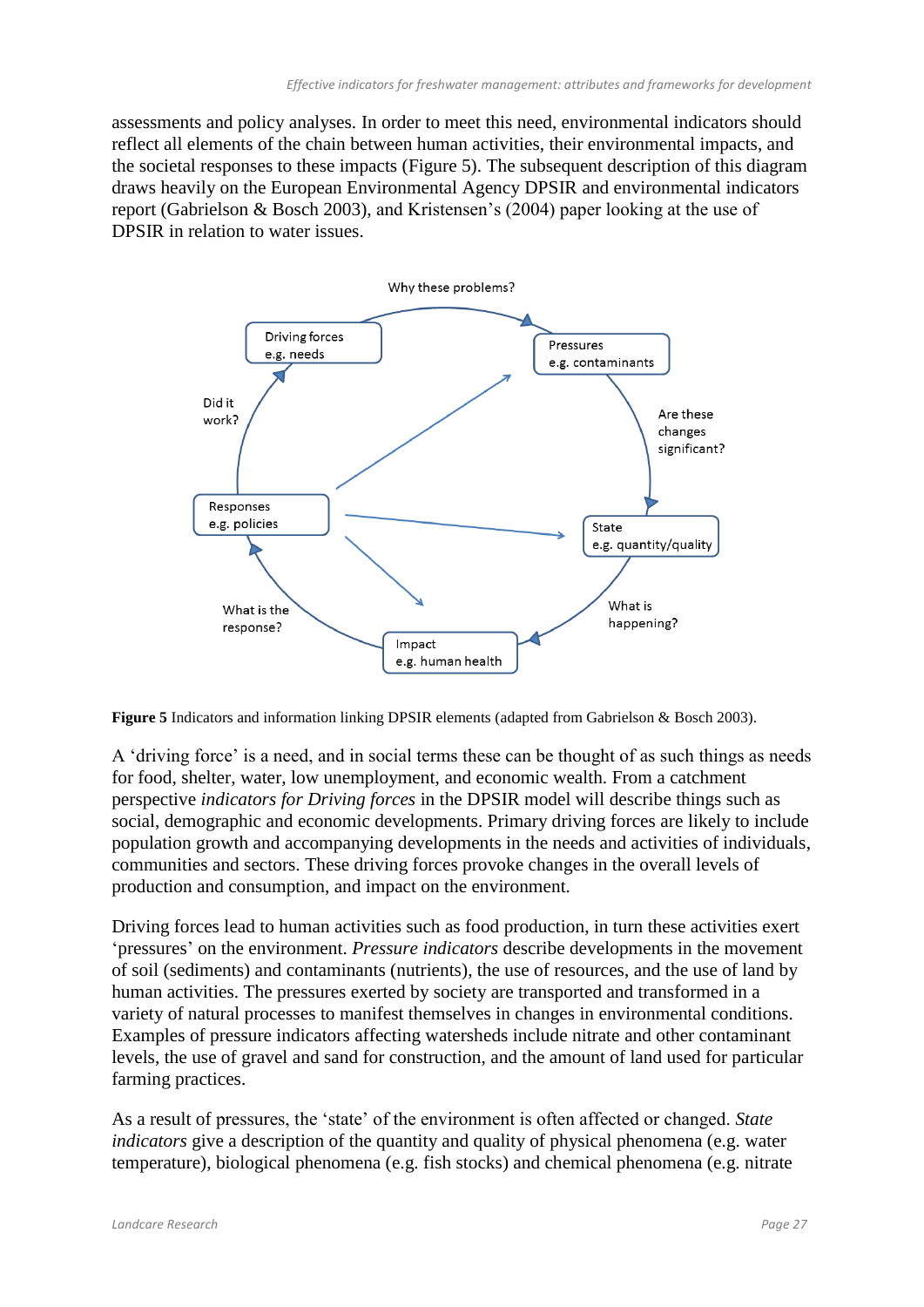concentrations) in a certain area. State indicators may, for instance, describe indigenous flora and fauna present, or the concentration of phosphorus and sulphur in lakes.

In turn, these changes then have impacts on the functions of the environment, such as human health, resources availability, ecosystem services, and biodiversity. *Impact indicators* are used to describe changes in these conditions. In the strict definition impacts are only those parameters that directly reflect changes in environmental use functions by humans. As humans are a part of the environment, impacts also include health impacts.

*Response indicators* refer to responses by groups (and individuals) in society, as well as government attempts to prevent, compensate, ameliorate or adapt to changes in the state of the environment. Some societal responses may be regarded as negative driving forces, since they aim at redirecting prevailing trends in consumption and production patterns. Other responses aim at raising the efficiency of products and processes, through stimulating the development and penetration of clean technologies. Examples of response indicators could be the relative numbers of dairy sheds with a particular standard of effluent management.

Although it is tempting to look at the DPSIR framework as a descriptive analysis with a specific focus on individual elements in the economic, social and environmental system, it is the relationships between the elements that introduce the dynamics into the framework and bring about changes. A focus on the links between the DPSIR elements reveals a number of processes and indicators describing these.

Eco-efficiency indicators such as 'water productivity' help determine the relationship between the driving forces and pressures. Increasing eco-efficiency means that economic activities can expand without an equivalent increase in pressure on the environment. Examples would be technology that makes improved use of water through efficient irrigation, or more targeted nutrient applications. This kind of information contributes to answering the question: are we making technological progress?

The relationship between the pressure indicator 'release of nutrients from agriculture' and the state indicator 'development of nitrate concentration in surface waters' is mainly determined by the pathways and dispersal patterns of the nutrients. The combination of these indicators tells a story of time delay in natural processes and the 'time bombs' created in the environment. Knowledge of dispersal patterns can be useful to model current and future changes in the state of the environment and in impacts.

Similarly, dose–response relationships determine the impacts of a certain state of the environment. For example, safe levels for stockwater or swimming are developed through such relationships linked to particular levels of contaminants in the water. Knowledge of dose–response relationships can be used to predict or quantify the health impacts of water contamination, or to help in choosing the most appropriate state indicator to act as an early warning.

The relationship between environmental impacts and societal responses such as taxes and regulation is often governed by societal perception that the impacts are serious, and this often requires data on the economic costs of the impact. Policy-effectiveness indicators generally summarise the relationships between the response and targets for expected change in driving forces or pressures and sometimes in responses, state or even impacts.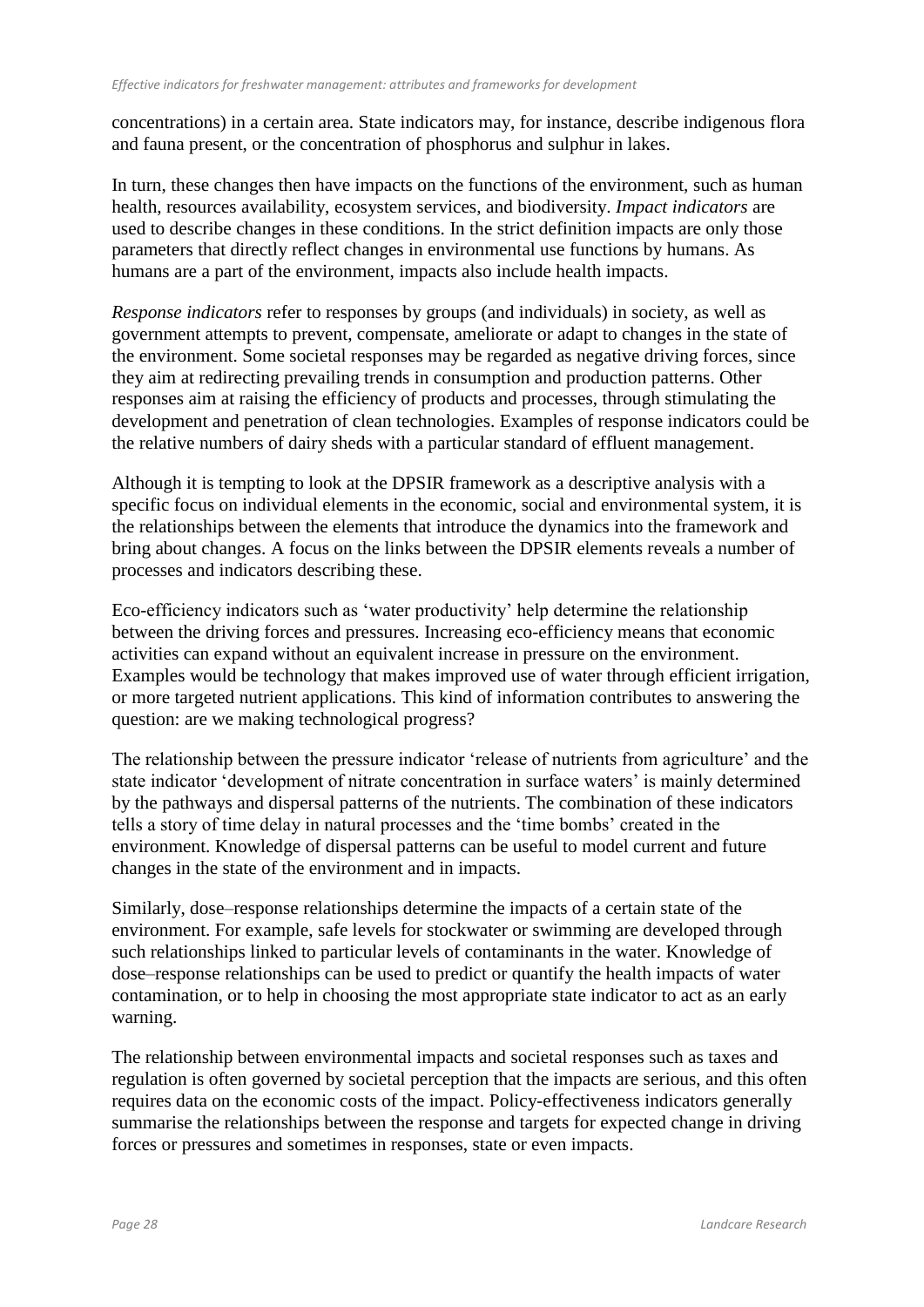The strength of these 'in-between' indicators is that they express, more than other indicators, the dynamics of the interactions in the DPSIR system. Sometimes the information can be used in predictions of future changes in pressures, states, impacts, and responses. The existence of these interrelationships also shows that the DPSIR framework, although often presented as a linear chain or a circle, in fact resembles a very complex web of many interacting factors some of which may represent highly non-linear dynamics. In many cases the change in the state of the environment or impacts has several causes, some of which may be immediate and of local origin, others may be exerting their influence on a continental or even global scale. Reductions in pressures often result from a mixture of policy responses and changes in various driving forces.

#### **6.4 Section overview**

Frameworks help us identify what needs to be evaluated by providing conceptual models that outline the interconnections between ecosystem and socio-economic components, and help us visualise temporal trends. Monitoring and evaluation frameworks that meet these needs for natural resource management tend to either be programme-outcome-based or driver/pressurebased. Irrespective of which framework is chosen it is important to underpin its development with supporting information that sets out the scope and scale of the isue being looked at, the underpinning assumptions around causality, and related influencing factors.

Useful programme-based frameworks include the Policy Cycle Model, the Logic Model and the Orders of Outcomes Model.The Policy Cycle Model acknowledges that successful programmes advance and change through successive phases of planning, implementation and reassessment. A logic model can assist managers and stakeholders to plan for results by envisioning a 'big picture' view of a project or programme's scope of work and potential significance to varied target systems. An orders of outcomes model groups together the sequences of institutional, behavioural and social/environmental changes that lead to more sustainable forms of catchment or river-basin development. Different indicators may be needed depending on the framework and particular aspect or phase being looked at.

Driver/pressure-based models are based on the concept of causality chains for data synthesis, which links environmental and socio-economic information using indicators for different categories. One of the most common category groupings is found in the DPSIR model (Driving forces-Pressures-State-Impacts-Responses), which is used to assess and manage environmental problems. 'Driving forces' are the socio-economic and socio-cultural forces driving human activities that increase or mitigate pressures on the environment. 'Pressures' are the stresses that human activities place on the environment. 'State', or state of the environment, is the condition of the environment and of the socio-economic system. 'Impacts' are the effects of environmental degradation. 'Responses' refer to the responses by society to the environmental situation.

## **7 Working towards collaborative adaptive management**

As this report explains, indicators quantify and simplify phenomena, and help us understand and make sense of complex realities such as those found in catchment land and water management. To be most meaningful, a M&E programme should utilise indicators to provide insights into cause-and-effect relationships between what is happening in a catchment and the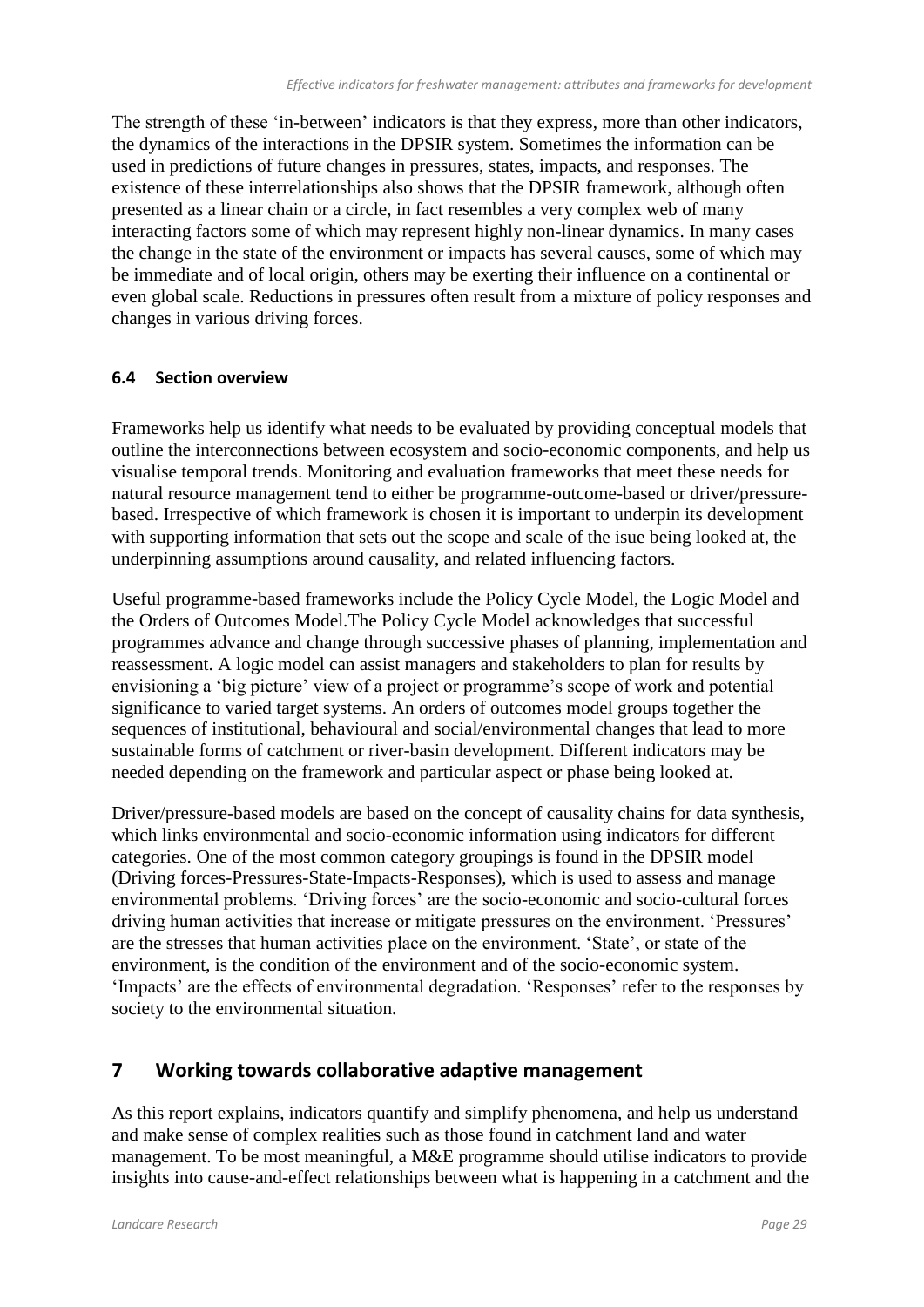anticipated ecosystem responses and subsequent social and economic outcomes. This provides the opportunity to develop predictive models to anticipate trends instead of waiting until adverse impacts have been demonstrated, and to support responsive decision making through the use of an adaptive management and policy system. Indicators are also valuable becauise the process of developing them serves as a vehicle to generate a shared understanding and consensus about what is important, and can engage the different stakeholders involved in working collaboratively towards commonly agreed goals. This concluding section of the report briefly reminds us of the process and key steps involved in developing indicators for freshwater management, and then looks in more detail at how the key stakeholders could utilise these within an ongoing adaptive management approach to catchment land and water management.

As outlined in Section 5 the process and key steps for developing indicators, and an indicatorbased reporting system, include the following:

- 1. Clarify purpose, scope and scale
- 2. Involve the right people

3. Develop a conceptual framework and models to identify what needs to be evaluated

- 4. Identify possible indicators
- 5. Assess best candidate indicators and measures (using selection criteria)
- 6. Undertake monitoring, evaluation and adaptive management

However, by itself indicator development cannot accomplish all the change that is required, rather the process can help to educate the different stakeholder groupings, catalyze needed action and provide feedback on progress over time (Gahin et al. 2003). Completing these steps effectively supports an adaptive management system (Figure 6). A good adaptive management system should support continuous improvement and adaptation at several different levels (e.g. Görgens & Kusek 2009). At the project management level it should provide information needed to improve the efficiency of the implementation process, and the performance of the system in question to support desired outcomes. At a strategic level it should also support regular reviews of the system itself – and what it is showing. This helps users revaluate chosen courses of action and take into account changing contexts.

The provision of timely and relevant information is obviously a key factor essential to improving management. However, this is often difficult to achieve in catchment land and water management where there are commonly a wide range of stakeholders, often with a range of worldviews and cultures. Accordingly, a number of other factors need to be considered as integral to getting indicators used in a way that supports a collaborative adaptive approach to management and policy.

Jointly developing a conceptual framework and models of the systems in question and the associated indicators needed for informed decision making can help support collaborative and co-operative approaches across key stakeholder groups. Participating in these exercises helps participants clarify the system boundaries and formulate questions, and such exercises reveal the assumptions of the different groups involved (Allen & Jacobson 2009). Some of the most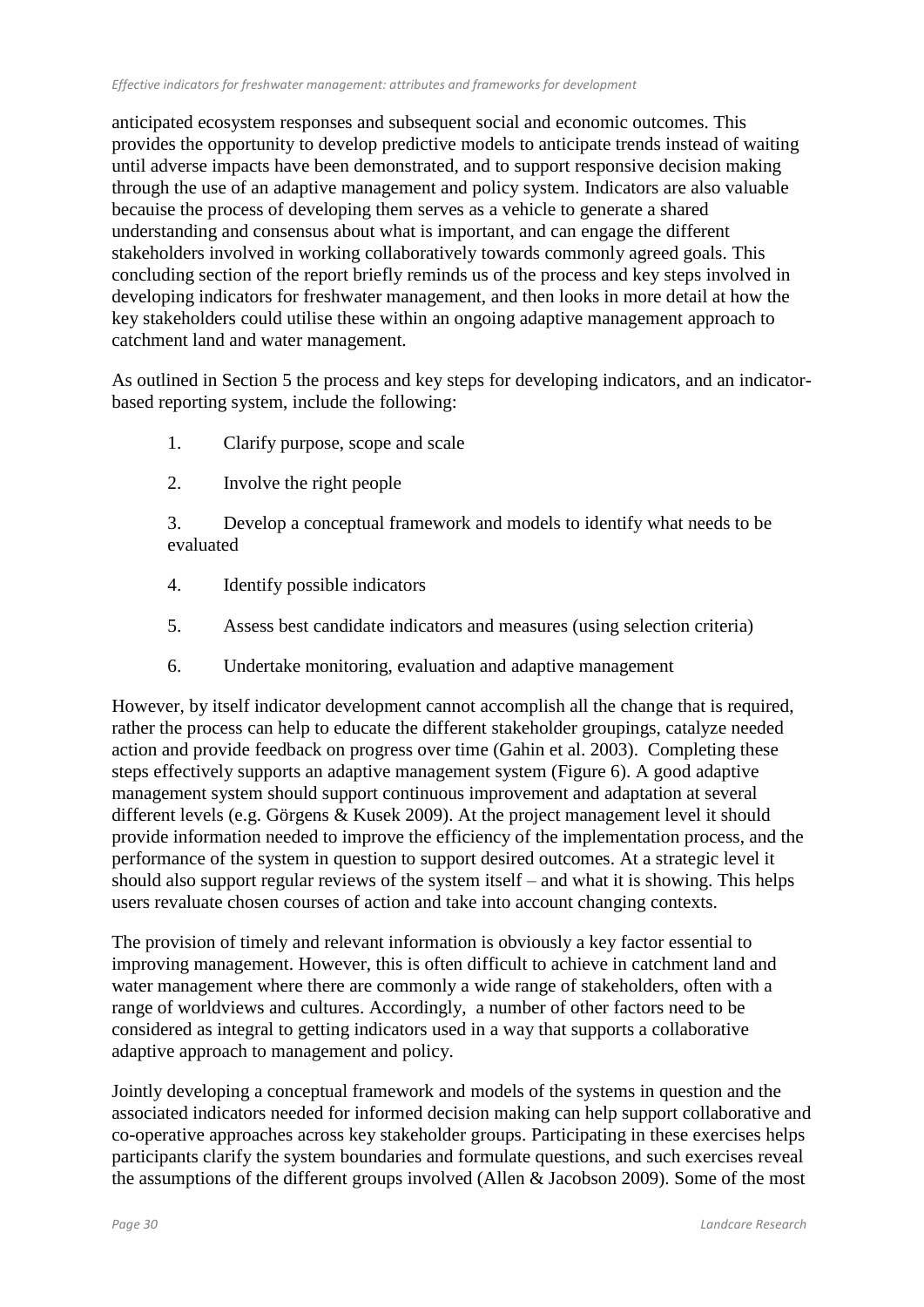difficult communication gaps to bridge are often those between different cultural worldviews, including those across diverse science disciplines. Similarly, it can be extraordinarily difficult to get practitioners to set out the underlying knowledge and theory behind their practices. Many of these practices are highly contextual, and it is necessary to find ways to help practitioners to express their understanding and communicate it to others.



**Figure 6** Monitoring and evaluation in an adaptive management system.

There is a need to determine the frequency of monitoring and reporting for each indicator, with accompanying cost implications. These decisions should be made on the basis of how rapidly the indicators for any particular aspect or state are likely to change. In general, processes need to be monitored frequently as part of general management activities. Outcome indicators are likely to change much more slowly, and there will be a need to decide on proxy indicators, that may give a better idea of likely change.

It is likely that coordination of efforts across agencies and partners will be fruitful. Most natural resource situations, especially those based around fresh water, require a collaborative, partnership approach. Developing a good M&E system is likely to involve linking the data collection systems of many different players. For example, fish monitoring may be done by an agency (e.g. Fish and Game), nutrient monitoring by a regional council, and farm nutrient budgeting by land managers. However, creating a coordinated information system, or even sharing information, can be a challenge if the partners are not used to working together (Allen & Kilvington 2005).

Good information technology is increasingly necessary to underpin good data management. When considering the design of such systems it is important to remember that there is a need to communicate the information to a range of stakeholders. This thinking needs to be designed in at the beginning of such systems, not added as a tack-on element at the end. Communicating the results to the wide range of stakeholders inherent in freshwater systems is an often neglected aspect of M&E. This is particularly true as many different users will be involved in the implementation of regional and catchment-wide policies. Effective communication means packaging information in a way that is relevant to any specific target group, and highlighting how the system in question is changing to address their needs and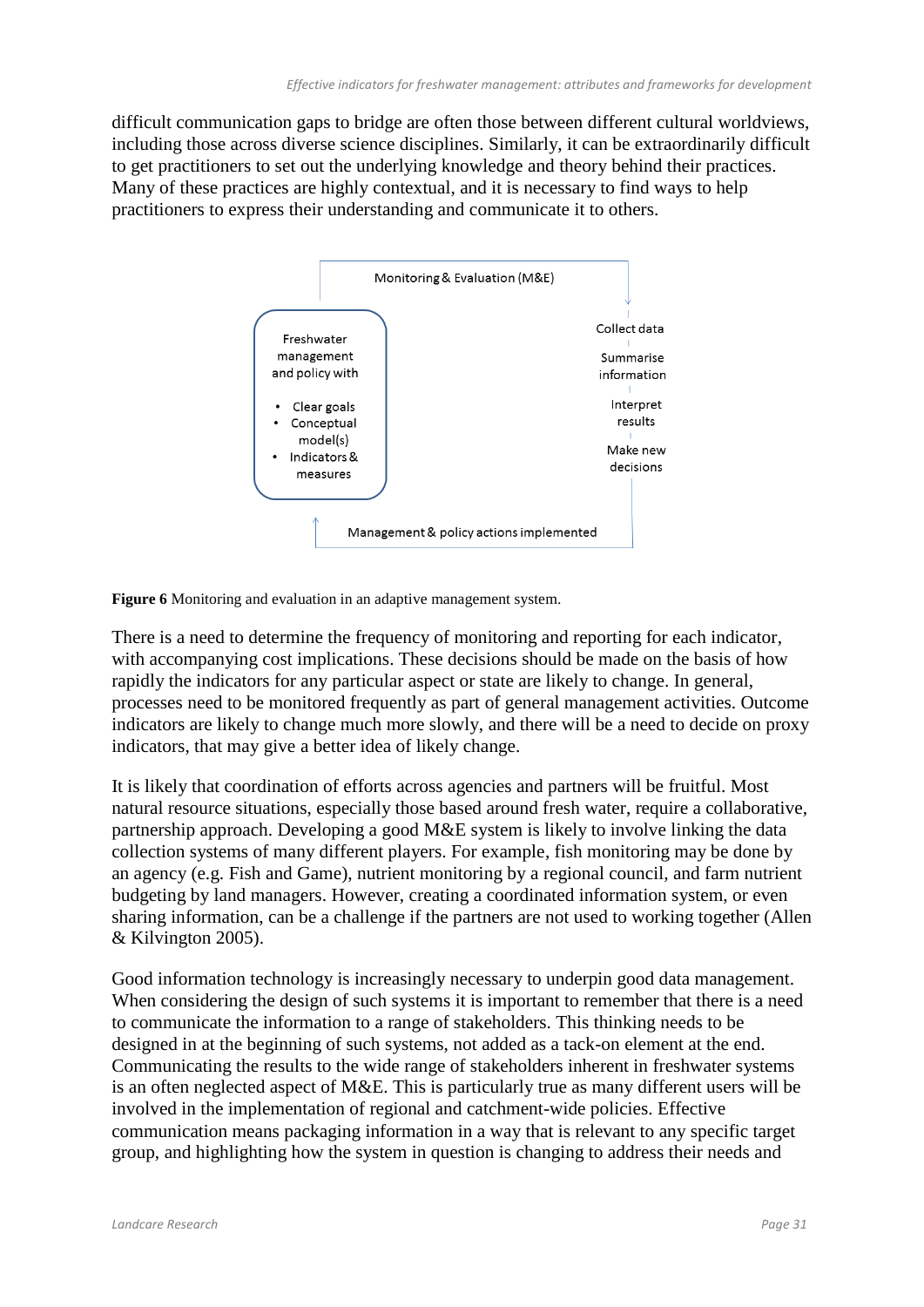concerns. This aspect of the process is particularly important to ensure that the wider process is helping support better decision-making at all levels.

Participatory and adaptive approaches such as those outlined in this report should be flexible, and designed to grow. The different perspectives of diverse stakeholders, and current and past conflicts, over natural resource management issues pose their own social process problems. Nonetheless, the continued demonstration of processes that are genuinely inclusive and transparent in their decision making will encourage others from the wider community and government agencies to participate and provide and manage the information required for making decisions about sustainable resource use.

## **8 Acknowledgements**

Funding for the development of this resource was provided through the Aqualinc Research MSI Wheel of Water Project. Thanks to Chris Jones for his insightful and helpful comments, and to Christine Bezar for editing.

## **9 References**

- Advisory Committee on Official Statistics 2009. Good practice guidelines for the development and reporting of indicators. Wellington.
- Allen W, Jacobson C 2009. Learning about the social elements of adaptive management in the South Island tussock grasslands of New Zealand. In: Allan C, Stansky G eds Adaptive environmental management: a practitioner's guide. Springer and CSIRO. Pp. 95–114.
- Allen W, Kilvington M 2002. Learning and working together for the environment: applying the Integrated Systems for Knowledge Management approach. Development Bulletin 58: 106–110. Available at: http://devnet.anu.edu.au/online%20versions%20pdfs/58/2758Allen.pdf
- Allen WJ, Kilvington MJ 2005. Getting technical environmental information into watershed decision making. In: Hatfield JL ed. The farmers' decision: balancing economic successful agriculture production with environmental quality. Soil and Water Conservation Society. Pp. 45–61.
- Allen W, Fenemor A, Kilvington M, Harmsworth G, Young R, Deans N, Horn C, Phillips C, de Oca O, Ataria J, Smith R 2011. Building collaboration and learning in integrated catchment management: the importance of social process and multiple engagement approaches. New Zealand Journal of Marine and Freshwater Research 45: 525–539.
- Anderson RA, McDaniel RR 2000. Managing healthcare organizations: Where professionalism meets complexity science. Health Care Management Review 25: 83– 92.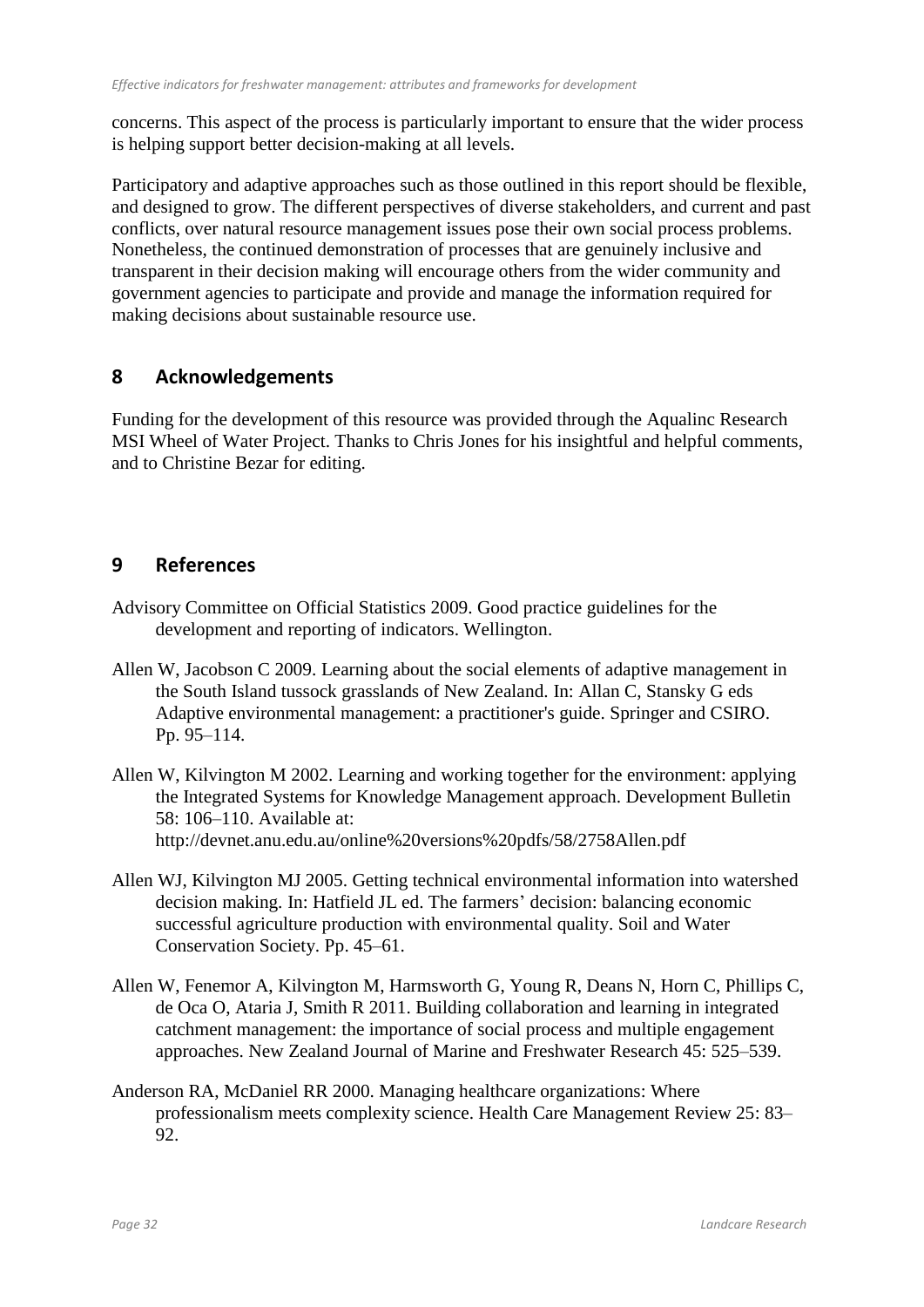Audit Commission 2000. On target – the practice of performance indicators. London.

- Bosch OJH, Allen WJ, Williams JM, Ensor A 1996. An integrated system for maximising community knowledge: Integrating community based monitoring into the adaptive management process in the New Zealand high country. The Rangeland Journal 18(1): 23–32.
- De Loë RC, Armitage D, Plummer R, Davidson S, Morau L 2009. From government to governanace: A state-of-the-art review of environmental governance. Final report. Prepared for Alberta Environment, Environmental Stewardship, Environmental Relations. Guelph. Available at: http://environment.gov.ab.ca/info/library/8187.pdf
- DeFries, RS, Foley JA Asner GP 2004. Land-use choices: balancing human needs and ecosystem function. Frontiers in Ecology and the Environment 2(5): 249–257.
- Dietz T, Ostrom E, Stern PC 2003. The struggle to govern the Commons. Science 302: 1907– 1912.
- Fenemor A, Neilan D, Allen W, Russell S 2011a. Improving water governance in New Zealand: Stakeholder views of catchment management processes and plans. Policy Quarterly 7 (4): 10–19.
- Fenemor AD, Phillips C, Allen WJ, Young RG, Harmsworth GR, Bowden WB, Basher L, Gillespie P, Kilvington M, Davies-Colley RJ, Dymond J, Cole A, Lauder G, Davie T, Smith RA, Markham S, Deans NA, Atkinson M, Collins A 2011b. Integrated Catchment Management – interweaving social process and science knowledge. New Zealand Journal of Marine and Freshwater Research 45: 313–331.
- Furlong F, Bakker K 2008. Achieving water conservation: Strategies for good governance. UBC Program on Water Governance. Available at: http://www.watergovernance.ca/wp-content/uploads/2010/02/Achieving-Water-Conservation-Sept08.pdf
- Gabrielson P, Bosch P 2003. Environmental indicators: Typology and use in reporting. European Environment Agency (EEA) internal working paper.
- Gahin R, Veleva V, Hart M 2003. Do Indicators help create sustainable communities. Local Environment 8(6): 661–666.
- Gareau TP, Smith RG, Barbercheck ME, Mortensen DA 2010. Spider plots: A tool for participatory extension learning. Journal of Extension 48(5) Available on-line at http://www.joe.org/joe/2010october/tt8.php
- Global Water Partnership 2006. Monitoring and evaluation indicators for IWRM strategies and plans. Technical Brief No. 3. 8 p.
- Glouberman S, Zimmerman B 2002. Complicated and complex systems: What would successful reform of Medicare look like? Toronto, Ontario, Commission on the Future of Health Care in Canada.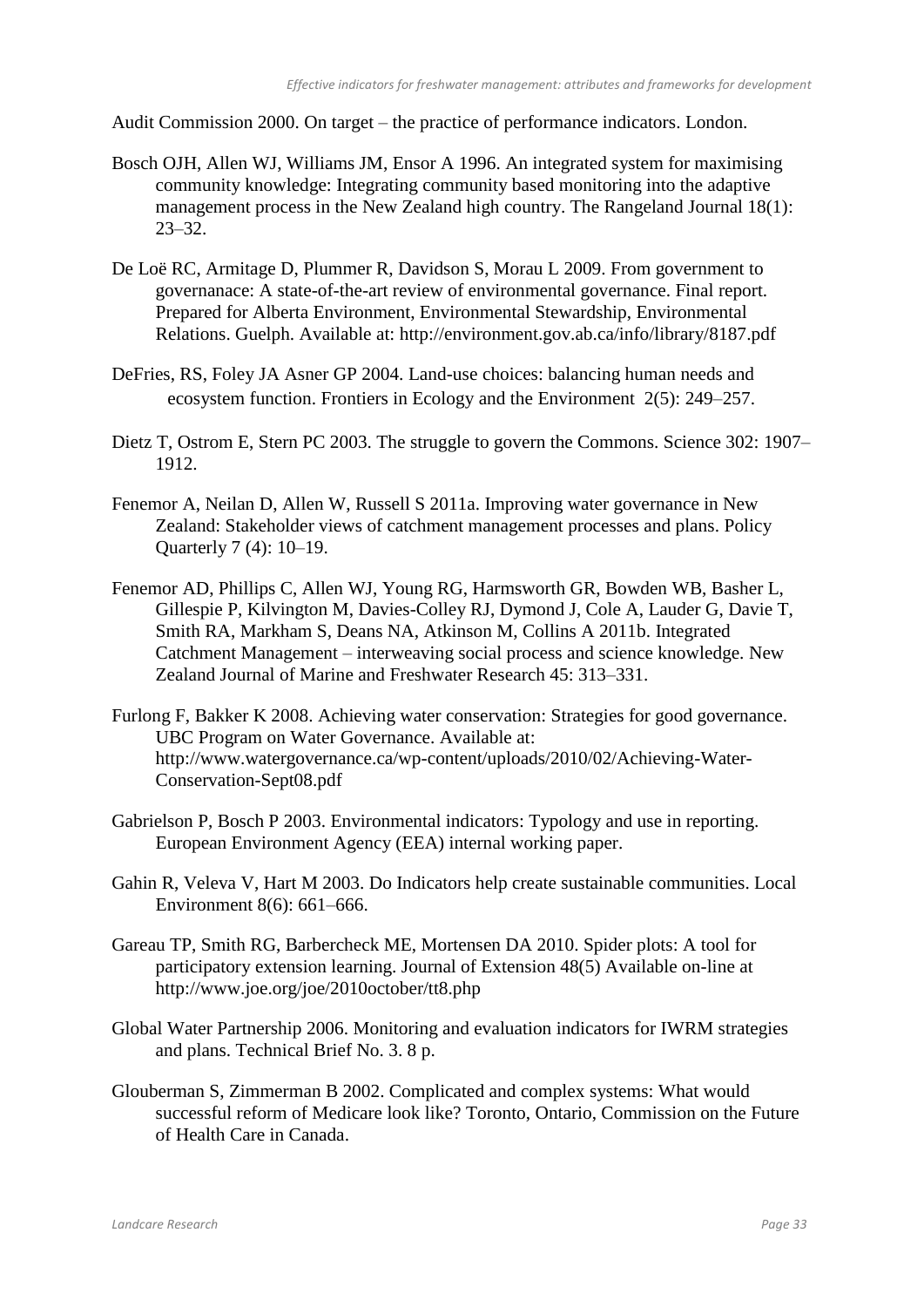- Görgens M, Kusek JZ 2009. Making Monitoring and Evaluation Systems Work: A Capacity Development Toolkit. The World Bank. 493 pp. Available on-line at http://dmeforpeace.org/sites/default/files/Making\_M\_and\_E\_Systems\_Work.pdf
- Granata A, Palumbo V, Aiello P 2007. Guideline for developing an indicators system for monitoring sustainability of water management. ARPA, WATERinCORE MED Programme.
- Harmsworth G, Young R, Walker D, Clapcott JE, James T 2011. Linkages between cultural and scientific indicators of river and stream health. New Zealand Journal of Marine and Freshwater Research 45: 423–426.
- Hellberg C, Davis M, Feeney C, Allen W 2009. A logic model-based evaluation framework to assess progress with Integrated Catchment Management Planning in the Auckland Region. A paper presented to the Water New Zealand 5th South Pacific Stormwater Conference, Auckland, May 2009, and the IAHR Congress in Vancouver, August 2009.
- Heemskerk M, Wilson K, Pavao-Zuckerman M 2003. Conceptual models as tools for communication across disciplines. Conservation Ecology 7(3): 8. Available online at http://www.consecol.org/vol7/iss3/art8
- Henocque Y, Tandavanitj S 2009. CHARM, Coastal habitats and resources management project in Thailand and mainstreaming of co-management practices into policies. LOICZ Inprint, Issue 1 (www.charmproject.org). 23 p.
- Hockings M, Stolton S, Dudley N 2000. Evaluating effectiveness: a framework for assessing the management of protected areas. Cambridge, UK, IUCN.
- Hockings M, Jacobson C, Carter B 2008. Process guidelines for indicator selection in protected area management effectiveness evaluation. Building capacity for adaptive management of protected areas, report to the Natural Heritage Trust. Brisbane, The University of Queensland.
- Huff D, Geis I 1954. How to lie with statistics. London, Victor Gollancz.
- Johnson BB, Chess C 2006. Evaluating public responses to environmental trend indicators. Science Communication 28 (1): 64–92.
- Johnson F, Williams K 1999. Protocol and practice in the adaptive management of waterfowl harvests. Conservation Ecology 3(1): 8.
- Jones C, Cowan P, Allen W 2012. Setting outcomes, and measuring and reporting performance of regional council pest and weed management programmes – Guidelines and resource materials. Landcare Research Contract Report LC144. Available online: http://www.landcareresearch.co.nz/research/pestcontrol/measuring\_perf/
- Kallis G, Kiparsky M, Norgaard R 2009. Collaborative governance and adaptive management: Lessons from California's CALFED water program. Environmental Science and Policy 12: 631–643.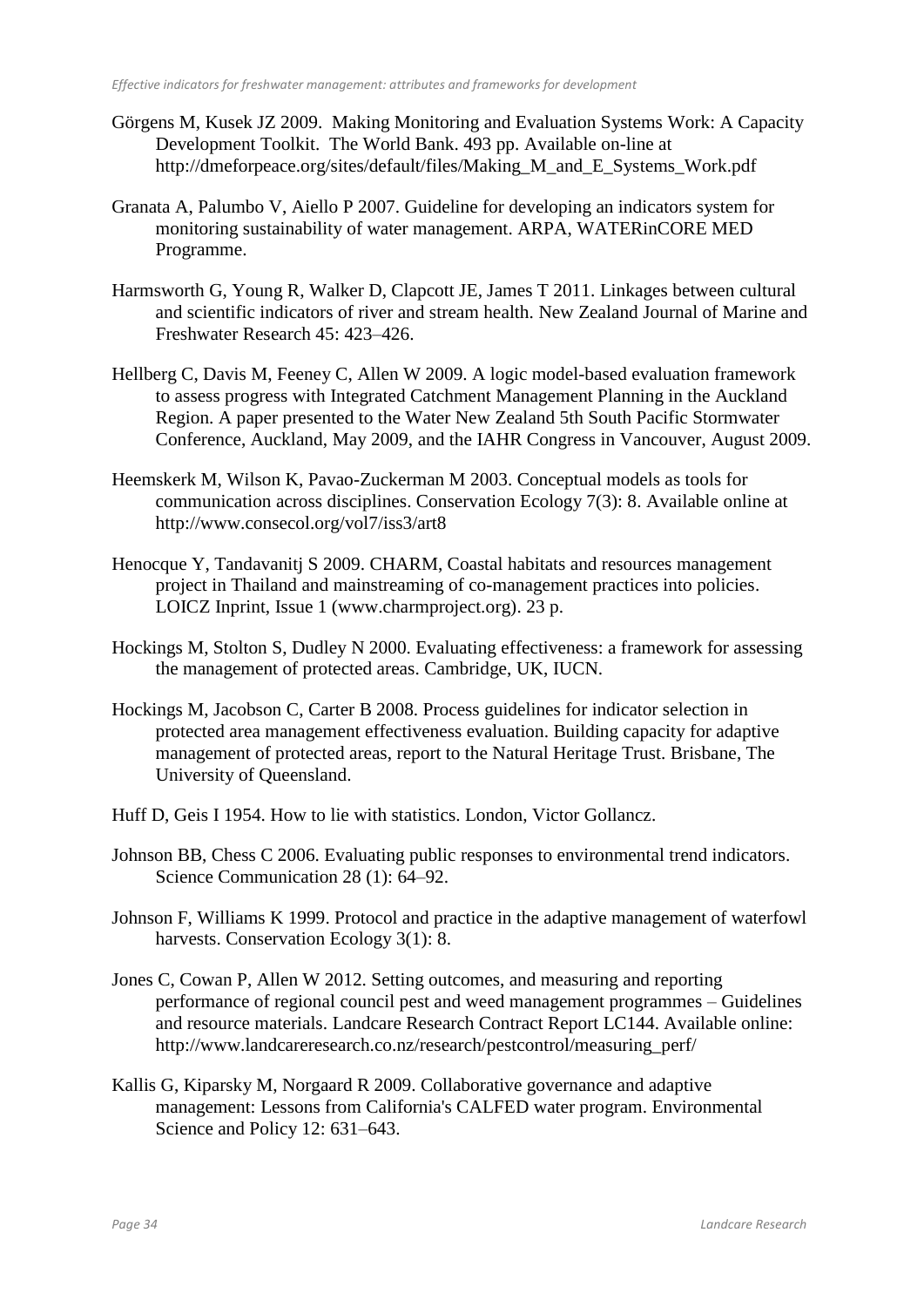- Keen M, Mahanty S 2006. Learning in sustainable natural resource management: challenges and opportunities in the Pacific. Society and Natural Resources 19: 497–513.
- Kjellstrom T, Corvalan C 1995. Frameworks for the development of environmental health indicators. World Health Statistics Quarterly 48: 144–154.
- Kleijnen JP, Smits M 2003. Performance metrics in supply chain management. Journal of the Operational Research Society 54: 507-514.
- Komnenic V, Ahlers R, van der Zaag P 2008. Assessing the usefulness of the Water Poverty Index by applying it to a special case: Can one be water poor with high levels of access? Physics and Chemistry of the Earth 34(4-5): 219–224.
- Kristensen P 2004. The DPSIR framework. Paper presented at the 27–29 September 2004 workshop on vulnerability of water resources to environmental change, UNEP Headquarters, Nairobi, Kenya.
- Land and Water Forum. 2010. Report of the Land and Water Forum: A fresh start for fresh water. Available at: http://www.landandwater.org.nz/includes/download.aspx?ID=118914
- Lemos MC, Agrawal A 2006. Environmental governance. Annual Review of Environment and Resources 31: 297–325.
- Margoluis R, Stem C, Salafsky N, Brown M 2009. Using conceptual models as a planning and evaluation tool in conservation. Evaluation and Program Planning 32: 138–147.
- McGuire M 2006. Collaborative public management: assessing what we know and how we know it. Public Administration Review 66: 33–42.
- MfE 1996. National environmental indicators: Building a framework for a core set. Wellington, Ministry for the Environment.
- Mulder BS, Noon BR, Spies TA, Raphael MG, Palmer CJ, Olsen AR, Reeves GH, Welsh HH 1999. The strategy and design of the effectiveness monitoring program for the Northwest Forest Plan. Portland, OR, US Department of Agriculture, Forest Service, Pacific Northwest Research Station.
- New Zealand Treasury and State Services Commission 2008. Performance measurement: advice and examples on how to develop effective frameworks. ISBN 978-0-478-30345- 2.
- Niemeijer D, de Groot R. 2008. A conceptual framework for selecting environmental indicator sets. Ecological Indicators. 8: 14–25.
- Noon BR, McKelvey KS 2006. The process of indicator selection. USDA Forest Service Proceedings RMRS-P-42CD. Pp. 944–951.
- Olsen SB 2003. Frameworks and indicators for assessing progress in integrated coastal management initiatives. Ocean & Coastal Management 46: 347–361.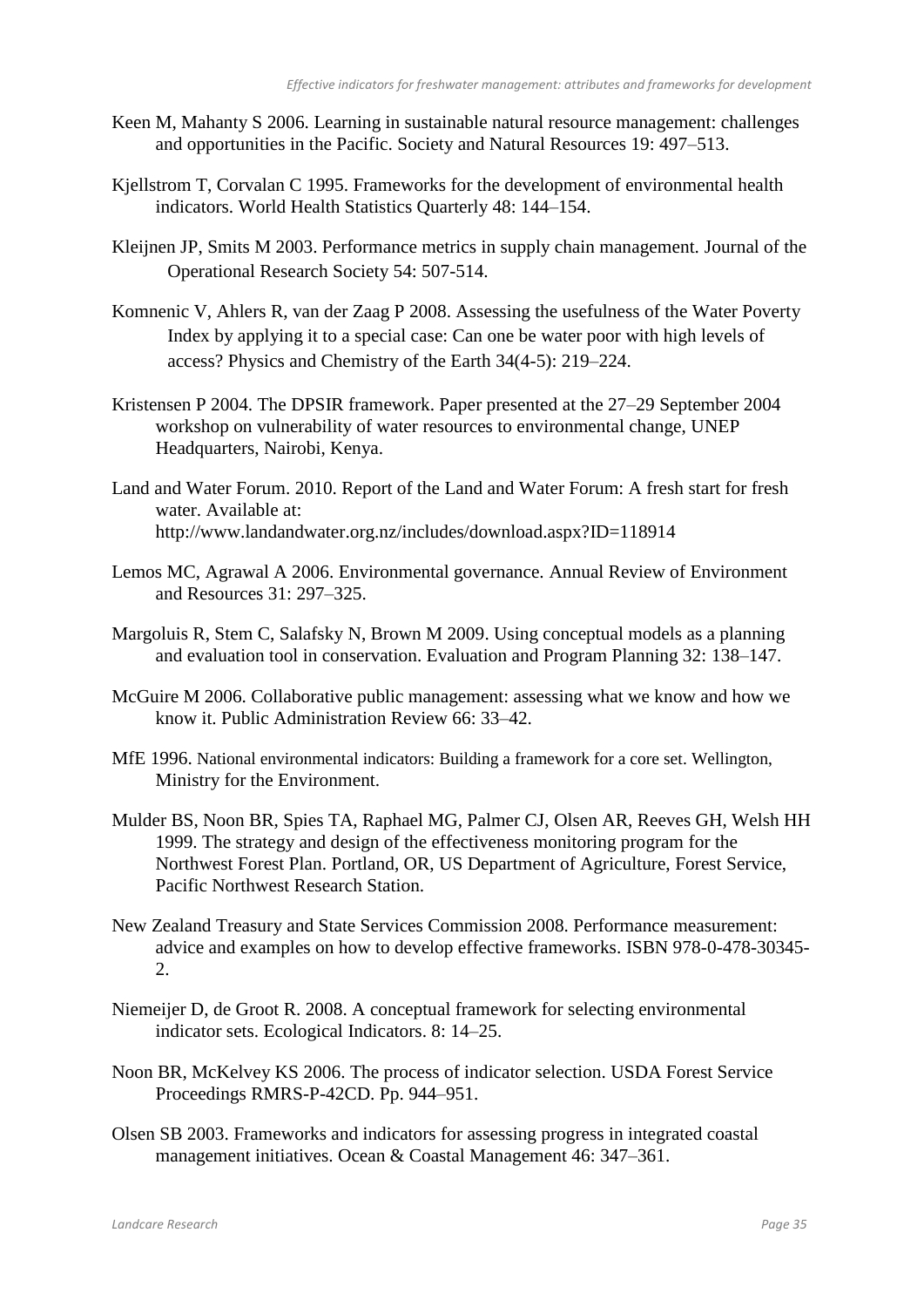- Olsen SB, Page GG, Ochoa E 2009. The analysis of governance responses to ecosystem change: A handbook for assembling a baseline. LOICZ Reports & Studies No. 34. Geesthacht, Germany, GKSS Research Center. 87 p.
- Ostrom E 1990. Governing the Commons. The evolution of institutions for collective action. Cambridge University Press. 270 p.
- Ostrom E 2009. A general framework for analyzing sustainability of social-ecological systems. Science 325: 419–422.
- Ostrom E, Burger J, Field CB, Norgaard RB, Policansky D 1999. Revisiting the Commons: local lessons, global challenges. Science 284: 278–282.
- Pahl-Wostl C, Kabat P, Möltgen J 2008. Adaptive and integrated water management: coping with complexity and uncertainty. Springer.
- Plumptre T, Graham J 2000. Governance in the new millennium: Challenges for Canada. Ottawa, Institute on Governance. Available at: http://iog.ca/en/publications/governance-new-millenium-challenges-canada
- Rapport D, Friend A 1979. Towards a comprehensive framework for environmental statistics: a stress-response approach. Statistics Canada Catalogue 11-510. Ottawa, Minister of Supply and Services Canada.
- Reed MS 2008. Stakeholder participation for environmental management: a literature review. Biological Conservation 141: 2417–2431.
- Rigby D, Woodhouse P, Young T, Burton M 2001. Constructing a farm level indicator of sustainable agricultural practice. Ecological Economics 39: 463–478.
- Roughley A 2009. Developing and using program logic in natural resource management: user guide. Canberra, Australia, Australian Government Land and Coasts.
- Shilling F, London JK, Levanos R 2009. Marginalization by collaboration: environmental justice as a third party in and beyond CALFED. Environmental Science and Policy 12: 694–709.
- Snowden DJ, Moore ME 2007. A leader's framework for decision making. Harvard Business Review (1 Nov.): 69–76.
- Spottiswoode C 2000. Improving police performance: a new approach to measuring police efficiency. London, Public Services Productivity Panel, HM Treasury.
- Stem C, Margoluis R, Salafsky N, Brown M 2005. Monitoring and evaluation in conservation: A review of trends and approaches. Conservation Biology 19: 295–309.
- Sussman SW, Siegal WS 2003. Informational influence in organizations: an integrated approach to knowledge adoption. Information Systems Research 14 (1): 47–65.
- Swyngedouw E 2005. Governance innovation and the citizen: the Janus face of governancebeyond-the-state. Urban Studies 42: 1991–2006.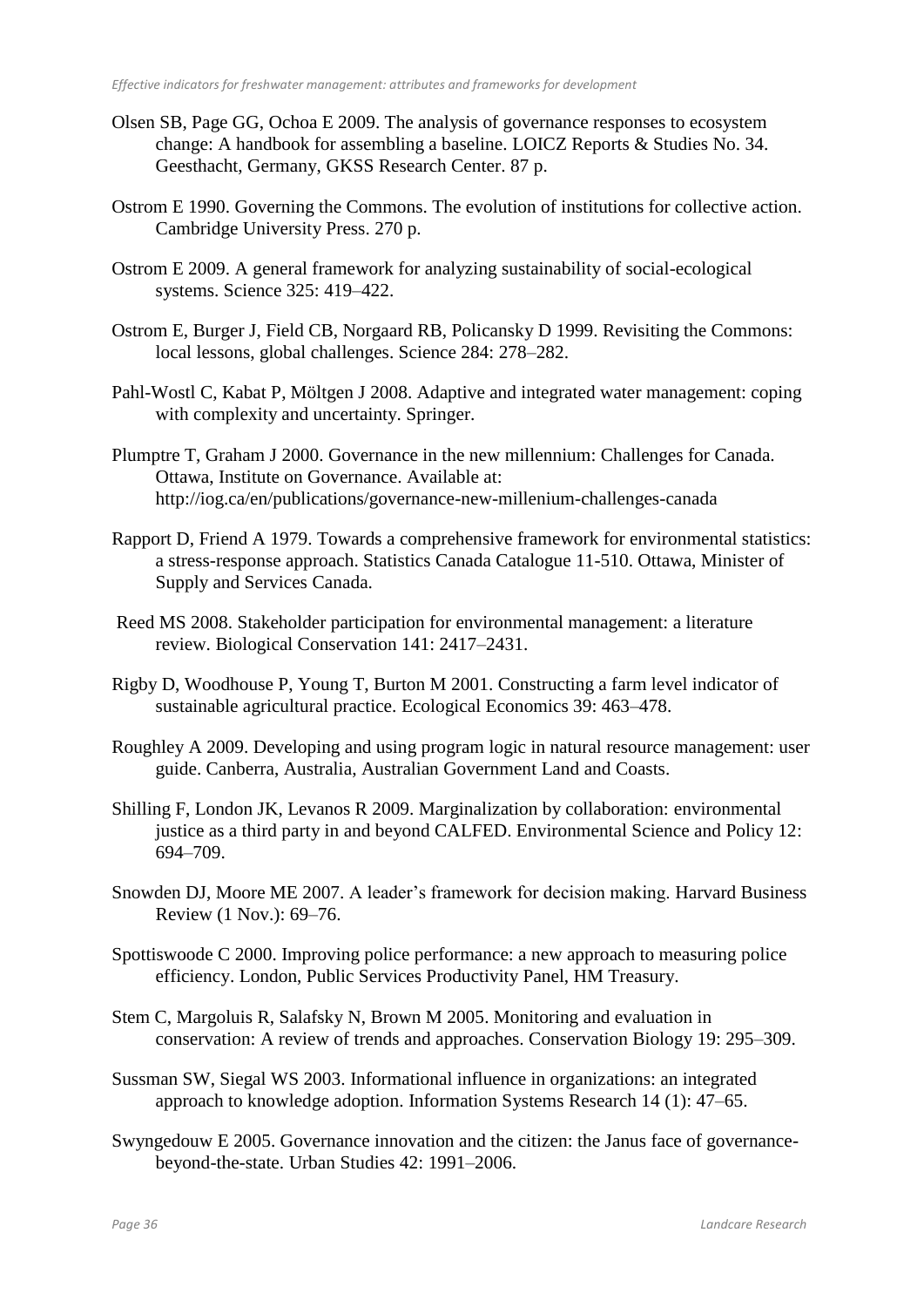- Thaler RH, Sunstein CR 2009. Nudge: improving decisions about health, wealth, and happiness. London, Penguin. 320 p.
- The Heinz Center 2009. Measuring the results of wildlife conservation activities. Washington, DC. 122 p.
- UNEP/GPA (United Nations Environment Programme/Global Programme of Action for the Protection of the Marine Environment from Land-based Activities, of the United Nations Environment Programme. 2006. Ecosystem-based management: markers for assessing progress. UNEP/GPA, The Hague. Available at http://www.gpa.unep.org/documents/ecosystem-based\_management\_english.pdf.
- USAID 2010. Performance monitoring and evaluation: Selecting performance indicators. TIPS No. 6. 2nd edn.
- Vessey I 1991. Cognitive fit: a theory-based analysis of the graphs versus tables literature. Decision Sciences 22: 219–240.
- W.K. Kellogg Foundation 2004. Logic model development guide. Available at: http://www.wkkf.org/Pubs/Tools/Evaluation/Pub3669.pdf.
- Walters C 1986. Adaptive management of renewable resources. New York, McMillan.
- Winograd M, Aguilar M, Farrow A, Segnestam L, Linddal M, Dixon J 1999. Conceptual framework to develop and use water indicators. Technical note. CIAT–World Bank– UNEP project. Rural sustainability indicators: Outlook from Central America. CIAT, CA.
- Woodhouse P, Howlett D, Rigby D 2000. A framework for research on sustainability indicators for agriculture and rural livelihoods. Working Paper 2. ISBN: 1 902518624, 39 p.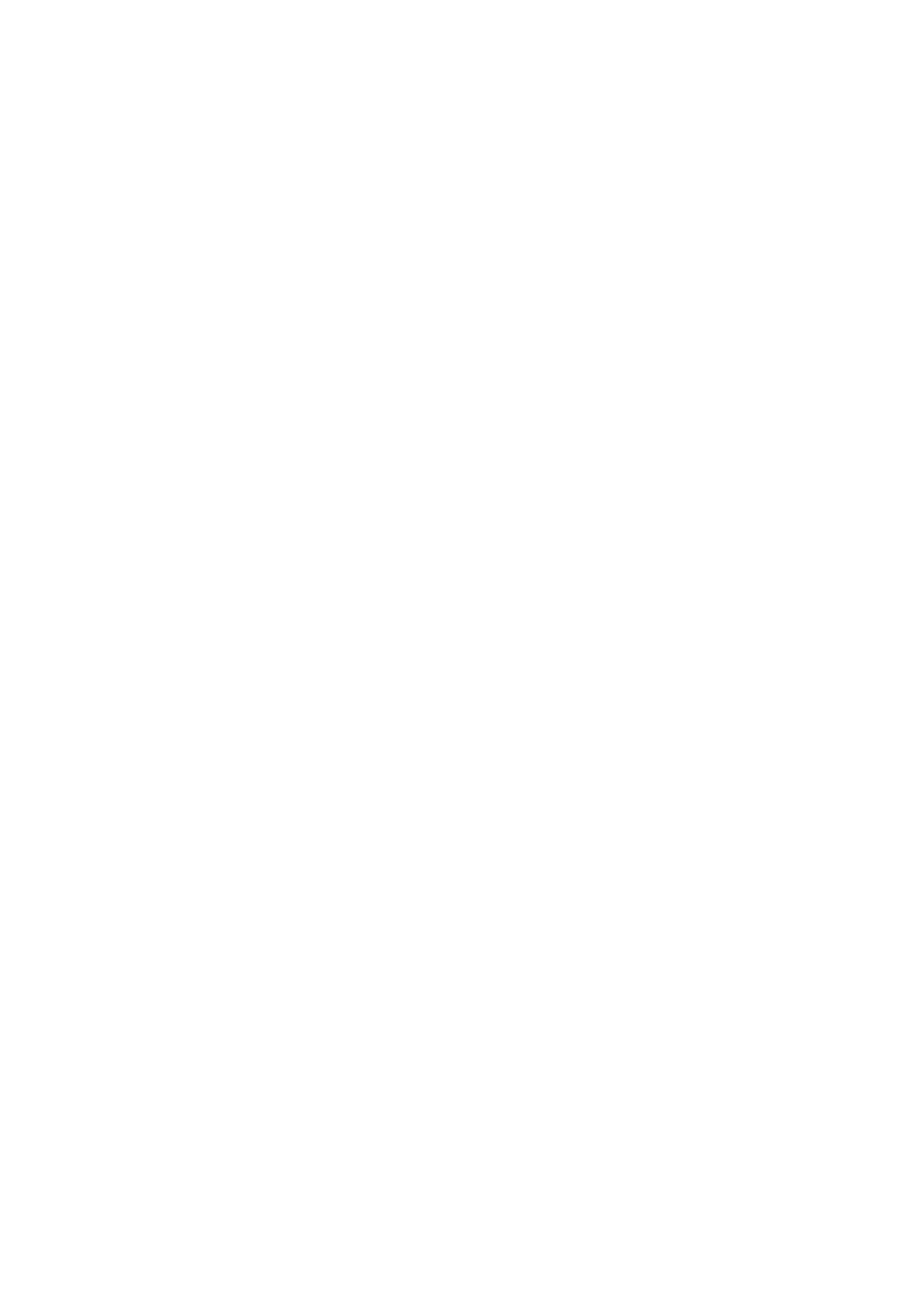## **Appendix 1 – Indicator lists**

As noted in Section 5, indicator selection needs to be preceded by processes that clarify purpose and objectives, and that develop shared understanding through use of conceptual models of the systems under consideration. With this done it is important to create initial lists of indicators for subsequent deliberation by those involved. One key support in developing such lists is to use databases and indicator lists already developed in New Zealand by related bodies (e.g. agencies, iwi and research groups). Five examples are given below.

> Paula Blackett, Bruce Small, Erin Smith, Steven Kelly, Liz Wedderburn, Denise Bewsell, Mike Mackay 2010. A list of potential values and indicators for evaluating the social, environmental, economical and cultural impacts of water quality policy options. AgResearch. Developed for the Land Use and Water Quality Project Deliberation Matrix. Funded through P-21 Environment Programme. 12 p.

The annotated bibliography above provides a good starting point. It lists 10–20 potential values and corresponding indicators developed by the project team for each of four areas related to land use and water quality: (1) environment/natural; (2) economics; (3) tangata whenua; (4) social.

> Jonet Ward, Eric Pyle 1997. Environmental indicators for the sustainable management of fresh water. Environmental Performance Indicators Technical Paper No. 4 Freshwater. Report No. 2416/1. Ministry for the Environment. 86 p.

The purpose of this MfE report is to suggest an approach to and some examples of indicators for the sustainable management of fresh water. A Pressure–State–Response framework is proposed for the indicators programme (MfE 1996). 'Indicators of environmental pressure' can be thought of as forcing functions; they are actions or impacts that contribute directly or indirectly to environmental stress. Direct pressures are biophysical stresses while indirect pressures include human activities or natural events. 'Indicators of environmental state or condition' include the ambient condition of natural and physical resources and ecosystems; these are the focus of the report above. 'Indicators of management response' are the actions taken to address the observed or predicted environmental changes or adverse effects. The report sets out indicators for each of these categories separately for rivers, lakes and wetlands.